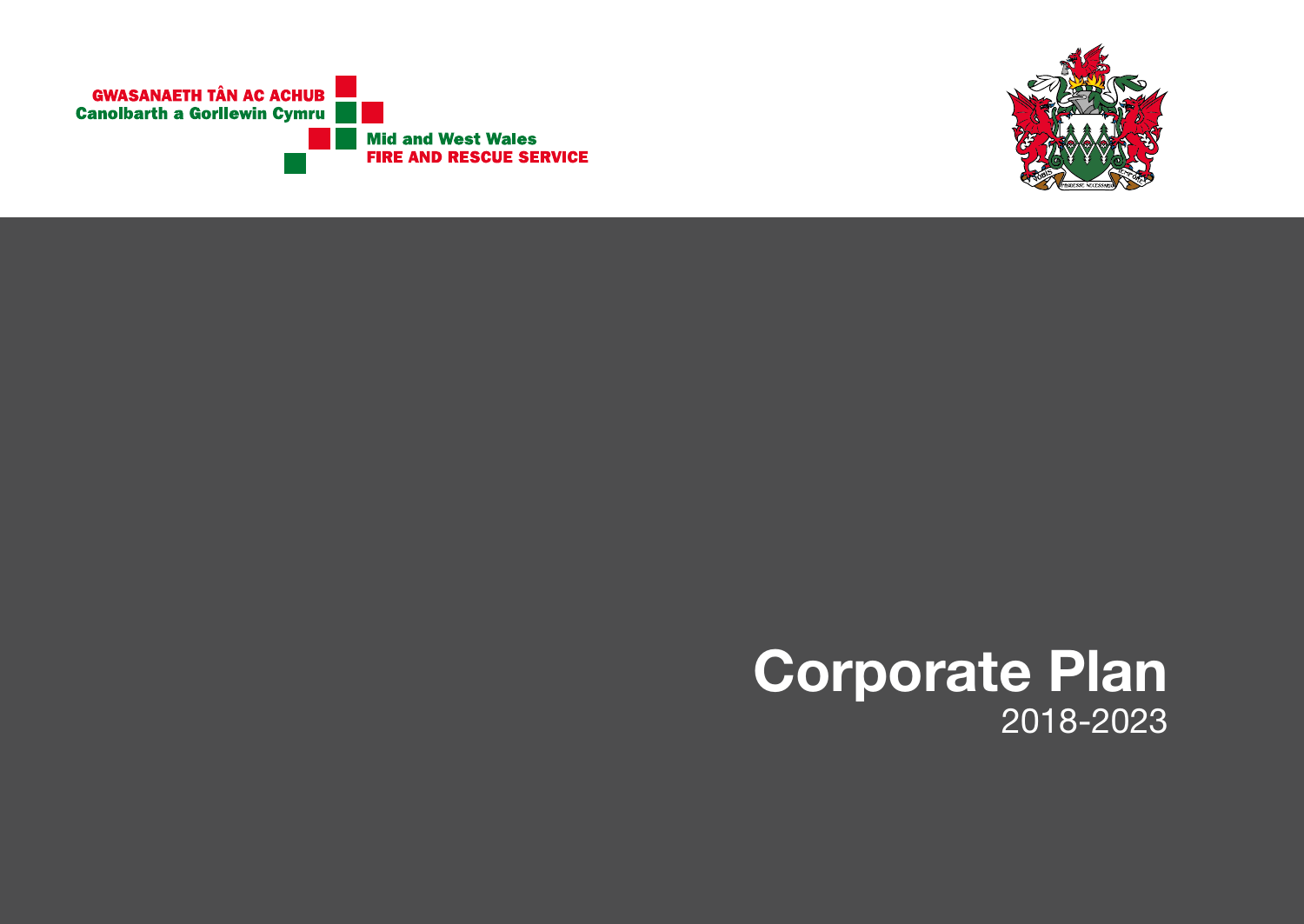### **Contents**

| <b>Introduction</b>                           | 4  |  |
|-----------------------------------------------|----|--|
| Mid and West Wales Fire and Rescue Service    |    |  |
| The Executive Board                           | 8  |  |
| Mid and West Wales Fire and Rescue Authority  | 9  |  |
| Our Vision, Mission, Values and Priorities    | 10 |  |
| How are we performing?                        | 12 |  |
| Performance Targets for 2018/2019             | 13 |  |
| The Pressures we are Facing                   | 14 |  |
| <b>Austerity and Growth</b>                   | 14 |  |
| Our Budget                                    | 14 |  |
| <b>Developing our Corporate Plan</b>          |    |  |
| <b>Well-being Statement</b>                   | 17 |  |
| <b>Our Strategic Priorities</b>               | 18 |  |
| Our Improvement Objectives                    | 18 |  |
| Annual Performance Assessments                | 18 |  |
| <b>Our Strategic Priorities</b>               |    |  |
| Collaboration                                 | 20 |  |
| Innovation                                    | 21 |  |
| <b>Improving Service Delivery</b>             | 21 |  |
| Making better use of our Assets and Resources | 21 |  |

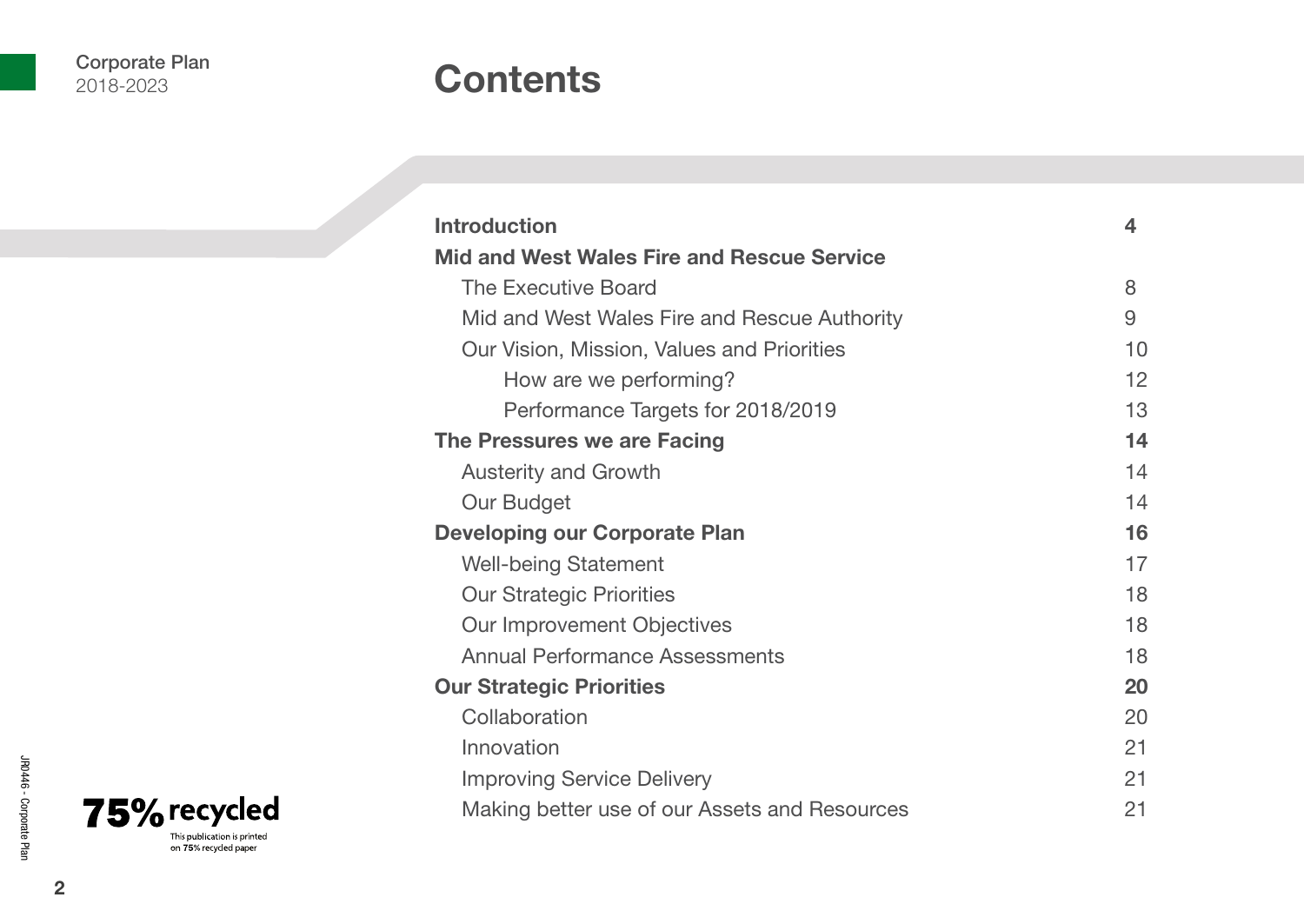

| Sustainability                    |                                                                                                                       | 22 |
|-----------------------------------|-----------------------------------------------------------------------------------------------------------------------|----|
| Communication and Engagement      |                                                                                                                       | 22 |
| <b>Empowering our Staff</b>       |                                                                                                                       | 23 |
| <b>Our Improvement Objectives</b> |                                                                                                                       | 24 |
| Objective One:                    | To deliver a holistic home safety intervention to those most at risk<br>within the communities of mid and west Wales. | 28 |
| Objective Two:                    | To reduce the incidence of arson across mid and west Wales.                                                           | 30 |
| Objective Three:                  | To deliver our part of the Welsh Government Road Safety Framework.                                                    | 32 |
| Objective Four:                   | Our role in Public Service Boards and the implementation of their                                                     |    |
|                                   | Well-being Plans.                                                                                                     | 34 |
| Objective Five:                   | To contribute to and implement the new Emergency Services Network (ESN).                                              | 36 |
| Objective Six:                    | Implementation of options developed from the Service Review Programme.                                                | 38 |
| <b>Objective Seven:</b>           | Fire Medical Response.                                                                                                | 40 |
| Objective Eight:                  | Our response to water related incidents and developing our role in                                                    |    |
|                                   | educating and advising communities.                                                                                   | 44 |
| <b>Objective Nine:</b>            | To invest in our people.                                                                                              | 46 |
| Objective Ten:                    | To make best use of our assets and resources.                                                                         | 50 |
| Objective Eleven:                 | To use technology to innovate, collaborate and empower.                                                               | 52 |
|                                   | Objective Twelve: To develop our operational technology, and improve the way we resolve                               |    |
|                                   | operational incidents through innovation and the use of new technology.                                               | 54 |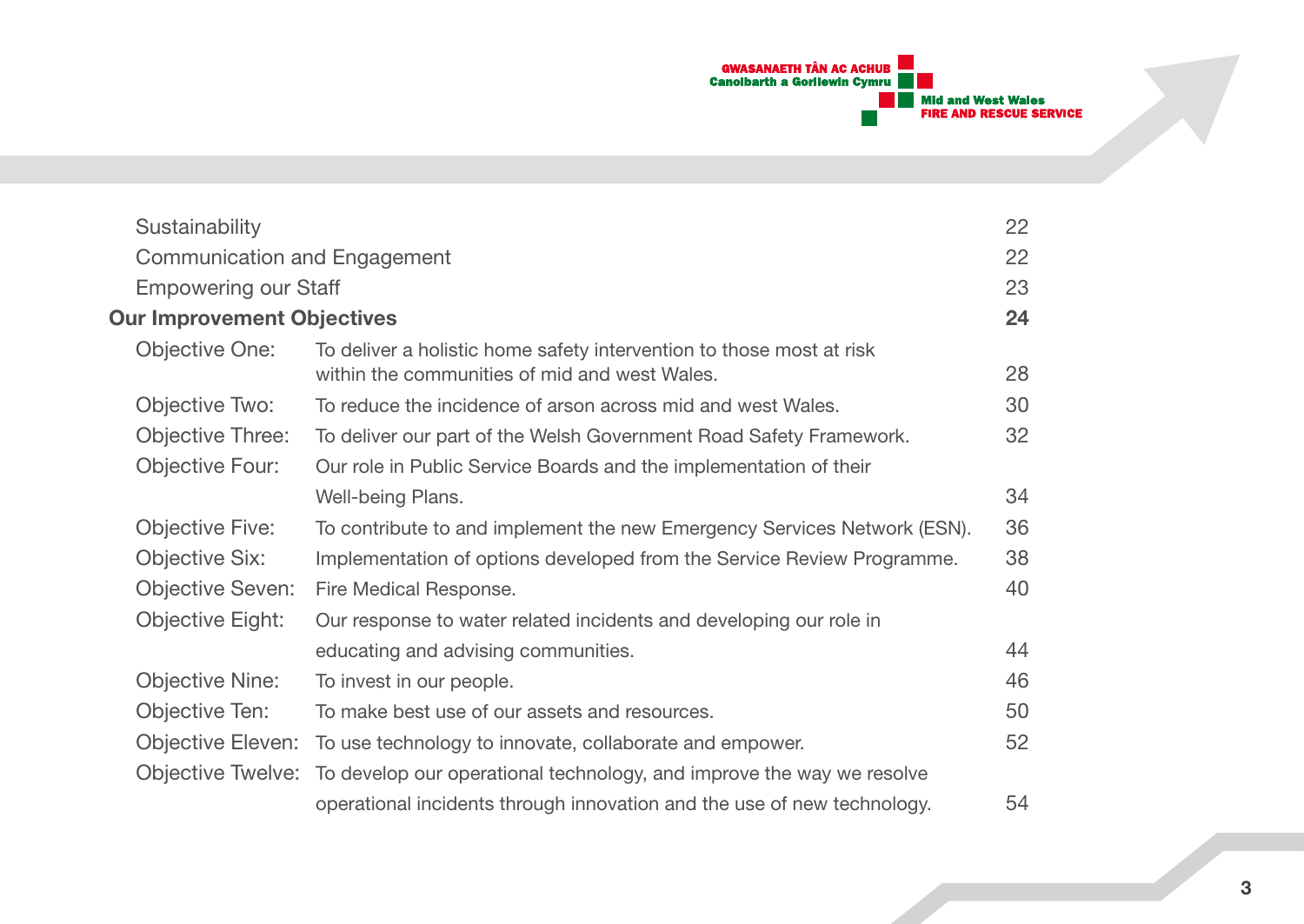future…

## **Introduction**

We are very proud of the work we do. Over the last five years we have attended:



Our on-call firefighters have also responded to:

"<br>|-<br>| T -<br>"<br>" TO BE A WORLD LEADER IN **EMERGENCY** RESPONSE AND **COMMUNITY SAFETY** 

We are delighted to introduce our Corporate Plan, which sets out our vision for the

> 11,946 $\frac{600}{200}$ Medical Emergency calls this is a  $23\%$  increase since in co-responder vehicles

We have achieved all this in addition to making savings of £9 million, which is approximately 20% of our overall budget (since 2006), without affecting service delivery.

However, there is no avoiding the fact that the financial climate we are currently operating within, will continue to place additional pressures on the levels of service we provide as we stretch our resources even further.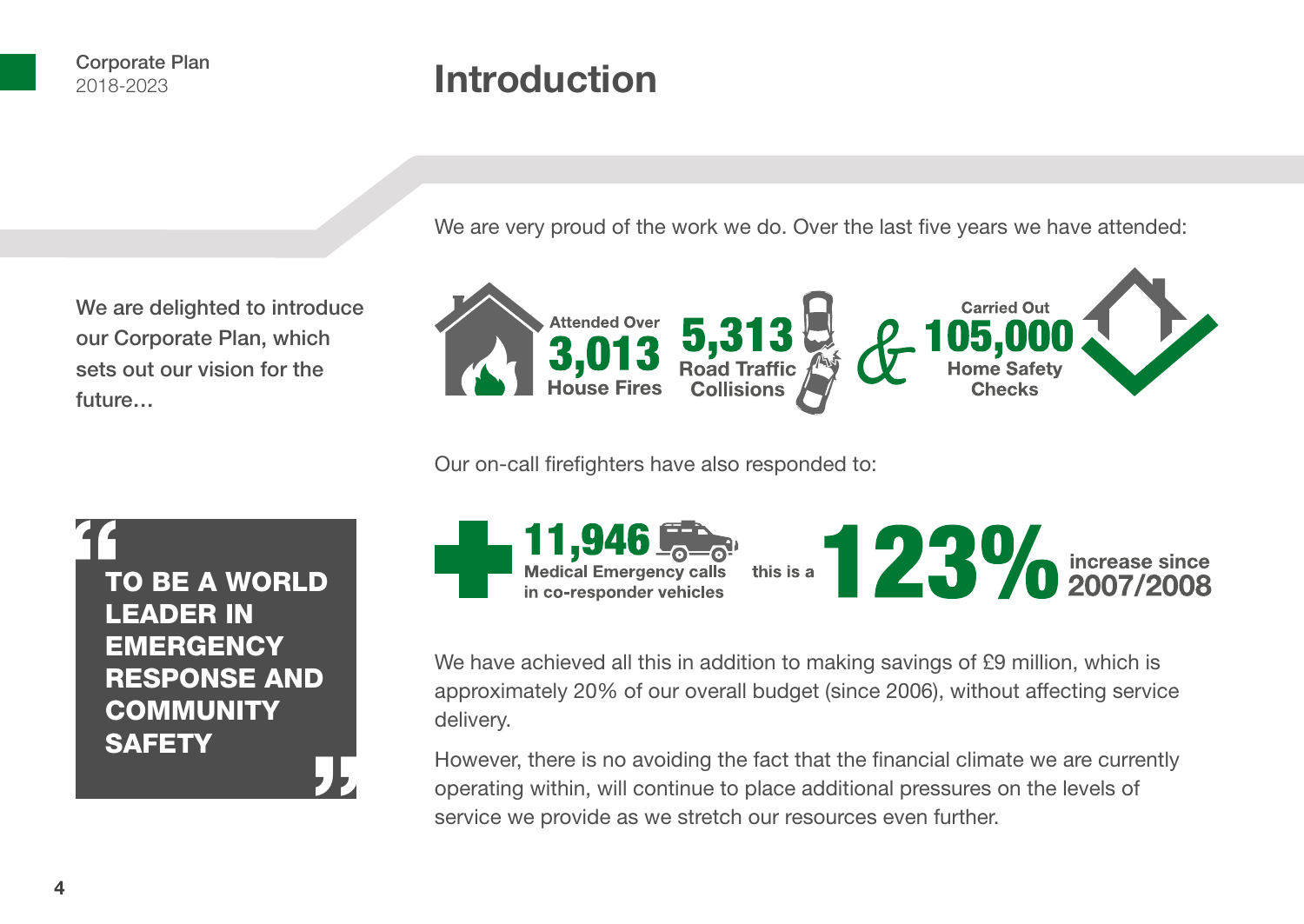

We will therefore continue to play our part in future budget reductions, by having an ongoing, open discussion with staff and the public about the services we provide and how we can continue to make improvements and future savings, by developing innovative solutions to ensure the provision of cost effective and high quality services.

We are committed to adapting to these challenges in a positive way and our Corporate Plan sets out our Strategic Priorities for the next five years. We believe that collaborative working is the future of the emergency services, enabling us to improve the way we work, share our people and financial resources and ultimately save more lives. We are committed to finding innovative solutions to generating income and ensuring sustainability for the wellbeing of our communities.

Delivering an improved and successful Service is only possible by employing the right people. We want the best employees who are representative of our communities, trained in the best way to ensure their safety and provided with the best equipment so they can operate to the highest standards. We will therefore continue to focus our efforts on developing and delivering home safety intervention to those most at risk within our communities. We are also committed to investing in our people and making the best use of our assets and resources, ensuring that our staff are as fully equipped as possible to deal with emergencies and better protect themselves and the communities they service.

During the 2018/2019 period, we are planning to undertake phase 3 of the Service Review Programme, which is the implementation stage of the options developed from phases 1 and 2. The Review Programme is designed to ensure our resources are effectively and efficiently matched to the prevailing risk of the communities we serve.

This will enable us to continue to ensure we deliver high quality services to the public as well as demonstrate excellent value for money.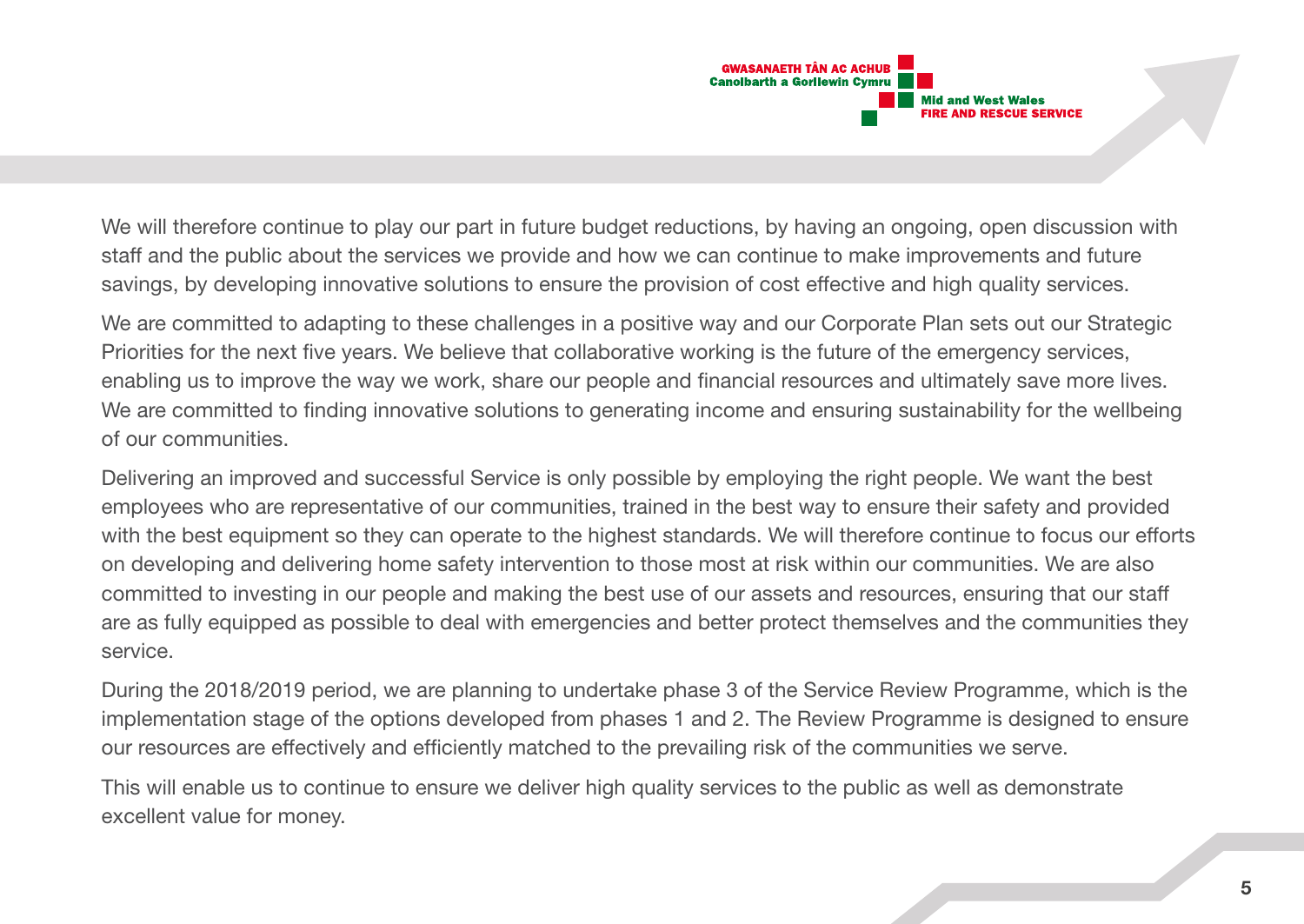

As we continue to meet the financial challenges ahead, we will also look to develop innovative solutions to ensure the provision of cost effective and high quality services.

I believe that we are extremely good value for money, costing



to the communities of Mid and West Wales. We will also continue to play our part in future budget reductions.

As part of our Corporate Plan 2018-2023, we have developed 12 Improvement Objectives for 2018/2019, which have been designed to help us deliver against our Strategic Priorities and the Well-being Goals.

These Improvement Objectives have been set in the context of the significant challenges facing public services, but also reflect an appetite to embrace innovative ideas and new ways of working.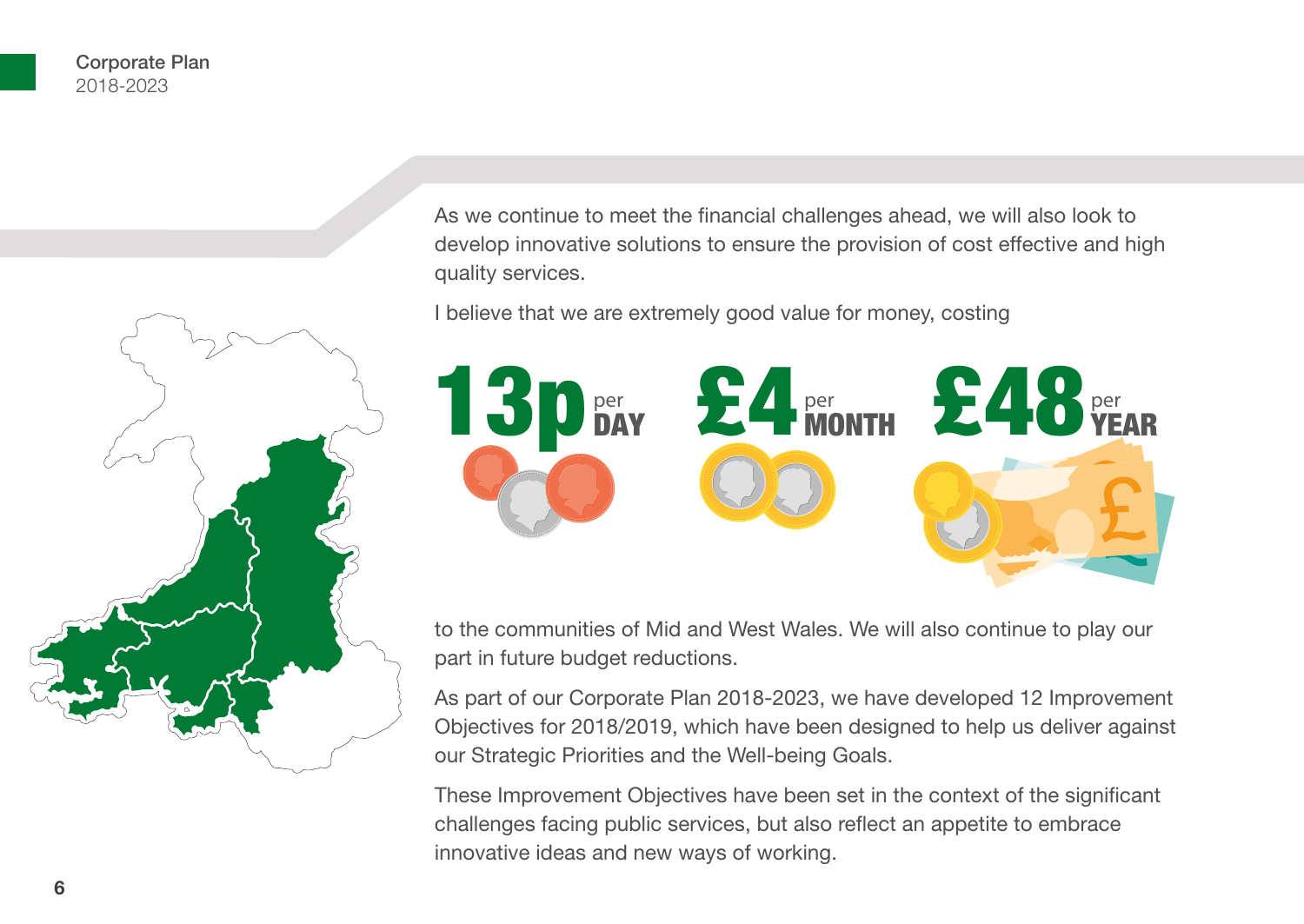

We have embraced the Well-being of Future Generations (Wales) Act 2015, and our role with Public Service Boards, and have embedded the five ways of working within our core business practices.

We are confident that the Improvement Objectives contained within this Corporate Plan set out a robust programme of activity for the next year, which will enable us to deliver on our Strategic Priorities and recognises the short, medium and longer term needs of the communities we serve.

However, current uncertainties make planning for the long term extremely challenging and as such, we will review our Corporate Plan annually to allow us to produce meaningful Improvement Objectives against our Strategic Priorities on a year by year basis.

We recognise that listening to your views is crucial if the Service is to continue to deliver an effective, efficient and improved service to keep you and your families safe. We would urge you all to let us know what you think of our Strategic Priorities and the Improvement Objectives we are committed to for 2018/2019.



**Rowland Rees Evans Chris Davies Area Chris Davies QFSM MBA** Chair, Mid and West Wales Fire and Rescue Authority Chair Chief Fire Officer

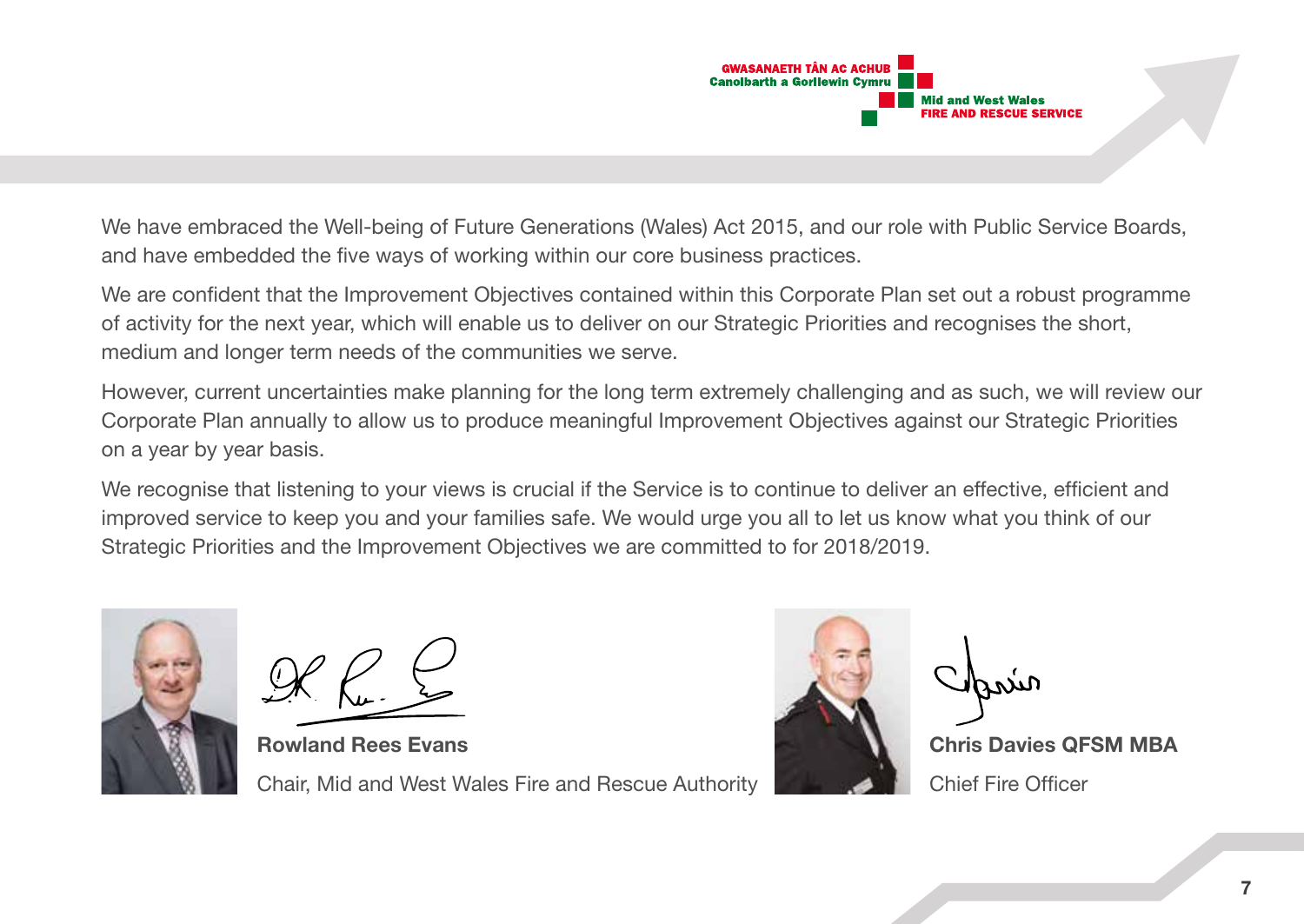The Service was created in 1996 by the Local Government (Wales) Act 1994, following the merger of Dyfed, Powys and West Glamorgan Fire Brigades.

Mid and West Wales Fire and Rescue Service covers:



## **Mid and West Wales Fire and Rescue Service**

The Service makes up almost two-thirds of Wales, covering a predominantly rural area of 4,500 square miles (11,700 km²), comprising 58 stations and employing 1,400 staff. It is the third largest in the United Kingdom, behind the Scottish and Northern Ireland Fire Services.

There are a variety of risks found within the Service area, ranging from the petrochemical industries in Milford Haven, to the risks associated with heavily populated areas such as Swansea and Neath Port Talbot. There is also a large farming community and many other light industries throughout the area.

These, together with an extensive coastline and inland waterways, form some of the specialised risks found within the Service.

### **The Executive Board**

The Executive Board is the Service's Senior Management Team, led by the Chief Fire Officer, supported by the Deputy Chief Fire Officer and two Assistant Chief Officers.



Chris Davies Chief Fire Officer *Head of Paid Service*



Rob Quin Temporary Deputy Chief Fire Officer *Director of Delivery*



Kevin Jones Assistant Chief Officer *Director of Resources*



Roger Thomas Temporary Assistant Chief Fire Officer *Director of Operational Support and Improvement*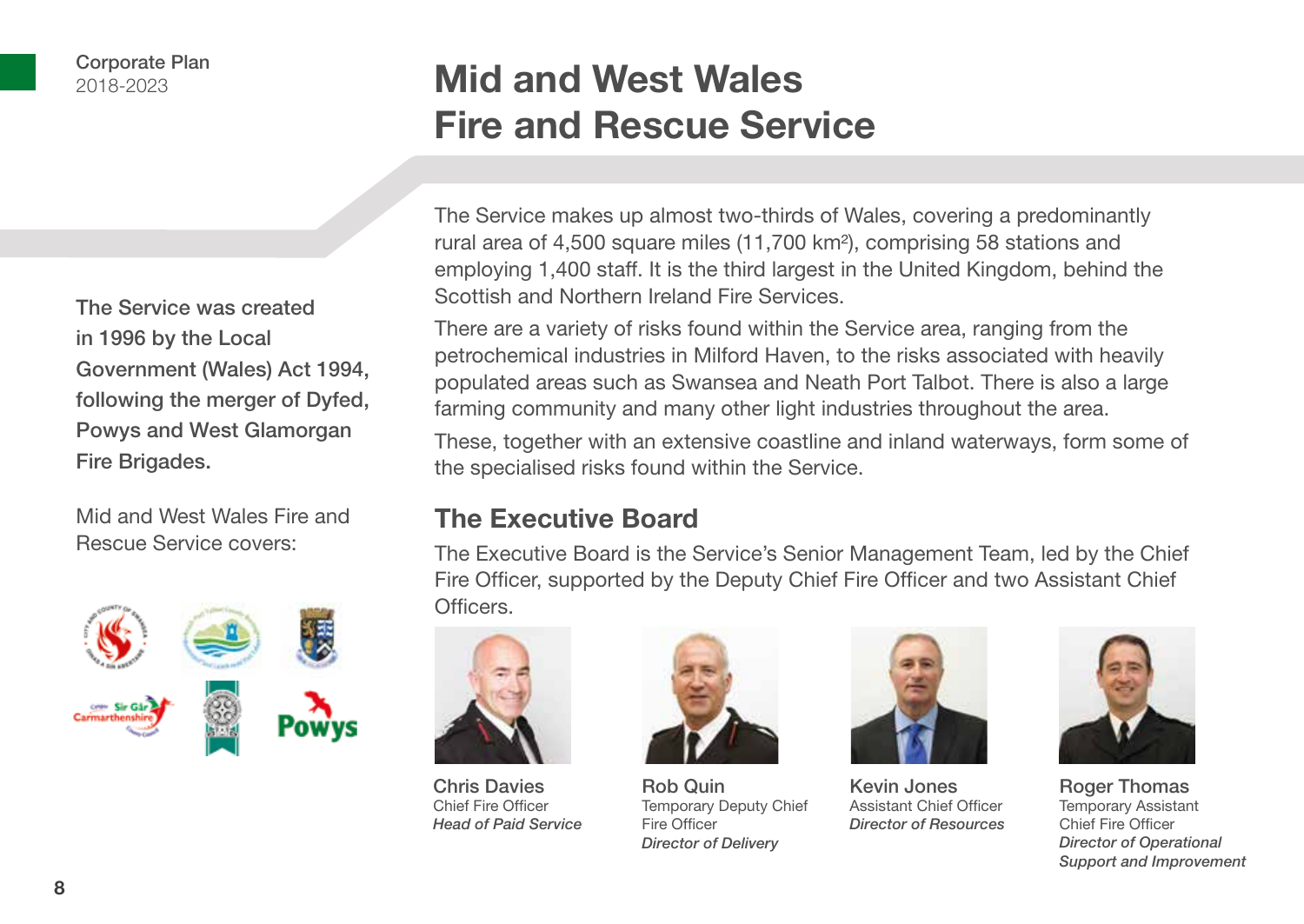

### **Mid and West Wales Fire and Rescue Authority**

Mid and West Wales Fire and Rescue Authority is made up of 25 elected members who represent the six Local Authorities within the mid and west Wales area (Carmarthenshire, Ceredigion, Neath Port Talbot, Pembrokeshire, Powys and Swansea).

They are publicly accountable and have a statutory responsibility to maintain a Fire and Rescue Service for our communities, in accordance with the following legislation and regulations:

- Local Government (Wales) Act 1994
- Mid & West Wales (Combination Scheme) Order 1995
- Fire and Rescue Services Act 2004
- Regulatory Reform (Fire Safety) Order 2005
- Combined Fire & Rescue Services Schemes (variation) Wales Order 2009
- Local Government (Wales) Measure 2009
- Fire and Rescue Services National Framework 2016
- Well-being of Future Generations (Wales) Act 2015

The Authority has a statutory obligation to maintain a Fire and Rescue Service capable of dealing effectively with calls for assistance in the case of fire and other emergencies.

You can find out more about the Service, the Fire Authority and the responsibilities of our Executive Board by visiting our website: **www.mawwfire.gov.uk.**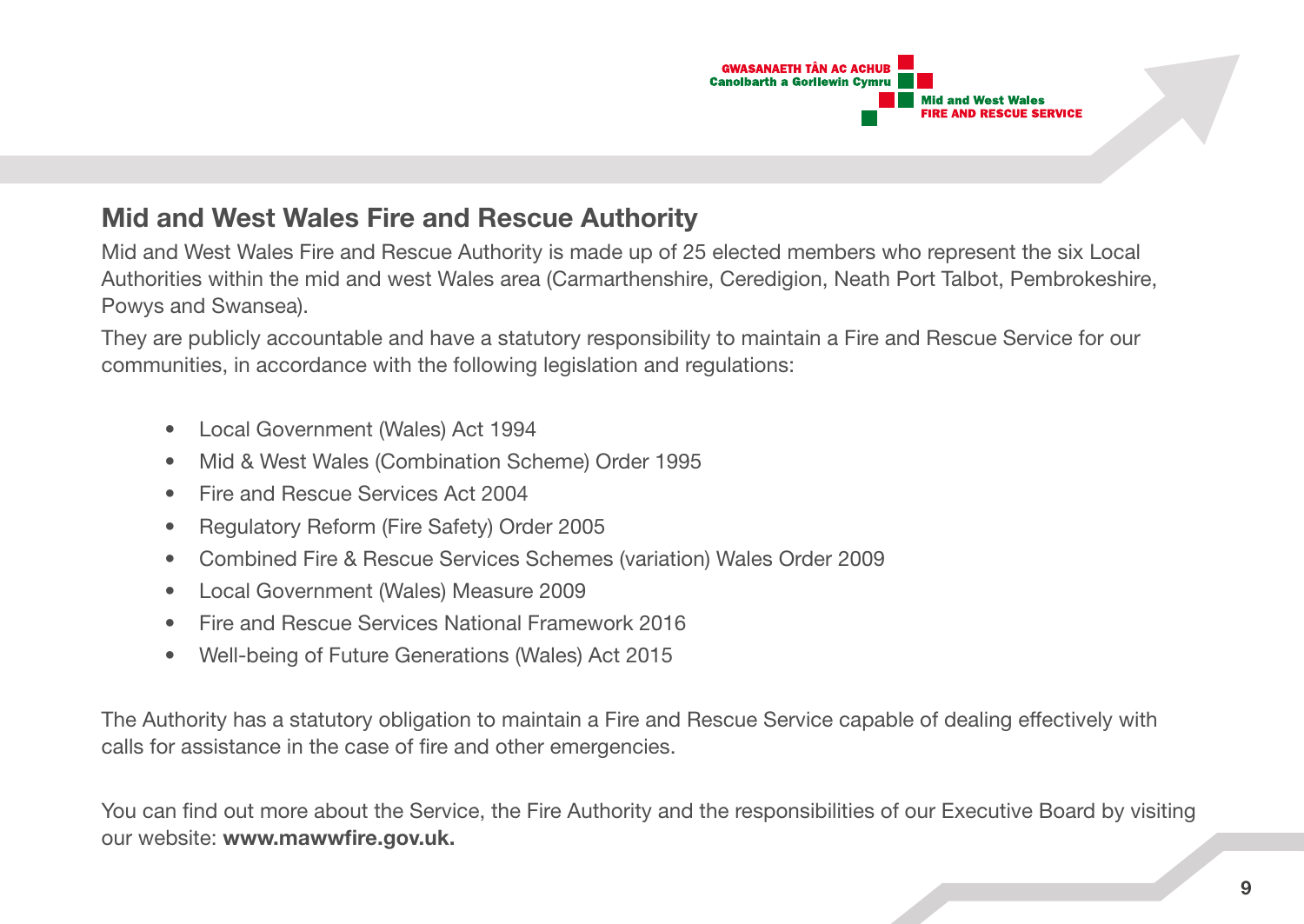### Our Vision, Mission, Values and Priorities

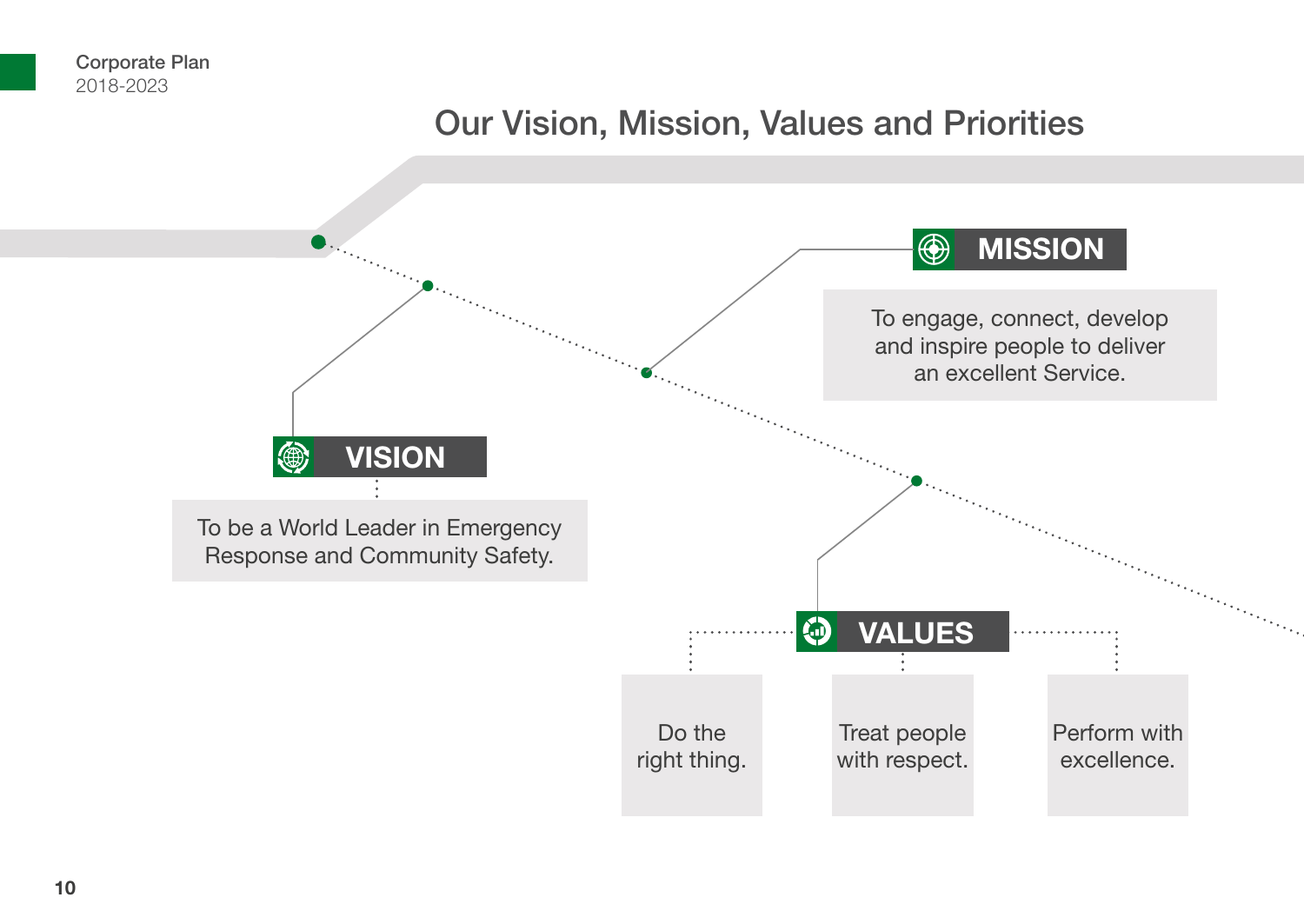

### **We will achieve this by**

Working towards 12 Improvement Objectives in 2018/2019.

**PRIORITIES &** 

and the first state of the state of the state of the state of the state of the state of the state of the state of the state of the state of the state of the state of the state of the state of the state of the state of the

| Communication<br>Collaboration.<br>and<br>Innovation.<br>Engagement. | Improving<br>our Assets<br>$\bullet$ $\bullet$<br>and use of<br>Resources. | Empowering<br>Sustainability.<br>our Staff. | Improving<br>our Service<br>Delivery. |
|----------------------------------------------------------------------|----------------------------------------------------------------------------|---------------------------------------------|---------------------------------------|
|----------------------------------------------------------------------|----------------------------------------------------------------------------|---------------------------------------------|---------------------------------------|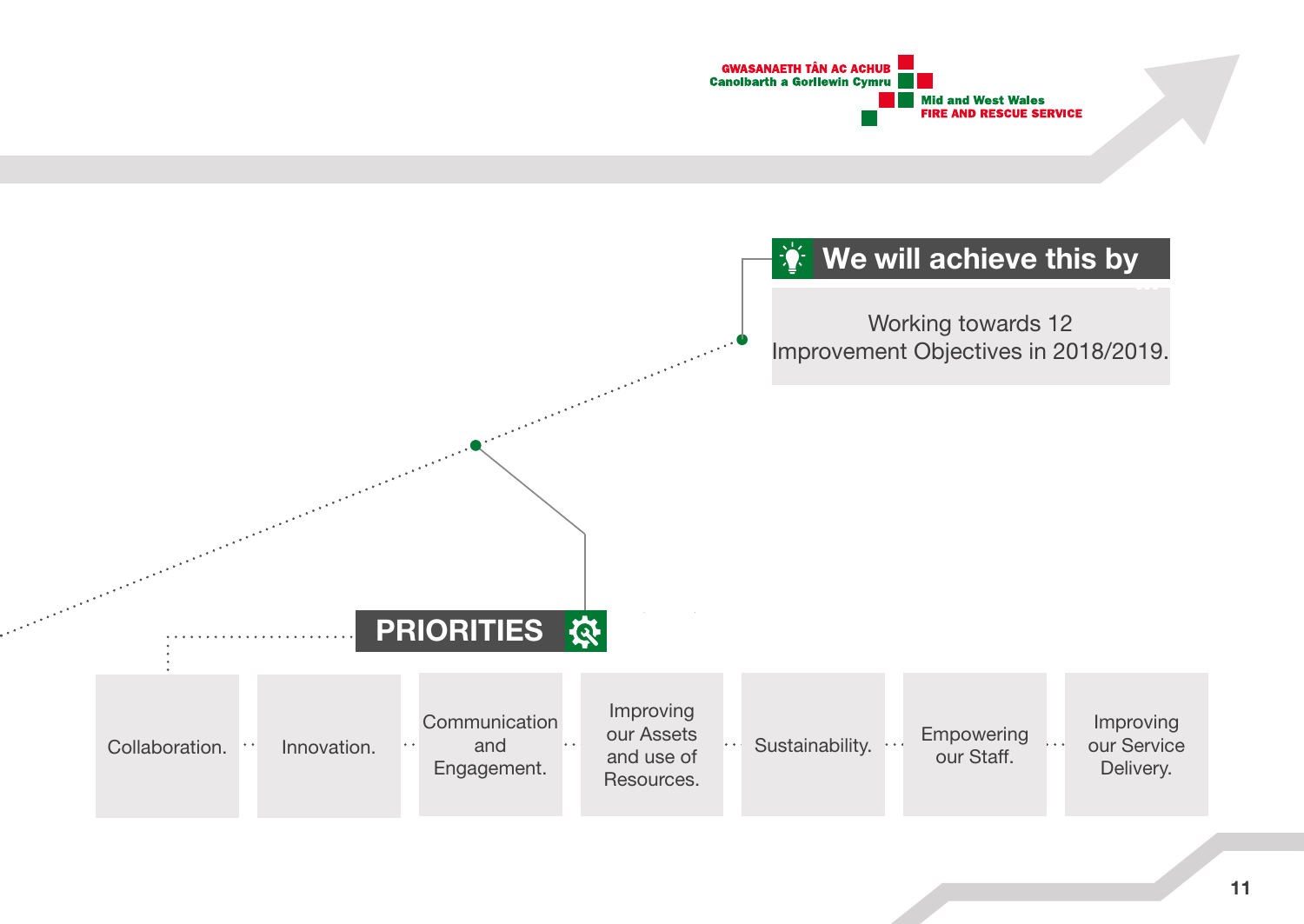### How are we performing?

Over the past decade, through Improvement Planning and Risk Reduction, we have seen a significant reduction in the number of incidents we attend and better outcomes for those affected and the communities within which they occur.

The table shows the percentage reduction in the number of incidents, injuries and deaths over the last 10 years which provides a clear picture of our success.

Based on these success stories we continue to set challenging targets as performance indicators over the next 5 years.

| <b>Performance</b><br><b>Indicator</b>                                                                           | Average<br>2006/07 to<br>2010/11 | Average<br>2011/12 to<br>2015/16 | Average<br>2012/13 to<br>2016/17 | Average<br>Percentage<br>Reduction<br>2011/12 to<br>2016/17 | Average<br>2021/2022<br>target | 2021/2022<br>Target<br>Reduction<br>$(1\%)$           |
|------------------------------------------------------------------------------------------------------------------|----------------------------------|----------------------------------|----------------------------------|-------------------------------------------------------------|--------------------------------|-------------------------------------------------------|
| <b>All Fires</b><br>FRS/RRC/S/001 (i)                                                                            | 5969                             | 3713                             | 3395                             | $-8.6%$                                                     | 2716                           | $-20%$                                                |
| <b>All False Alarms</b><br>FRS/RRC/S/001 (ii)                                                                    | 5258                             | 4500                             | 4567                             | 1.5%                                                        | 4110                           | $-10%$                                                |
| <b>All Road Traffic Collisions</b><br>FRS/RRC/S/001 (iii)                                                        | 1290                             | 1065                             | 1064                             | $-0.2%$                                                     | 957                            | $-10%$                                                |
| <b>All Other Calls</b><br>FRS/RRC/S/001 (iv)                                                                     | 3455.6                           | 3796                             | 4459                             | 17.5%                                                       |                                | No Target<br>Set                                      |
| <b>Deaths And Serious Injuries</b><br><b>From All Fires</b><br>FRS/RRC/S/002 (i)                                 | 107                              | 75                               | 70                               | $-6.7%$                                                     | 63                             | $-10%$                                                |
| <b>Deaths And Injuries From All</b><br><b>Accidental Fires</b><br>FRS/RRC/S/002 (ii)                             | 94                               | 65                               | 61                               | $-5.9%$                                                     | 55                             | $-10%$                                                |
| <b>The Percentage Of Dwelling</b><br><b>Fires Which Were Contained</b><br>In The Room Of Origin<br>FRS/EFR/S/003 |                                  | 87.4%                            | 87.1%                            | $-0.3%$                                                     |                                | <b>Maintain</b><br>a target<br>of 87% if<br>possible. |
|                                                                                                                  |                                  |                                  |                                  |                                                             |                                |                                                       |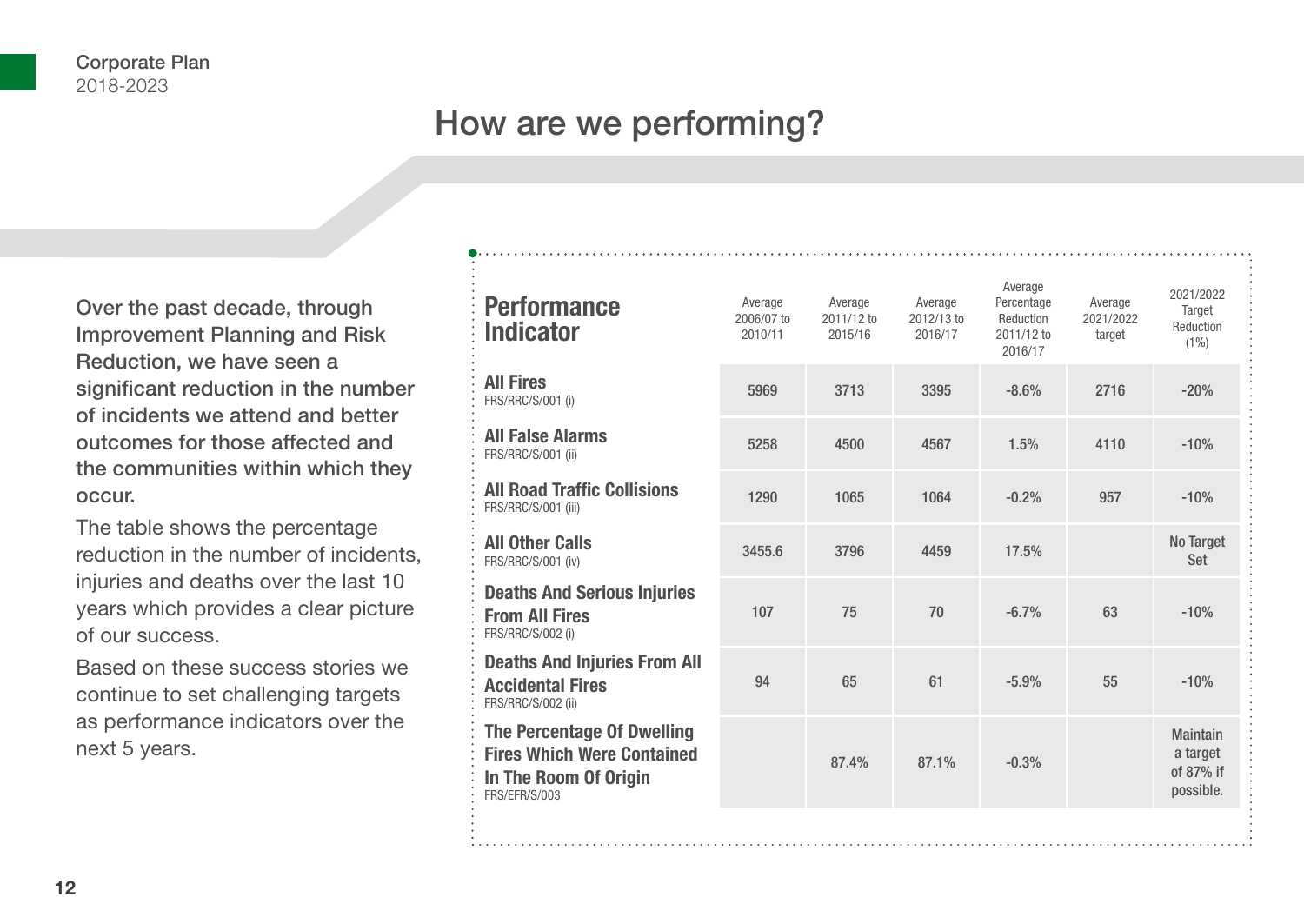

### Performance Targets for 2018/2019

We have set challenging yet realistic targets for 2018/2019 onwards by producing a calculation which allows for variations in year on year activity.

We believe the best way to measure performance is by considering longer term trends and not only by yearly performance. As such, we set a reduction target based on an average over a five-year period which allows for 'spikes' in activity, which could be caused by the following:

- An extremely dry spring and summer which leads to an increase in grass and woodland fires;
- An extremely wet spring and summer which leads to an abnormally low number of grass or woodland fires;
- The introduction of new legislation or community safety activities which impacts upon Injuries. Fire Deaths and False Alarms.

The long-term targets are set by identifying the average number of incidents attended over a five-year period from 2010/2011 to 2015/2016, and then setting a reduction target based on this average figure to be achieved by 2021/2022.

We will monitor progress against these targets on a quarterly basis and formally review and revise these as required in September 2019 to ensure they remain realistic and challenging.

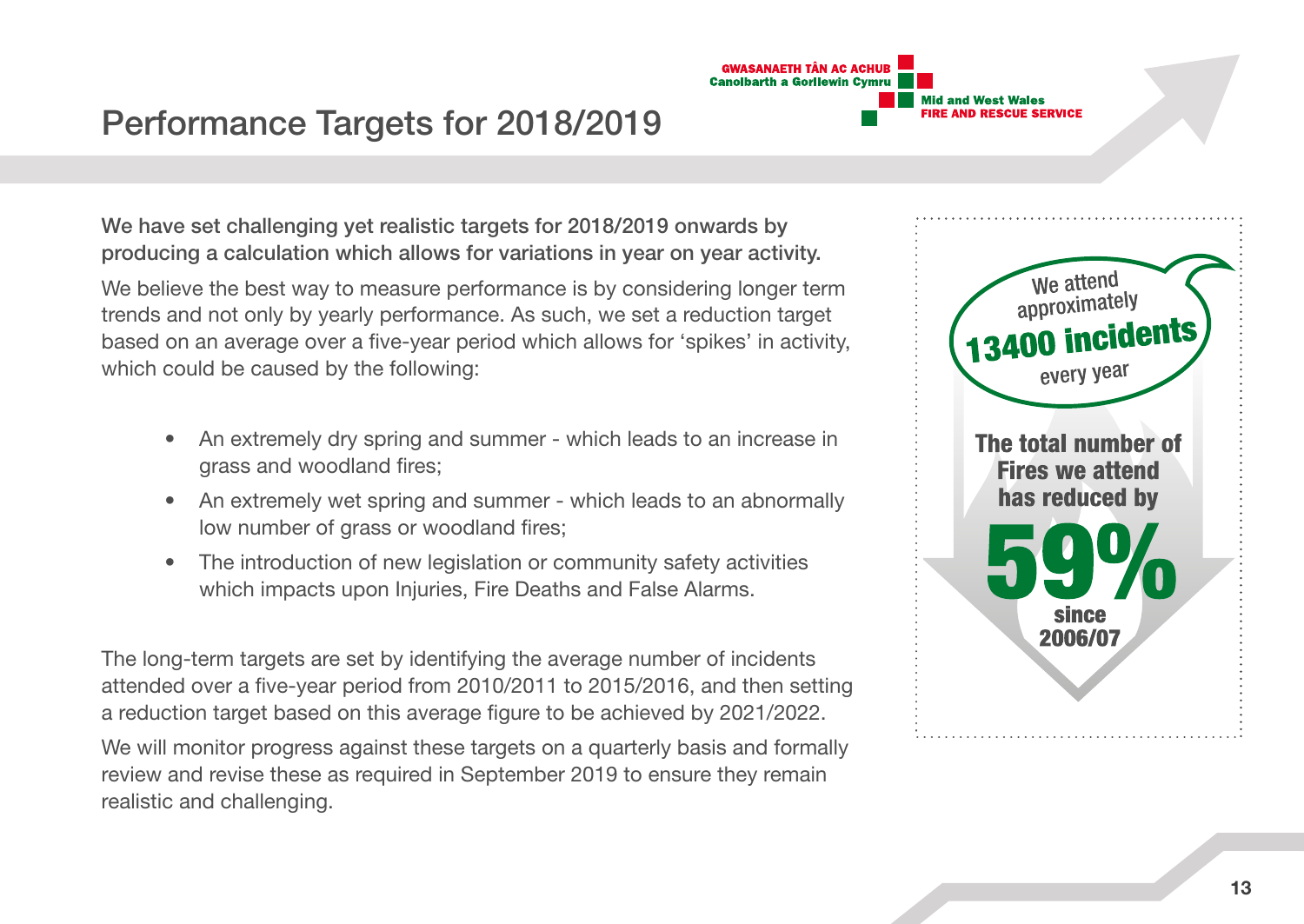## **The Pressures We Are Facing**

# Since 2006 we have reduced our budget 20% that's £9 million

We have achieved this by reducing our expenditure on:

> **Station based crewing** by £3,630,000

> > **Staffing by** £1,971,000

Improving our business processes which saved £3,416,000

### **Austerity and Growth**

Our vision will need to be delivered against a backdrop of pronounced financial pressures and increasing demand for public services.

Less money will mean that providing the support and services people need will become more difficult. These pressures are faced by other public and third sector organisations throughout mid and west Wales and we are very conscious that we do not unintentionally push costs and pressures onto organisations or providers.

### **Our Budget**

Mid and West Wales Fire and Rescue Service covers the largest geographical area in England and Wales - 12000 square kilometres, which includes almost half the coastline in Wales - approximately 650 kilometres of coast. The sparse rural area impacts on the costs of running an efficient and effective Service and this, together with the extent of coastline, means that the cost per head of population will be more than other Services that are compact and inland.

Despite the challenging geographical area, we have the 4th lowest 'cost per station' and are the 2nd cheapest 'cost per square kilometre' in England and Wales. Over the last 10 years we have saved £9million, which equates to a 20% reduction in our overall budget. These savings have been made by changing the way some of our stations are crewed, making central department savings and refining some of our business processes.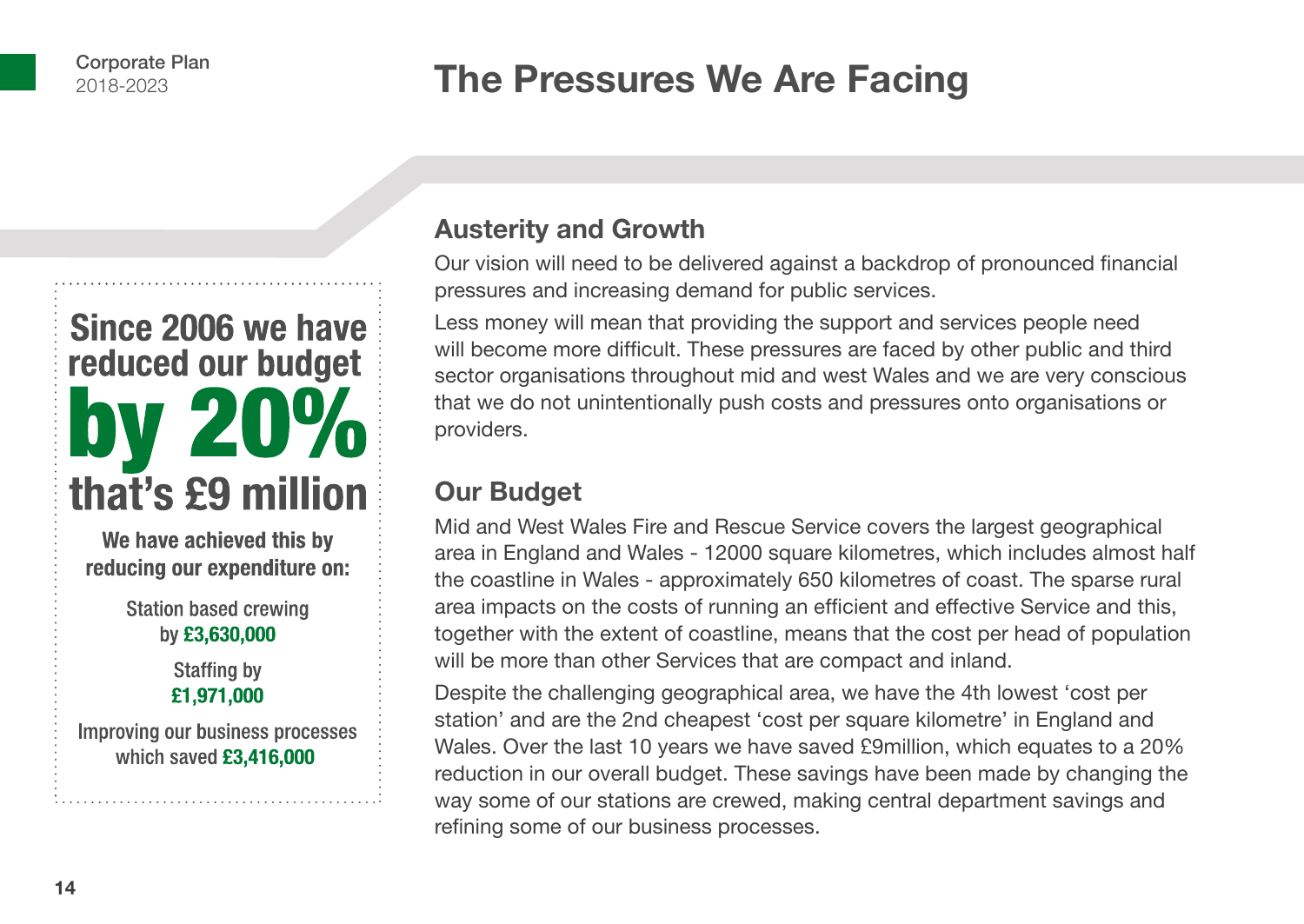

Since 2006 a total of 102 station based posts (27%) have been removed from the establishment (without redundancies). This has been achieved through changes in the crewing systems at various fire stations with efficiencies to date totalling £3,630,000. Further efficiencies have been achieved through central staff reductions, a total saving of £1,971,000, which have resulted in reducing senior and middle manager posts by 34%, and changes in businesses processes and procedures which equate to £3,416,000.

These have been achieved through three major exercises - a comprehensive review of each budget line took place in 2008, with full Fire Authority Member involvement, seeking out efficiencies; following this, from 2009-2011, a fundamental and robust review of all departments' structures and policies, through a Service Review Programme (SRP) took place; and currently a complete evidence based Service Review is being undertaken, looking at areas and patterns of risk, how external influences are impacting on the service and the provision of best value in all departments.

This Fire and Rescue Service currently costs £4 per person per month, or just 13p per day.

We think this is tremendous value for money and from a survey recently undertaken, it seems the public do too. However, there is no avoiding the fact that we are entering an even more challenging financial future and we know that as a public-sector service we are going to have to play our part by making further efficiencies.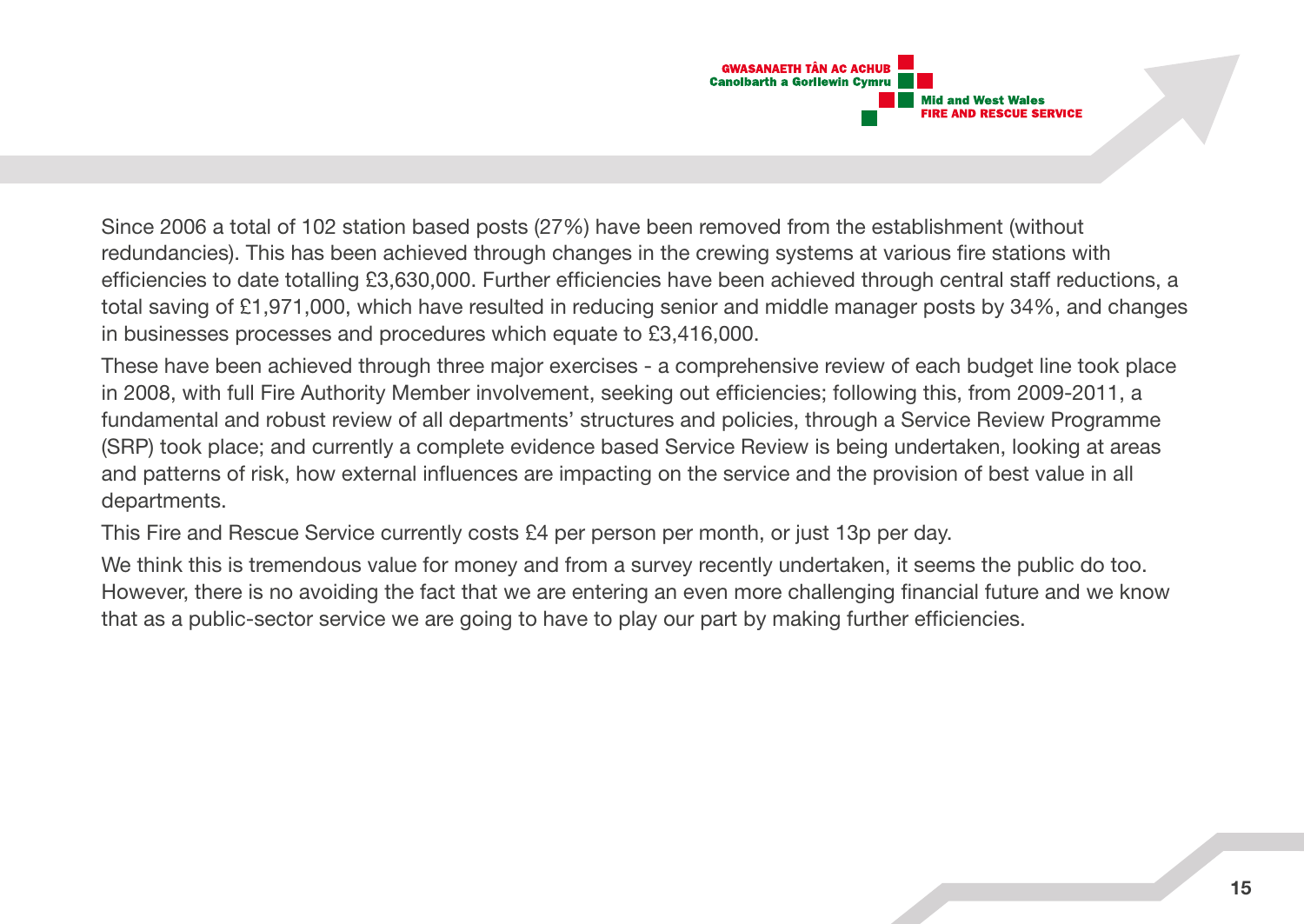## **Developing our Corporate Plan**



This Plan outlines our five-year Strategic Priorities (2018-2023) and our Improvement Objectives for 2018/2019.

In developing our Corporate Plan for 2018-2023 we have considered:

- The improvements we have made in delivering previous Strategic and Annual Improvement Plans.
- What our communities are telling us.
- What our staff are telling us.
- Our available resources.
- The views of our partners and the importance of working collaboratively.
- The requirements of the Well-being of Future Generations (Wales) Act 2015.

Our legislative requirements, including:

- *• Local Government (Wales) Measure 2009.*
- *• Fire and Rescue Service National Framework 2016.*
- *• National Issues Committee.*
- *• National Resilience.*
- *• All Wales Equality and Diversity.*
- *• Welsh Language Standards.*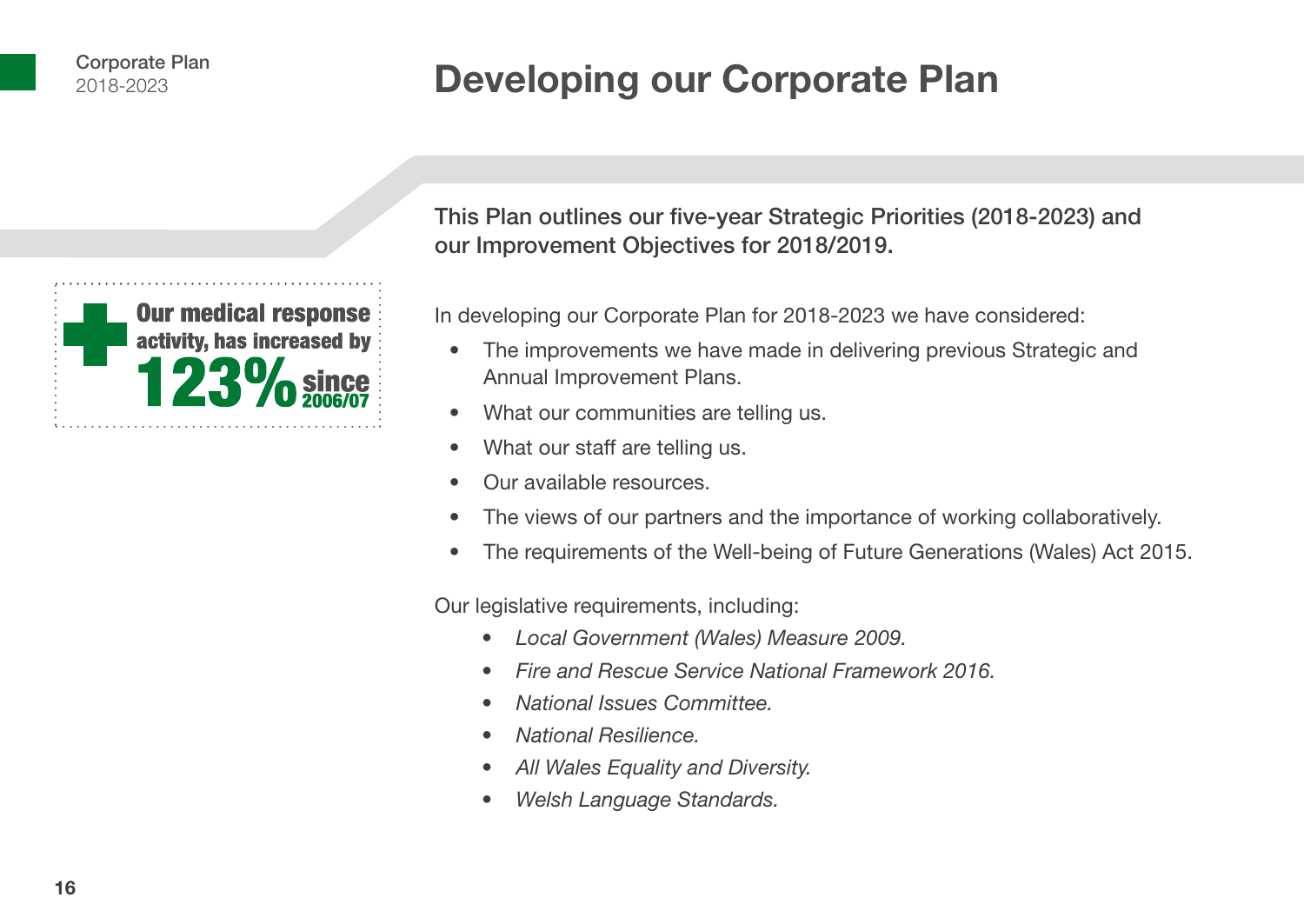## **Well-being Statement**

**GWASANAETH TÂN AC ACHUB Canolbarth a Gorllewin Cymru Mid and West Wales FIRE AND RESCUE SERVICE** 

Following the introduction of the Well-being of Future Generations (Wales) Act 2015, we have embraced our duties and our role as a statutory partner across our six Public Service Boards (PSBs). We understand the purpose and aim of the Act and are committed to ensuring we consider the long-term impact of our decisions on the communities we serve.

Our Corporate Plan 2018-2023 outlines our five year Strategic Priorities and our Improvement Objectives for 2018/19. Our Improvement Objectives have been developed through a series of workshops with our staff, Elected Members and Representative Bodies, and have also been considered by Council Scrutiny Committees as part of a wider period of consultation. As a result of this consultation process, we are confident that our Improvement Objectives for 2018/19 contribute to the requirements of the Wellbeing Act.

Throughout this Plan we will highlight how our Improvement Objectives contribute to the seven Well-being Goals, demonstrating how each one helps us improve the economic, social, environmental and cultural well-being of Wales.

As a Fire and Rescue Service we have ensured that our Improvement Objectives have been developed in accordance with the sustainable development principle and incorporate the five ways of working.

As specified within the Act the Public Service Board must utilise the sustainable development principle to maximize its contribution to the achievement of the seven national well-being goals by addressing the specific well-being needs of the area. We have embraced this principle and are fully committed to providing the utmost contribution as a statutory partner to achieving the well-being goals, and have subsequently implemented the ethos of ensuring that the needs of the present are met without compromising the ability of future generations in our business practices, having undertaken a thorough Internal Risk Review where the primary focus is on future planning for future generations.

New technologies and innovative working practices are being explored to ensure value for money and a continued high standard of Service Delivery. The Service Review will ensure that the correct resources are allocated to the prevailing risk within the communities of Mid and West Wales Fire and Rescue Authority, whilst considering the longterm challenges and impacts.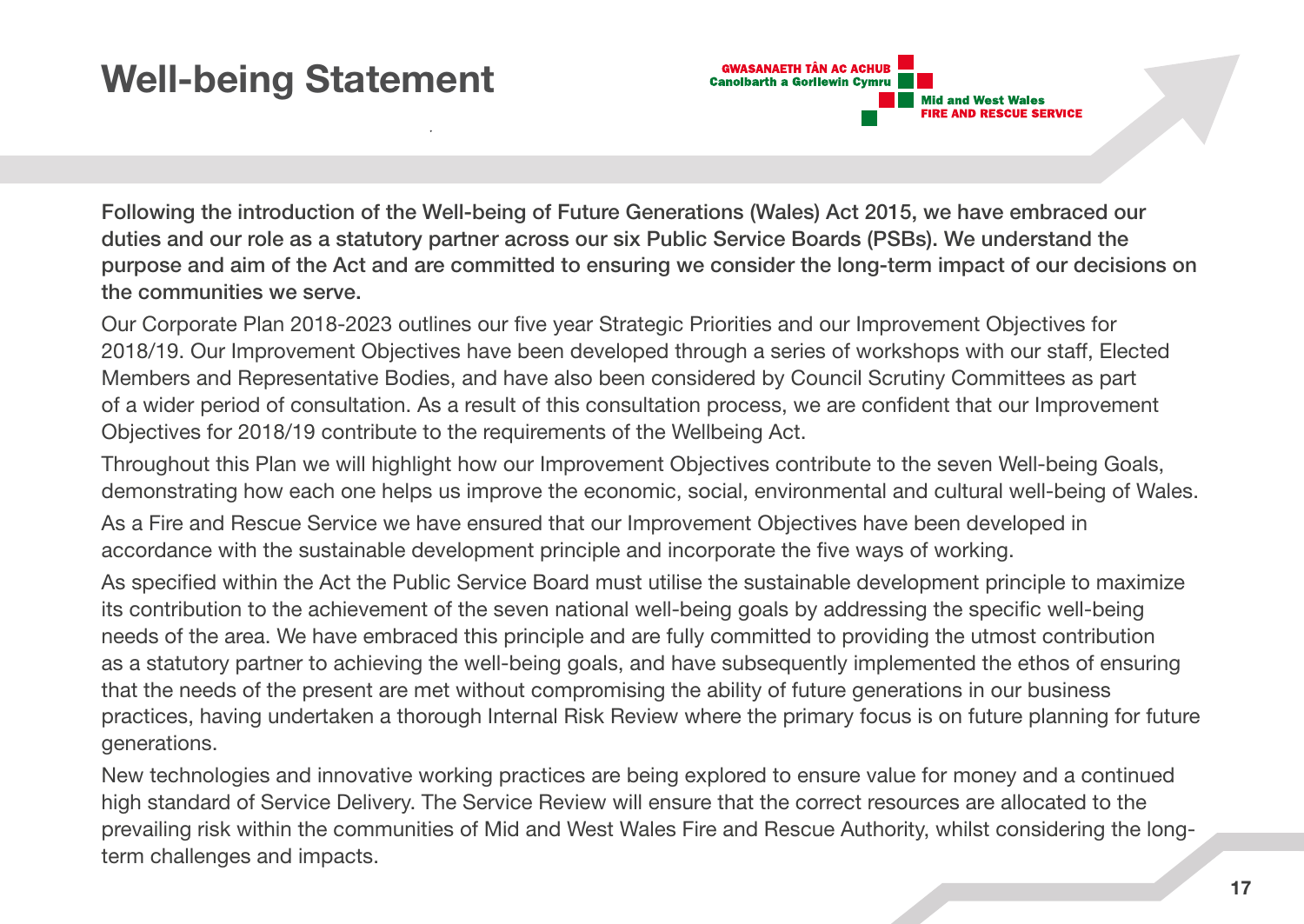## **Developing our Corporate Plan**



### **Our Strategic Priorities**

Our Strategic Priorities (2018-2023) set our direction of travel for the next five years. Our Service plays a vital role in the community and our priorities have been developed in consultation with staff, trade union representatives, senior officers and members of our Authority and take in to consideration the requirements of the Well-being and Future Generations (Wales) Act 2015.

### **Our Improvement Objectives**

Each year, as part of our planning process, we develop Improvement Objectives which have been designed to help us deliver against our Strategic Priorities. Our Improvement Objectives tell our staff, communities and stakeholders what benefits will be delivered to them over the coming year.

### **Annual Performance Assessments**

By the end of October each year, we publish our Annual Performance Assessment. Our Annual Performance Assessment tells our staff, communities and stakeholders what outcomes and benefits have been delivered against the previous year's Improvement Objectives. Our Annual Performance Assessment also identifies how we have contributed to the Well-being goals, set out within the Well-being of Future Generations (Wales) Act 2015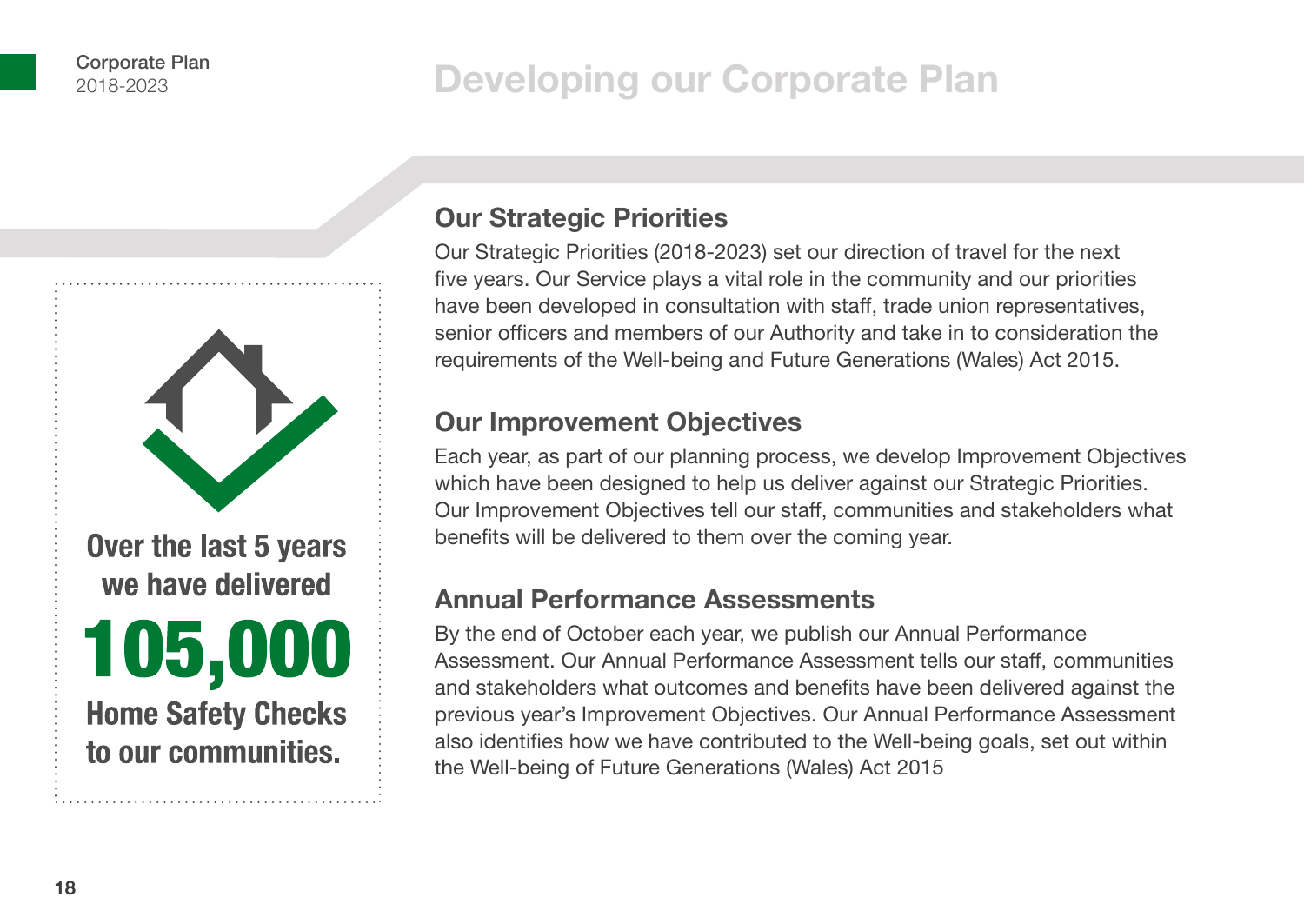

Financial Performance and Monitoring (Wales Audit Office). Service Performance and Monitoring (Performance, Audit and Scrutiny Committee). Service Delivery Data - Including Operational Risks, Sector and Local Performance Indicators, Skills Gaps. Individual Development Reviews. Peer Assessment. Scrutiny Reports.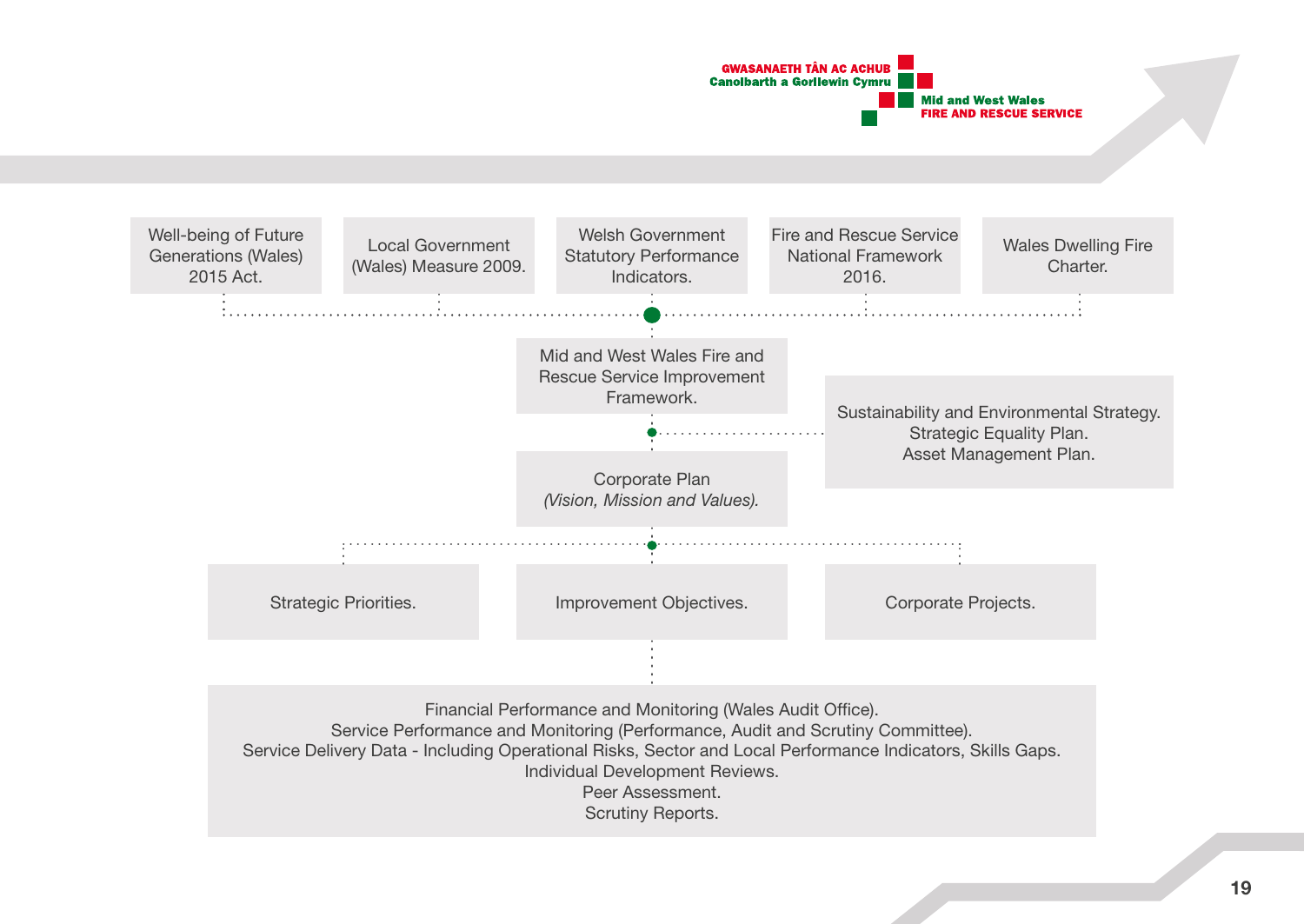## **Our Strategic Priorities**



Our Strategic Priorities for 2018-2023 ensure we will continue to deliver the best possible services to our communities.

Our seven Strategic Priorities, as outlined, detail our commitment to delivering against challenging targets within an ever changing societal, political and financial environment.

### **Collaboration**

Our future success is directly linked to how we work with others. We recognise the importance of meaningful and effective collaboration and the need to develop and maintain collaborative initiatives with key partners.

Collaboration will also support the delivery of better outcomes for our communities and assist in delivering our services in a better, more cost effective and efficient way.

Over the next five years we aspire to be recognised as a key enabling partner within the wider public and private sector.

.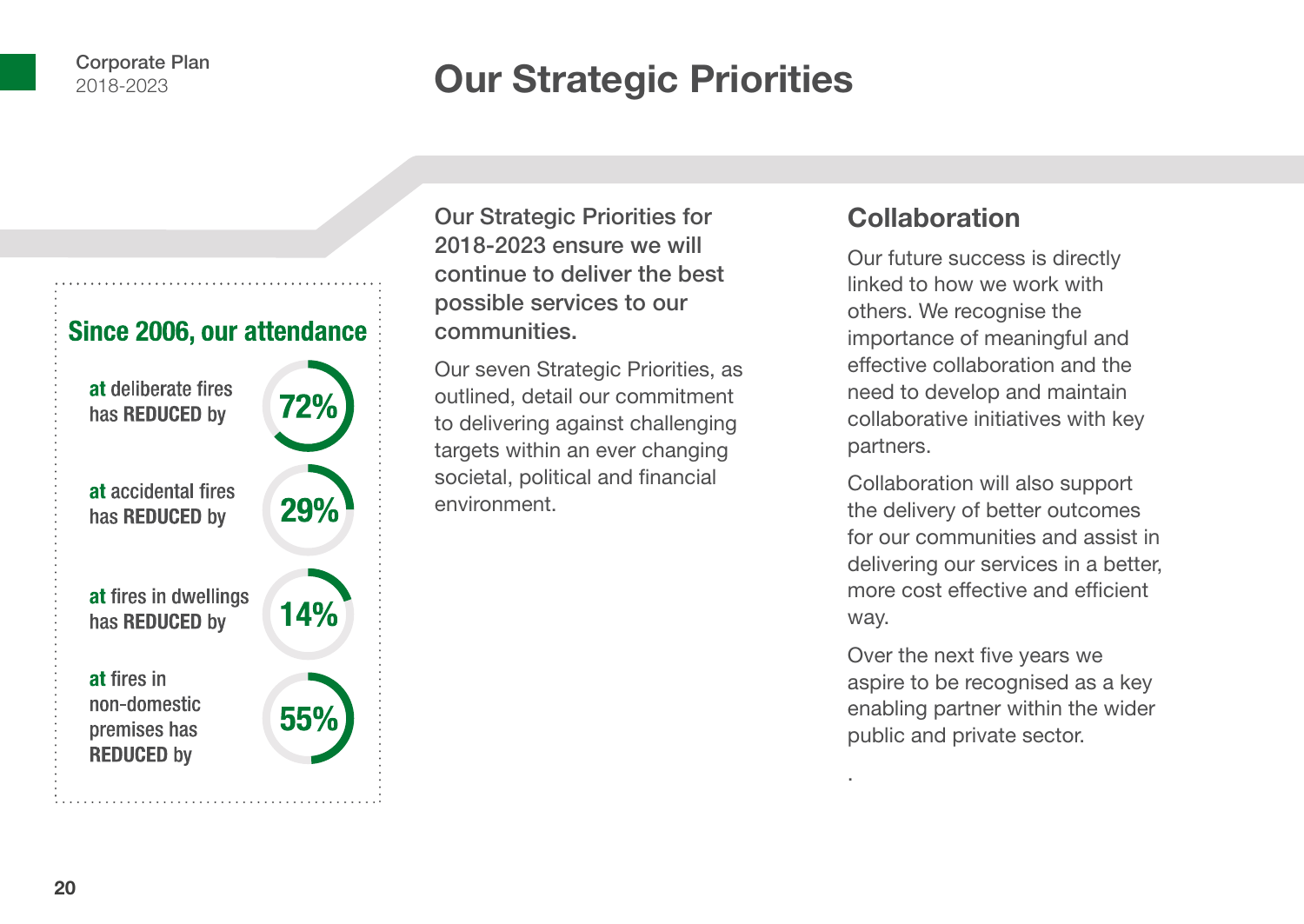

#### **Innovation**

Innovation is crucial in enabling us to develop and maintain a Service which meets the present and future needs of our communities.

Innovative solutions will be pivotal in providing an infrastructure which will assist us in developing and improving our Service.

The unprecedented financial challenges we are facing will require us to be innovative and adopt new ways of thinking so we can be at the forefront of emergency response.

We are committed to identifying innovative ways of working to ensure our communities, partners and stakeholders receive the best possible service from their Fire and Rescue Service.

### **Improving our Service Delivery**

We will continue to adapt our services to meet the continuing financial challenges we face.

We will work to identify and meet new requirements to ensure we continue to provide a Service which remains at the forefront of service delivery development.

We will continue to diversify the range of activities and initiatives we undertake to reflect the risks of our communities, rural and urban landscapes and natural resources.

### **Making better use of our Assets and Resources**

We recognise that our staff are our most valuable asset, however, for our staff to be effective they need to have the best facilities and resources available to them.

We believe that our physical assets need to be efficient and effective to support and respond to the delivery of our services across mid and west Wales.

We will use our physical assets to work with partners wherever practical to ensure they are used in the most effective, sustainable and environmentally friendly way.

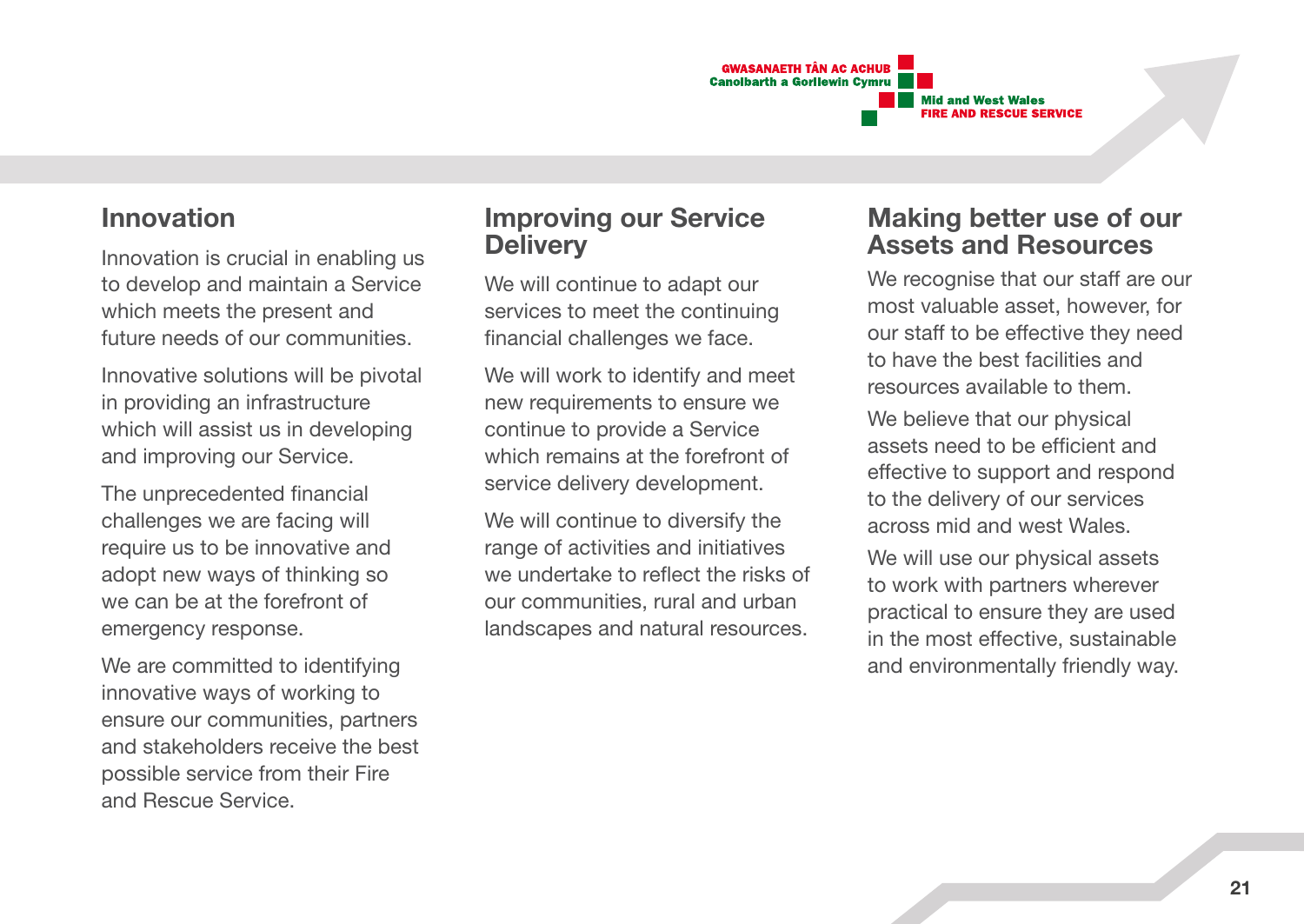## **Our Strategic Priorities**



### **Sustainability**

We know that our operations have an effect on the global and local environment and are committed to minimising and adverse impacts wherever finances, operations and resources allow.

We commit to embracing renewable energies to support the sustainability and environmental agenda.

Our Sustainability and Environmental Strategy sets out the main principles, proposals and required actions, to reduce the environmental impacts of the Service's activities and operations.

### **Communication and Engagement**

We will improve the way we communicate and engage with our staff, stakeholders and partners by taking a positive approach to communication; being open, honest, accessible and accountable with all audiences and displaying the highest levels of professional integrity at all times.

We will develop a more effective workforce that feels valued, involved, informed and motivated through developing internal communication channels which effectively communicate our Corporate Plan.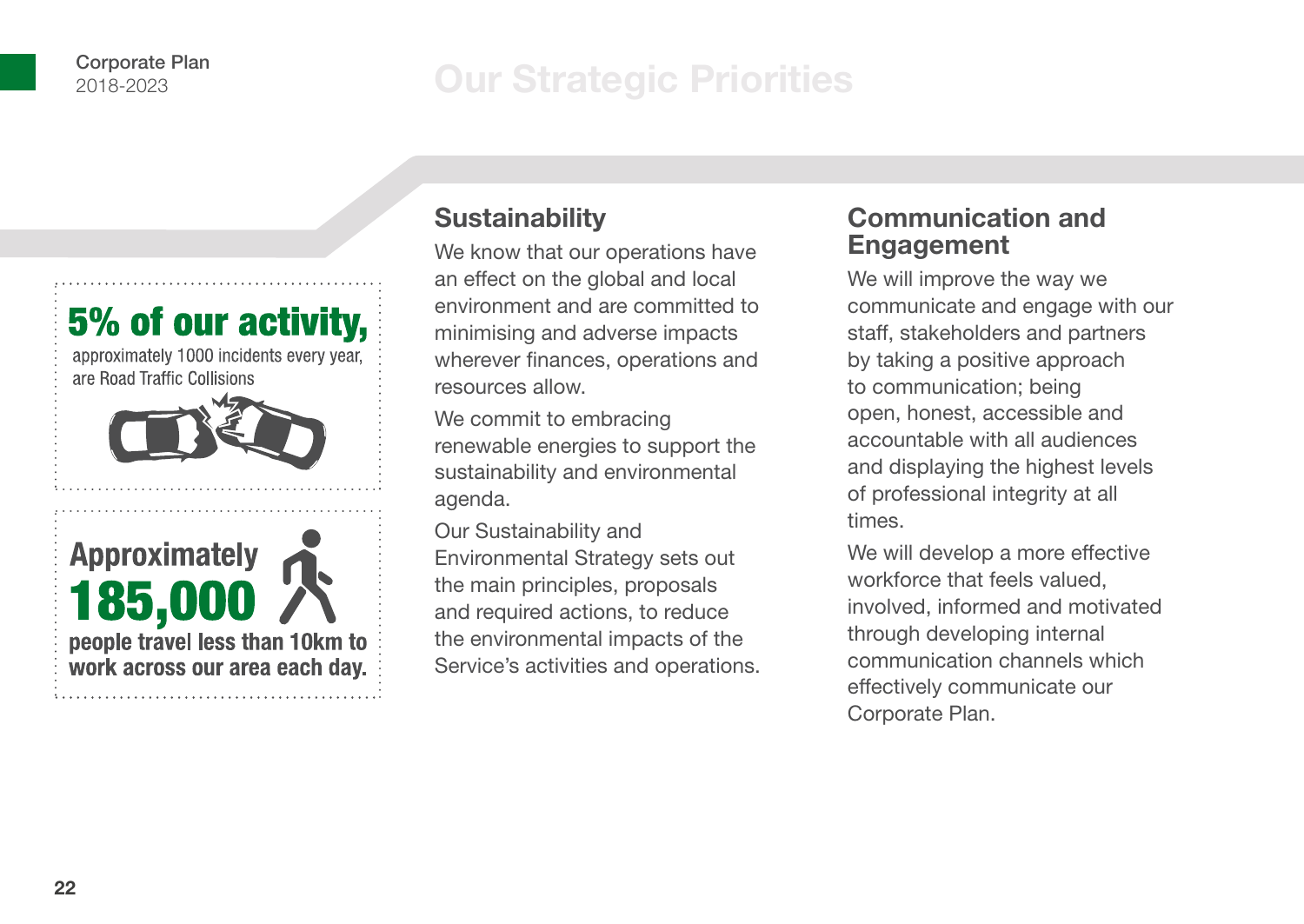

### **Empowering our Staff**

Equality and diversity is at the heart of our Service culture. We will ensure our staff are trained to the highest standards and are able to maintain their competence through continued professional learning.

We will provide clear pathways for career progression and the best possible working environment for their professional wellbeing. We will continue to ensure the structure of the organisation reflects the needs of our Service and our communities by implementing flexible working practices which support healthy lifestyle and work life balance.

Communication is a key priority in ensuring our staff, stakeholders, communities and partners are aware of the work we undertake, the challenges we face and the success we achieve.

We believe that we can effectively deliver our key messages through ensuring a continued focus on education, engagement and communication.

Over the last 5 years we have engaged with over

160,000

young people through a variety of education and prevention programmes.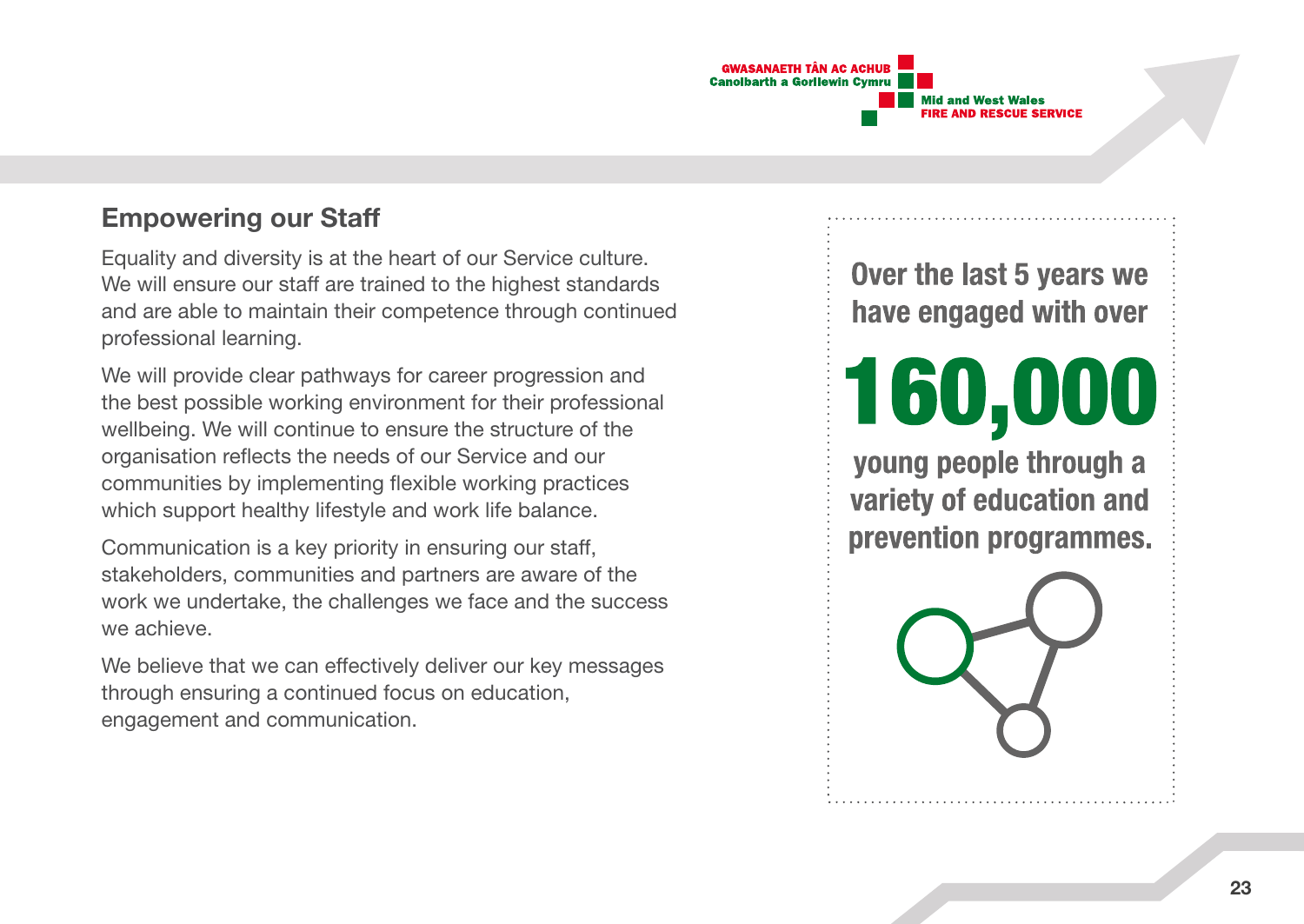## **Our Improvement Objectives**

During 2018/2019 we will deliver the following 12 key Improvement Objectives, which we believe will reduce risk and improve the safety of our communities, whilst delivering excellent services which meet the risks and needs of our communities.



#### To deliver a holistic home safety intervention to those most at risk within the communities of mid and west Wales. To reduce the incidence of arson across mid and west Wales. To use technology to innovate, collaborate and empower. To develop our operational technology, and improve the way we resolve operational incidents through innovation and the use of new technology. **One Twelve Two Eleven**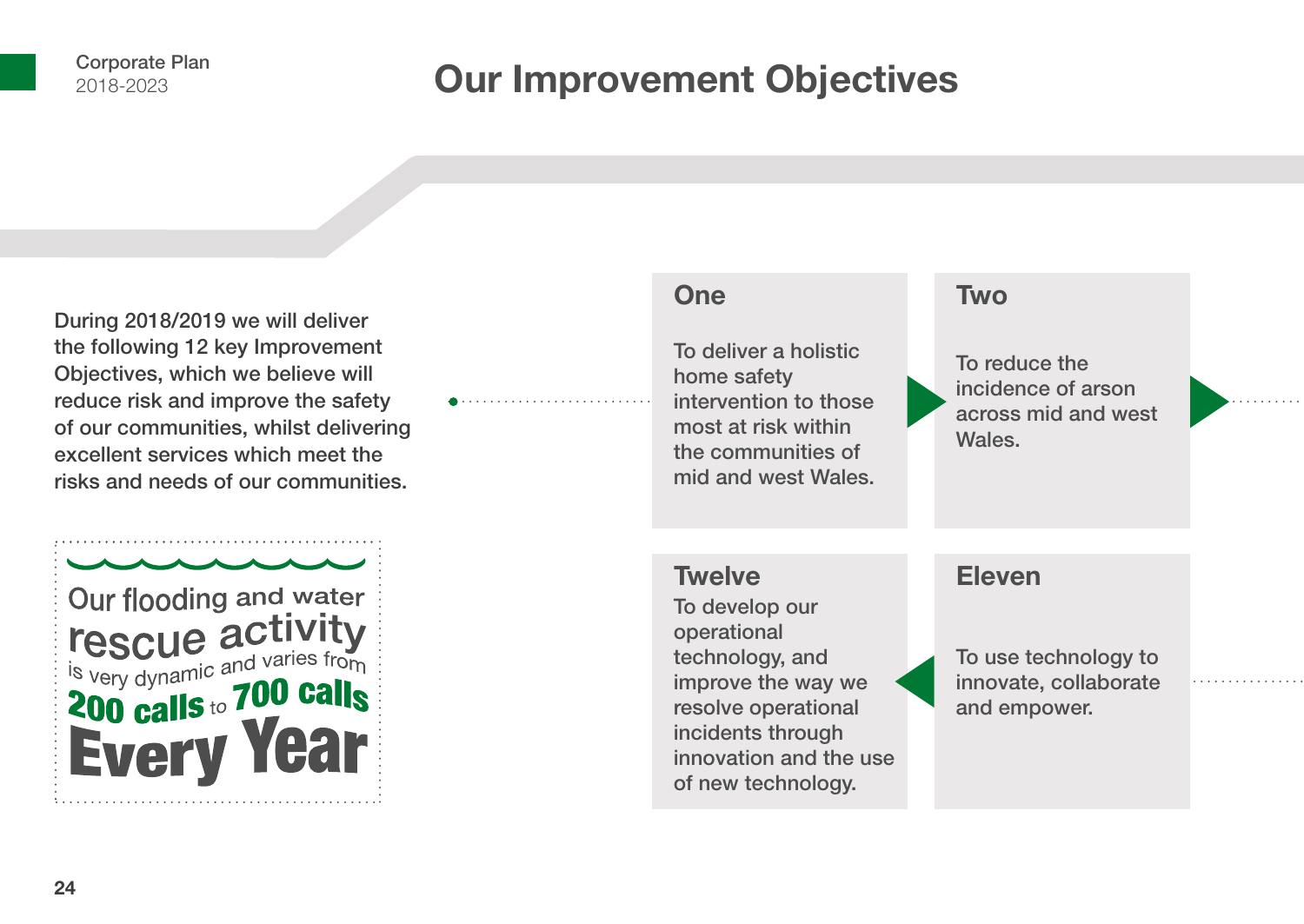

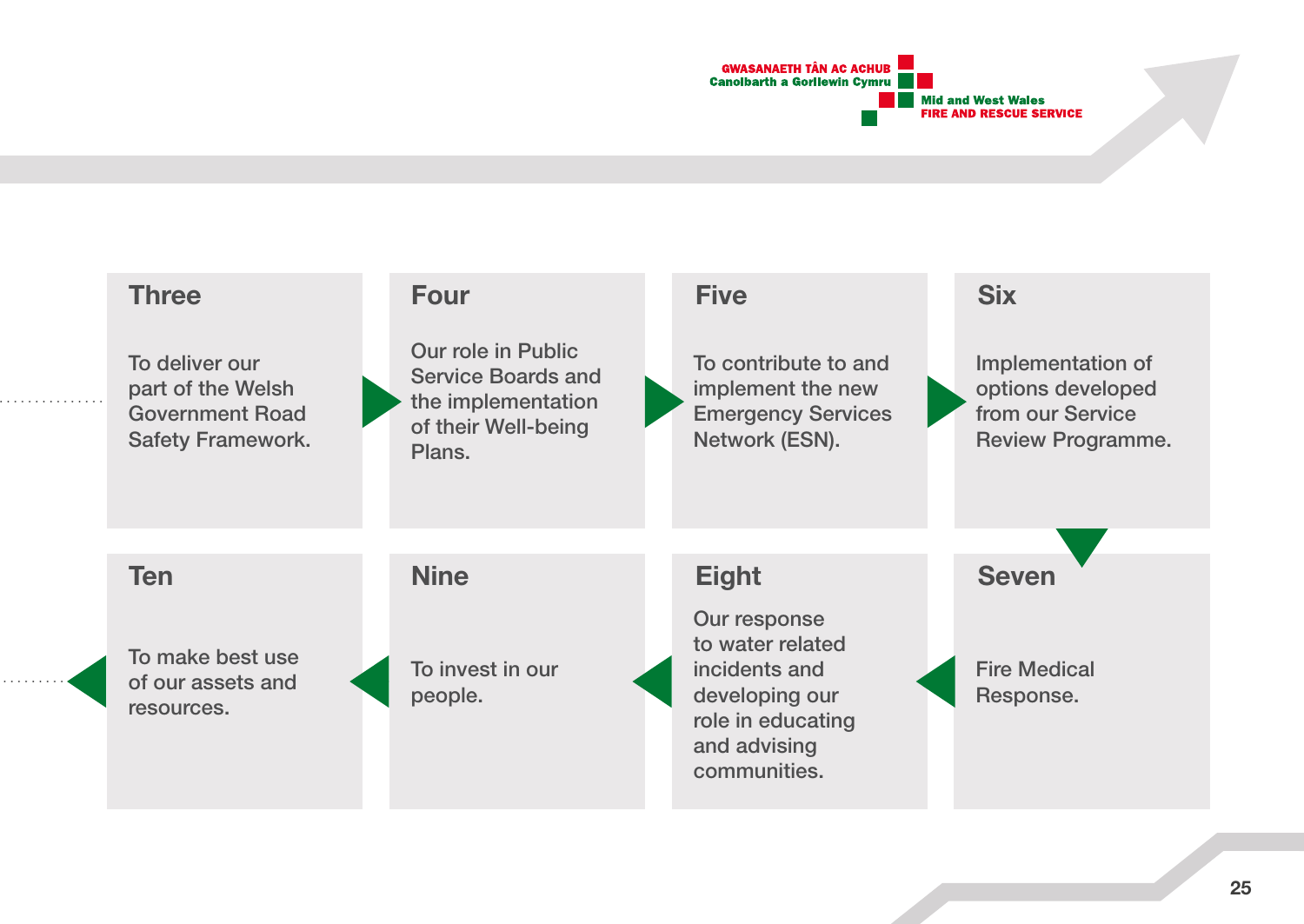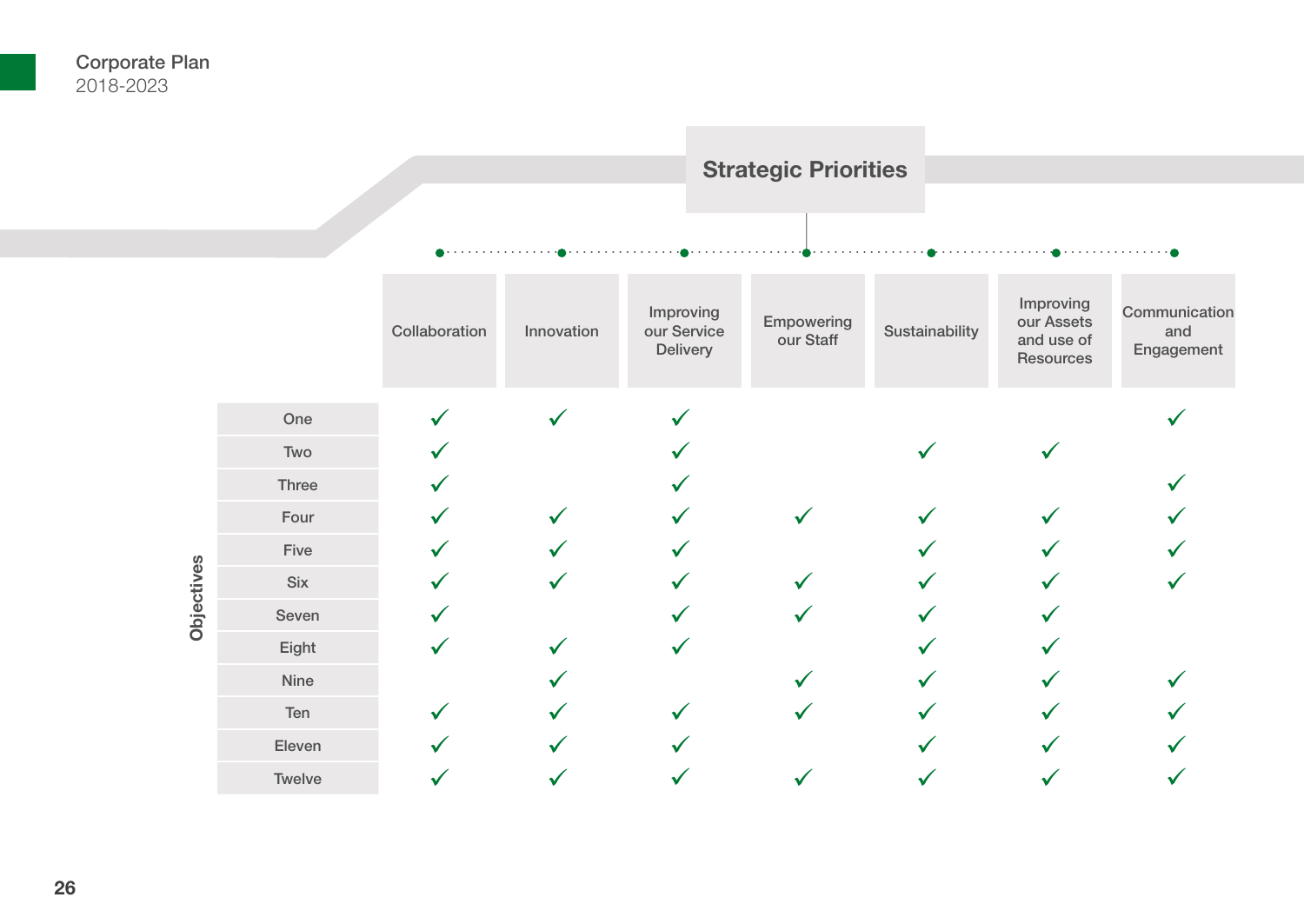

### **Well Being of Future Generations (Wales) Act 2015**

|            |        | A Prosperous<br>Wales | A Resilient<br>Wales | A Healthier<br>Wales | A more Equal<br>Wales | A Wales of<br>Cohesive<br>Communities | A Wales of<br><b>Vibrant Culture</b><br>and Thriving<br>Welsh<br>Language | A Globally<br>Responsible<br>Wales |
|------------|--------|-----------------------|----------------------|----------------------|-----------------------|---------------------------------------|---------------------------------------------------------------------------|------------------------------------|
|            | One    |                       | $\checkmark$         |                      |                       |                                       |                                                                           |                                    |
|            | Two    |                       |                      |                      |                       |                                       |                                                                           |                                    |
|            | Three  |                       |                      |                      |                       |                                       |                                                                           |                                    |
| Objectives | Four   |                       |                      |                      |                       |                                       |                                                                           |                                    |
|            | Five   |                       |                      |                      |                       |                                       |                                                                           |                                    |
|            | Six    |                       |                      | $\checkmark$         |                       |                                       |                                                                           |                                    |
|            | Seven  |                       |                      |                      |                       |                                       |                                                                           |                                    |
|            | Eight  |                       |                      |                      |                       |                                       |                                                                           |                                    |
|            | Nine   |                       |                      | ✓                    |                       |                                       |                                                                           |                                    |
|            | Ten    |                       |                      |                      |                       |                                       |                                                                           |                                    |
|            | Eleven |                       |                      |                      |                       |                                       |                                                                           |                                    |
|            | Twelve |                       |                      |                      |                       |                                       |                                                                           |                                    |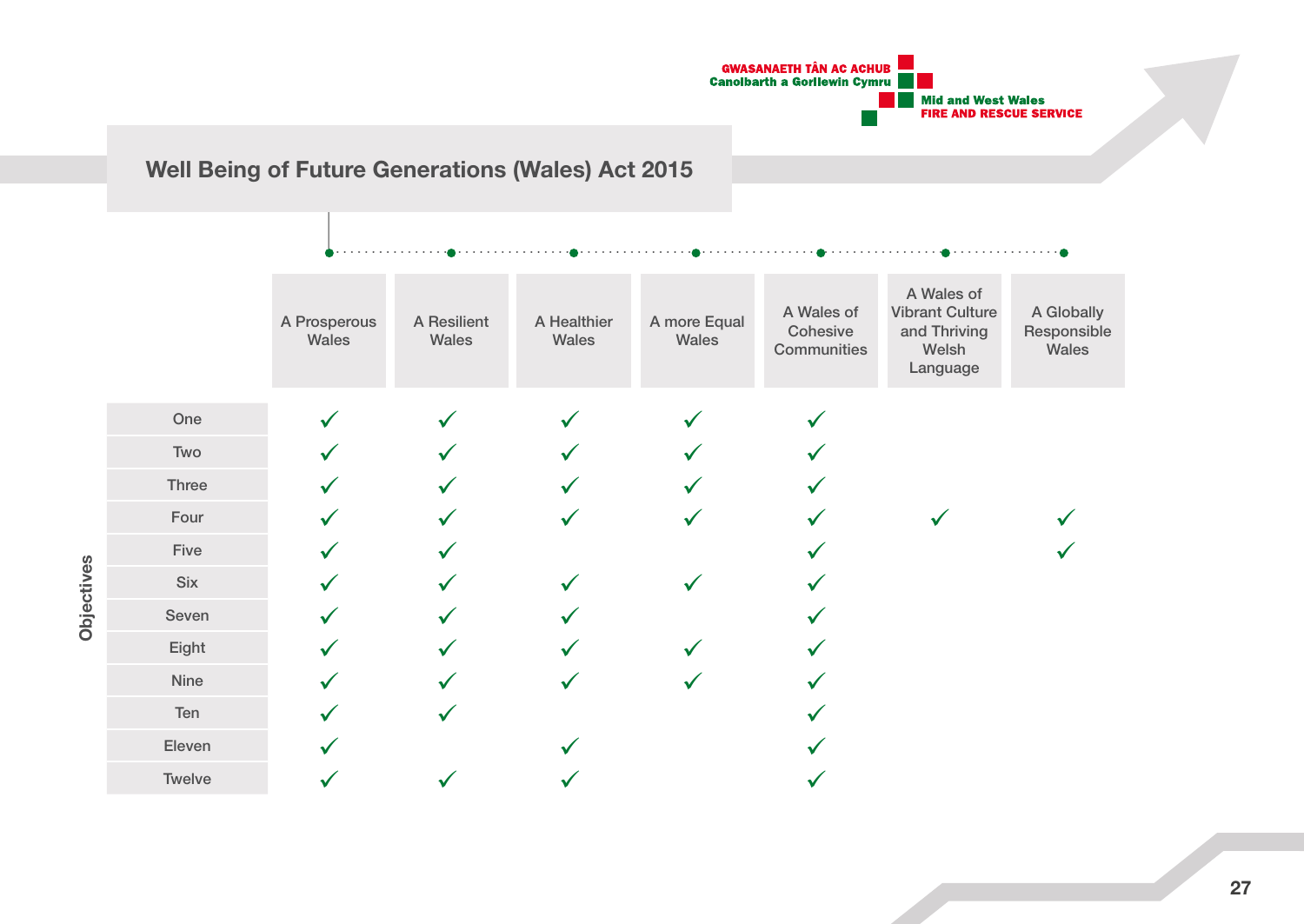## **Objective One**

To deliver a holistic home safety intervention to those most at risk within the communities of mid and west Wales.



#### **Where are we now?**

For a number of years, we have developed our activities specifically to improve fire safety in the home. This has been achieved primarily through carrying out free Home Fire Safety Checks (HFSCs) with particular emphasis on vulnerable and high risk people.

We work collaboratively with a wide range of partner agencies who have links to vulnerable people. This allows us to reach households that we may not otherwise have access to or knowledge of. This is a very important element of our shared agenda for safer communities and one that we want to expand even further.

Last year we started to widen our role in promoting health and safety messages on behalf of our partners as part of our home safety visit. This has been trialled in some areas of our Service and has been well received by partners, staff and the community.

#### **What are we planning to do and why?**

We want the advice and intervention we deliver to vulnerable people to reflect a holistic approach to community safety. Our data shows us that there is a subsequent long term reduction in Accidental Dwelling Fires which demonstrates that providing advice, education and equipment can make a positive difference to the people with whom we are engaging. We are in the privileged position of being a trusted and valued Service with a long tradition of providing professional advice and assistance. We intend to use this reputation and our links to vulnerable households to maximise our impact by building upon the collaborative work already undertaken with our trusted partners. We will expand the delivery of advice and interventions to incorporate those our partners want to promote in order to improve the safety and health of our communities. We will focus precious resources on those persons most in need and deliver interventions that promote health, well-being and improve the safety of all those we engage with.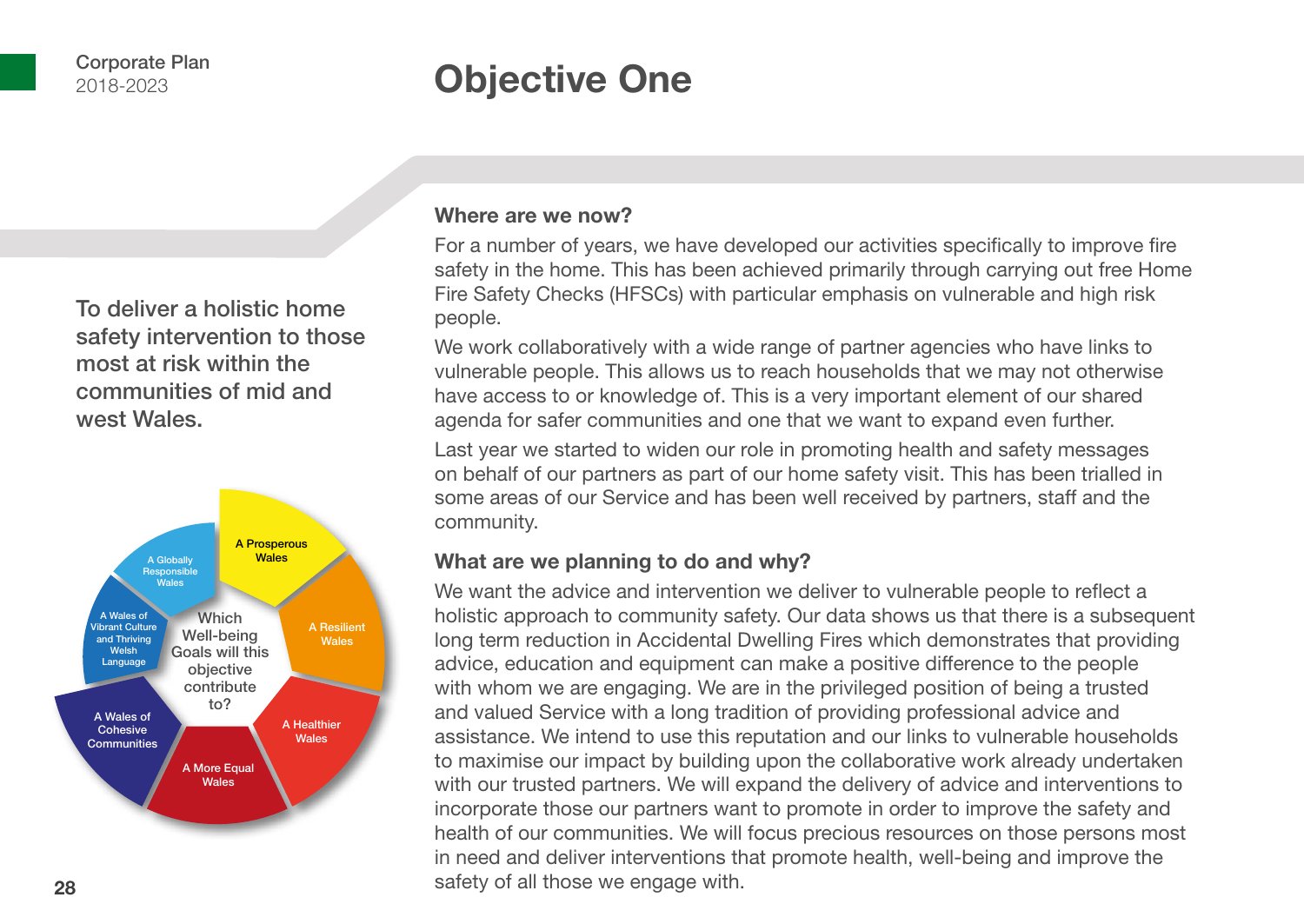

This concept of 'Making Every Contact Count' (MECC) and 'Safe, Well and Independent Living (SWAIL) is intended to improve lifestyles and reduce health inequalities enabling our Communities to live safer, healthier and independent lives. We will focus precious resources on those persons most in need and deliver interventions that promote health, well-being and improve the safety of all those we engage with. This concept of 'Making Every Contact Count' is intended to improve lifestyles and reduce health inequalities.

#### **How and when are we going to deliver this?**

This development is already in place but will be dynamic and evolve to reflect our own and partner priorities. Our future focus will continue with the following:

- Innovative and more holistic home safety interventions which encompass safety, wellness and independent living will continue to be rolled out across the Service to replace the traditional Home Fire Safety Check.
- We will review and evaluate the improvement in our community intervention with our staff, our external partners and the communities we serve.
- We will develop the role of Community Safety Volunteers to provide ongoing local support to those persons who have benefited from our interventions.
- We will expand the training provided to our partner agencies to support our community safety interventions.

#### **How will we measure success?**

- Evaluate the quality of the interventions we deliver to the most vulnerable members of our community.
- Monitor the feedback we receive from partners, staff and the community on the benefit of our interventions and how they reduce risk.
- Use our own data on Accidental Dwelling Fires but also partner data and national data to measure the long-term impact of our new approach.

#### **What will this mean to you?**

Communities will be safer and healthier as a result of our advice and intervention.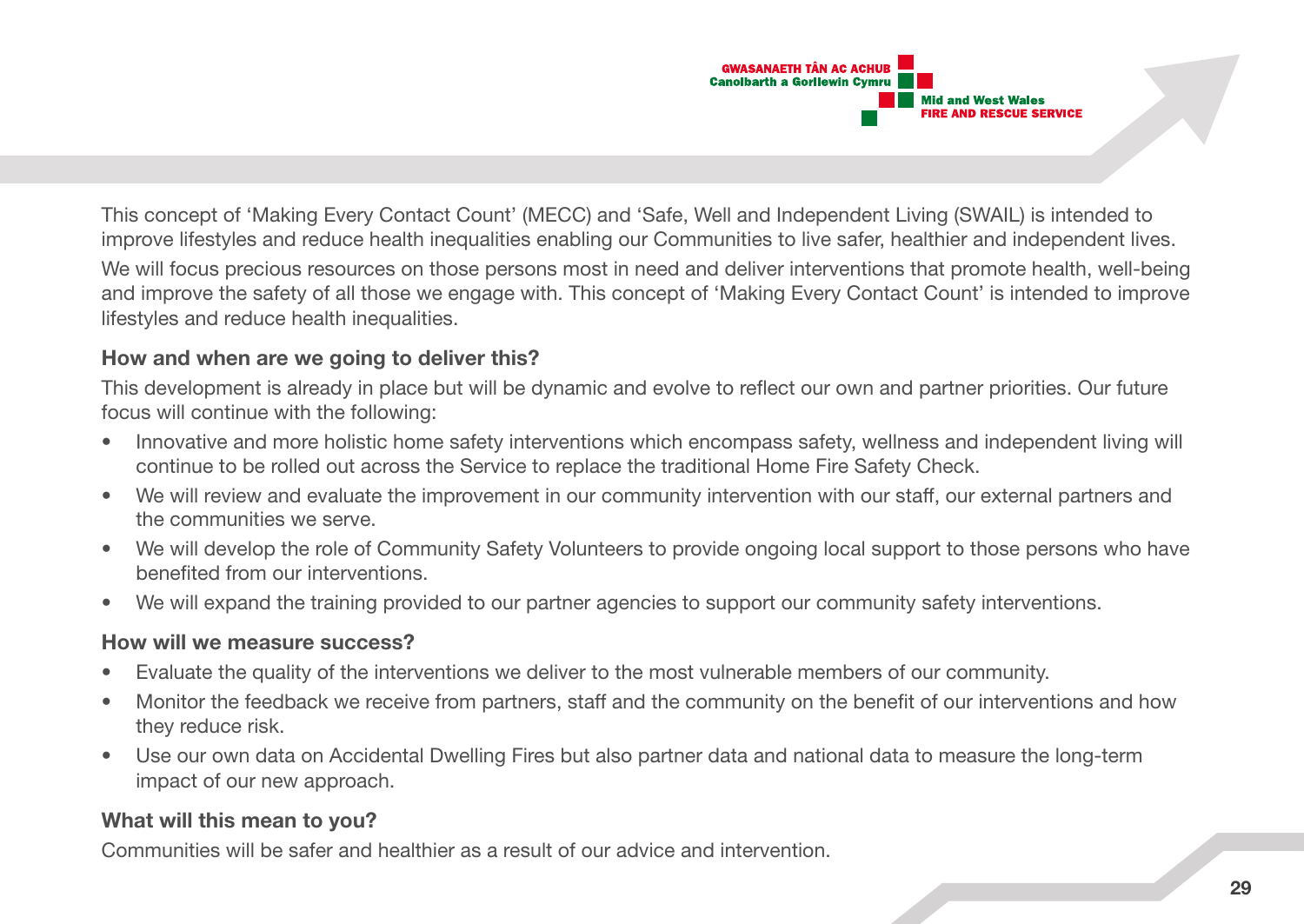## **Objective Two**

To reduce the incidence of arson across mid and west Wales.



#### **Where are we now?**

The Arson Reduction Team co-ordinates the Service's wide range of interventions to reduce the risk of deliberately set fires. This work is driven by the Strategic Arson Reduction Board (SARB), which comprises of representatives from the three Fire and Rescue Services in Wales, Police, Local Authorities, Natural Resources Wales, Welsh Government, Met Office and other partners.

Over recent years we have had significant success in reducing the number of deliberate fires and where there have been specific challenges, we have seen the benefits of a co-ordinated approach. To further build on this success, the Wales Arson Reduction Strategy III, produced by the Strategic Arson Reduction Board, coordinates a delivery plan to further reduce the risk of arson across a number of focus areas.

The Wales Joint Arson Group (JAG) is tasked with delivering a co-ordinated approach to arson reduction across Wales and reports to SARB on progress.

The 'Operation Dawns Glaw' initiative is one of the key deliverables of the Delivery Plan, through delivering a multi-agency targeted response aimed at reducing deliberate grassland fires between February and April. This achieved significant success in 2016, particularly for reducing larger fires that destroy significant areas of grassland and forestry.

This success has meant that Operation Dawns Glaw is well embedded with the Joint Arson Group and will continue to deliver its aims for 2018.

Operation Be A Nice Guy (BANG) is targeted at the issues around unofficial public bonfires and Anti-Social Behaviour (ASB) over the Halloween and Bonfire periods. This operation has adopted a multi-agency approach which has seen some significant success in reducing calls relating to Bonfires and ASB to the Fire and Police Services, as well as encouraging a positive image of both Emergency Services within traditionally unreceptive communities.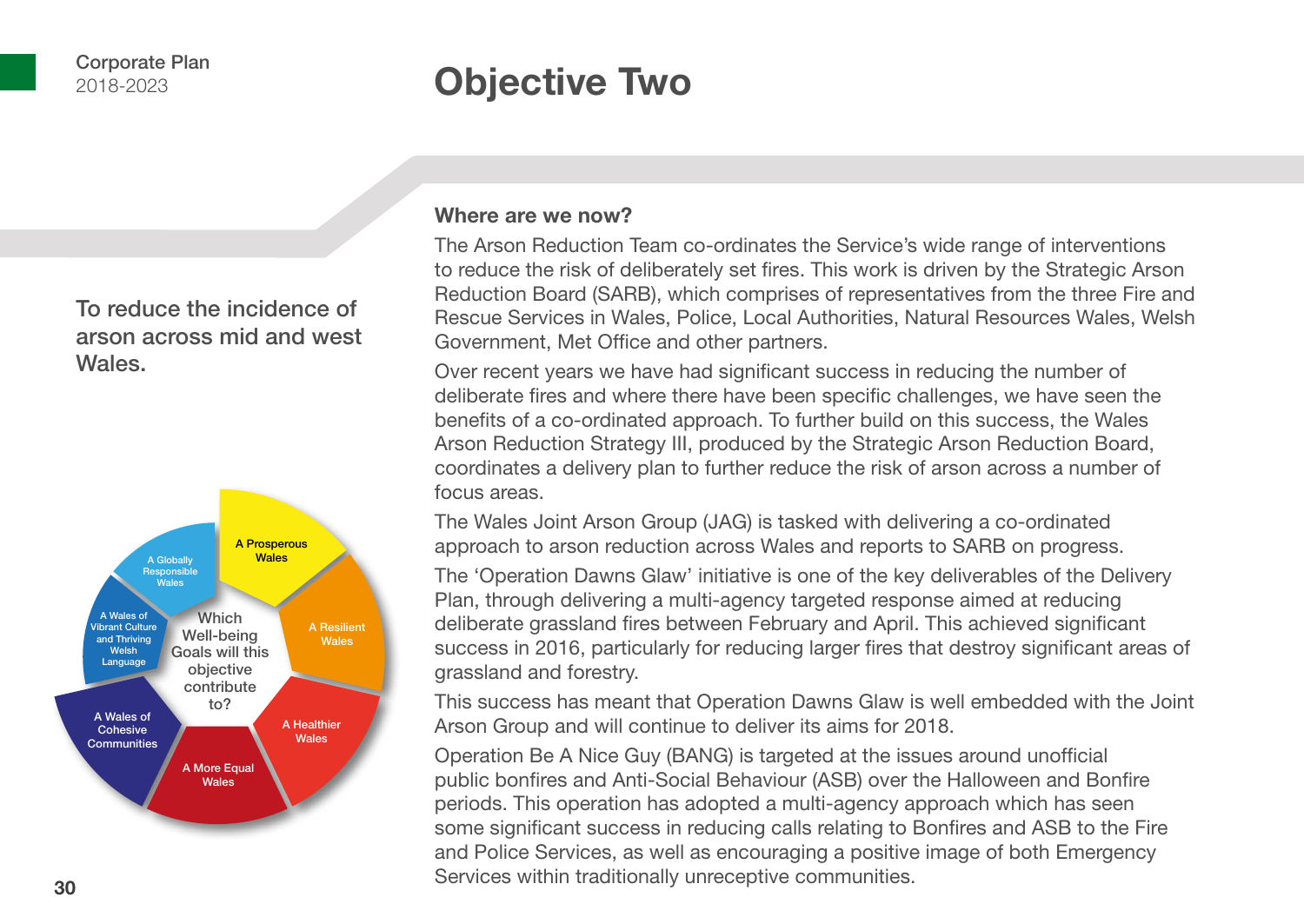

#### **What are we planning to do and why?**

The success of the Dawns Glaw initiative in 2016/2017 and its evaluation has informed future strategy on intervention for deliberate grassland fires.

- We will continue to maintain the excellent partnership work, education and intervention programmes that have been put in place to reduce the risk as arson continues to impact upon society, our heritage and our environment.
- Youth intervention in areas of high risk will continue as education and diversionary activities have been found to be beneficial with target groups.
- Supporting Land Management arrangements will also be a focus for 2018/2019 as we build upon the links established through Dawns Glaw and influence Land Management strategies in order to reduce the risk of uncontrolled burning.
- We will bring together the key partners to review rural land management arrangements and provide a dedicated focus on reducing deliberate rural grass fires across Wales.
- We will also actively engage with partners and community volunteer groups to promote arson awareness.

#### **How and when are we going to deliver this?** Throughout 2018/2019 we will:

- Continue to deliver the objectives of the Wales Arson Reduction Strategy III.
- Improve the information we hold about the scale and scope of arson across mid and west Wales.
- Reduce the risk of deliberate fires in buildings through the JAG Delivery Plan.
- Manage down risk due to deliberate fire setting associated with anti-social behaviour.
- Reduce the risk of arson and hate crime against people and property.
- Expand our network of community groups that are informed and active in reducing arson.

#### **How will we measure success?**

Targets for reduction are linked to the Wales Arson Reduction Strategy III and are reported on a quarterly basis to the Strategic Arson Reduction Board.

#### **What will this mean to you?**

Our communities will be safer from the risk of arson and the societal and economic impact of this activity will be reduced. There will also be increased community involvement through collaboration with our partners.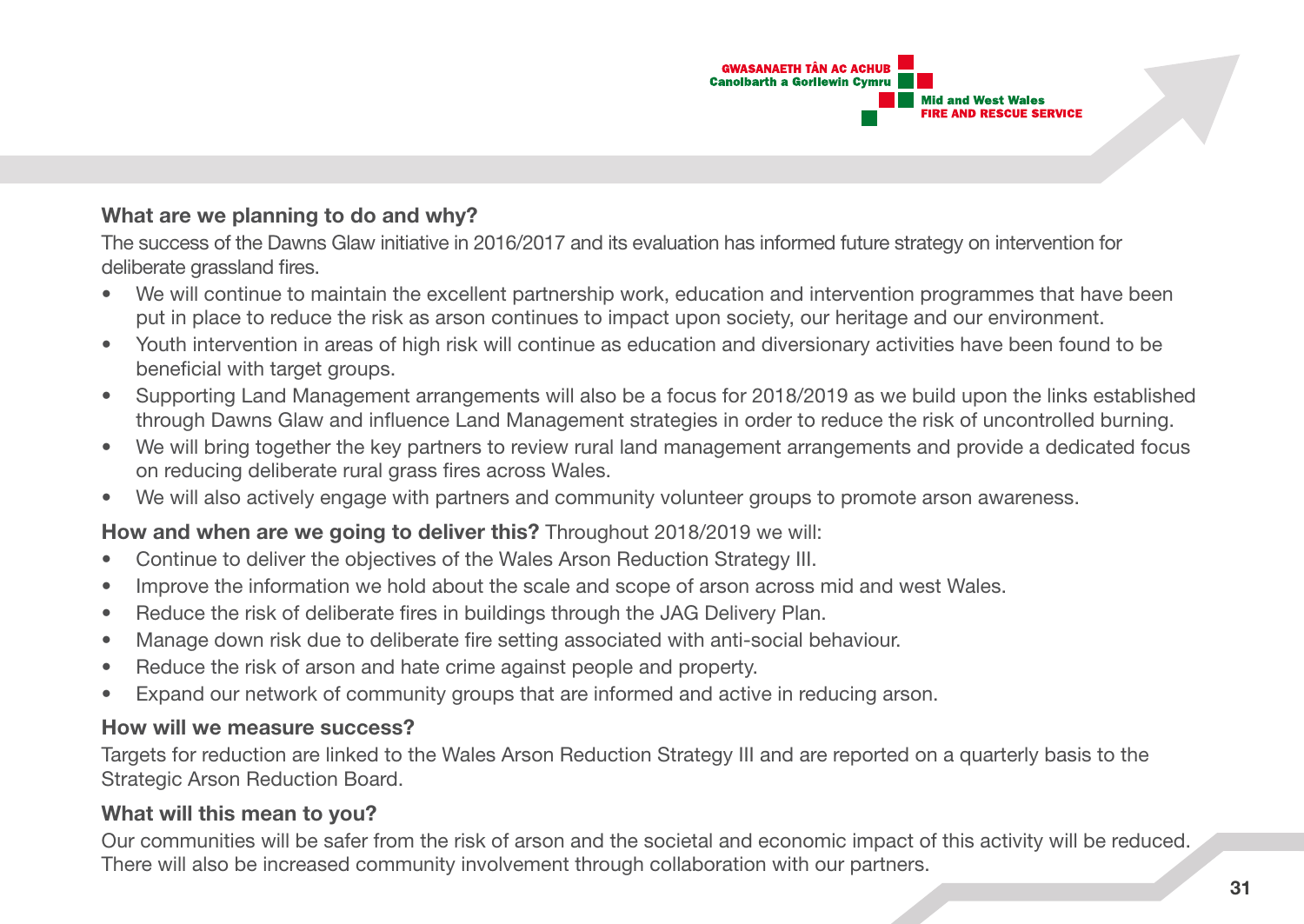## **Objective Three**

To deliver our part of the Welsh Government Road Safety Framework.



#### **Where are we now?**

We deal with the consequences of Road Traffic Collisions (RTC) and the impact theyhave on human life and our communities on a daily basis, as we rescue significantly more injured people from RTCs than from fires.

Education and intervention is key to reducing the number of RTCs on our roads and the Service has a shared role in delivering this along with other road safety partners.

Even though road safety has improved considerably in recent years, in 2014, there were a total of 8,208 reported casualties as a result of RTCs - 103 people were killed and 1,160 people were seriously injured in Wales.

Recent figures released for the April 2016 year show that Road Traffic Collisions in Wales are not achieving the causality reduction targets set out in the Wales Road Safety Framework. The Key Strategic Indicators on Welsh roads set by Welsh Government is set at a target of 40% and the current figure is reported at 21%.

#### **What are we planning to do and why?**

The Welsh Government's Road Safety Framework sets out road safety targets up to 2020. As a Service, we are a key partner in enabling the Welsh Government achieve their target by delivering effective road safety interventions and targeting the right areas, in the right way, to reduce deaths and serious injuries.

The three Fire and Rescue Services in Wales have developed a Road Safety Strategy for 2015 - 2020 to support the aims of Welsh Government's Road Safety Framework for Wales. We have identified what we can do to support our partners and we will focus our interventions on Young People, Motorcyclists, and Older Drivers.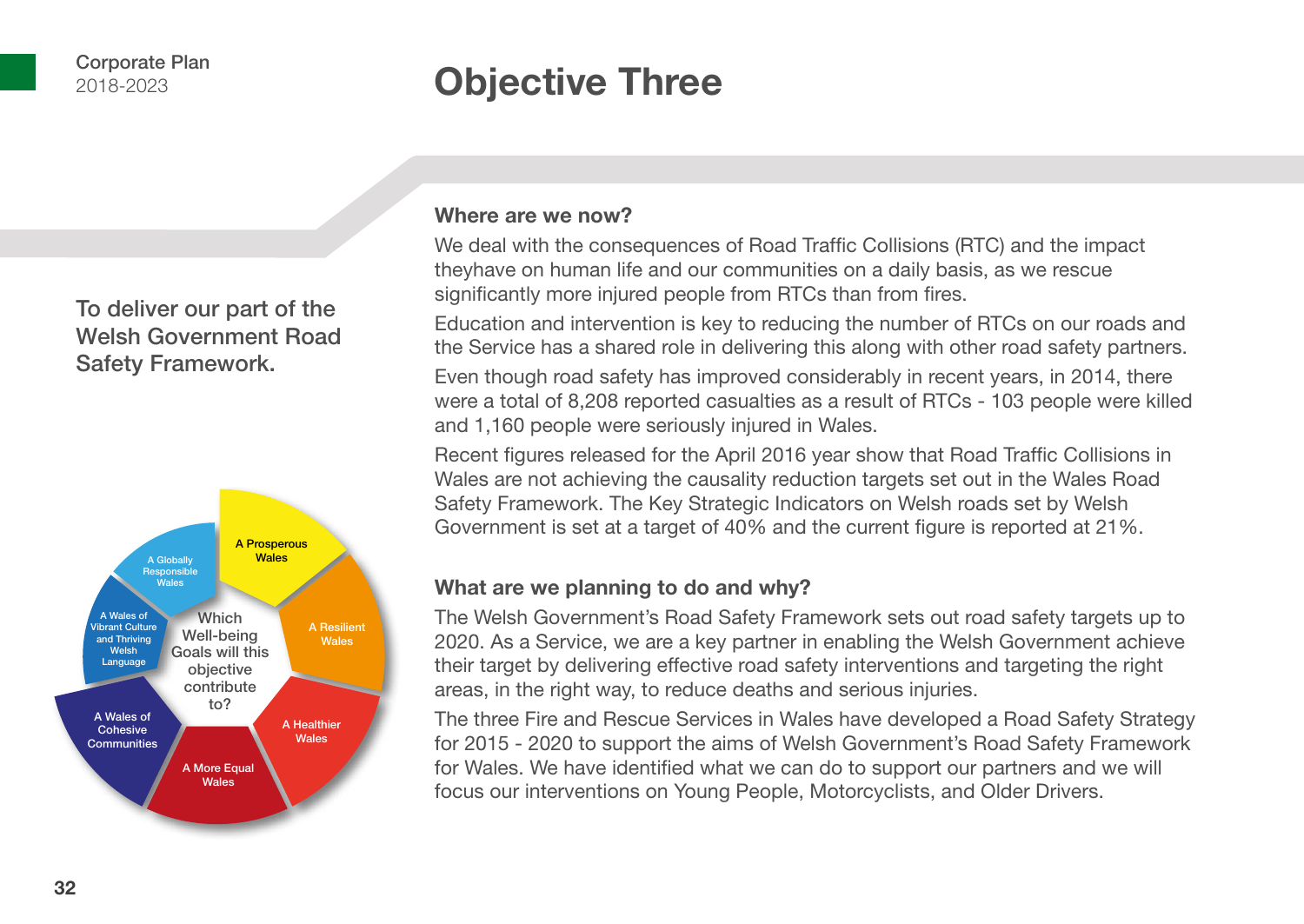

#### **How and when are we going to deliver this?** Throughout 2018-2019 we will:

- Support the Welsh Government review of the Welsh Road Safety Framework by contributing to each of the review work streams. MAWWFRS will be responsible for delivering on the Behavioural Change element of the Strategy Review and will present its findings to Welsh Government by the end of the year.
- Host a Road Safety event that will bring together our Road Safety Partners in Wales to engage with a range of drivers on key safety messages such as the FATAL 5.
- Deliver activities to improve the safety of motorcyclists on our roads through encouraging participation on Motorcycle Safety Courses.
- Develop a Multi-Agency Road Safety Youth Intervention Course that will target those young people who have been identified as being of high risk due to their behaviour on the roads.
- Target road safety education activities and intervention at older drivers.
- Utilise Immersive Experiences through technology to better present the dangers from driving irresponsibly.

#### **How will we measure success?** Throughout 2018-2019 we will:

- Use national data on Road Traffic Collisions and Injuries to monitor the outcomes of all road safety interventions.
- Develop our interventions through post intervention evaluation.
- Use the targets contained within the Welsh Government Road Safety Framework for Wales.
- A 40% reduction in the total number of people killed and seriously injured on Welsh roads by 2020.
- A 25% reduction in the number of motorcyclists killed and seriously injured on Welsh Roads by 2020.
- A 40% reduction in the number of young people (age 16-24) killed and seriously injured on Welsh roads by 2020.
- Regularly report on progress through the Wales CFOA Road Safety Group.

#### **What will this mean to you?**

An increased awareness of the dangers from irresponsible driving, resulting in less accidents, leading to safer roads within mid and west Wales and beyond.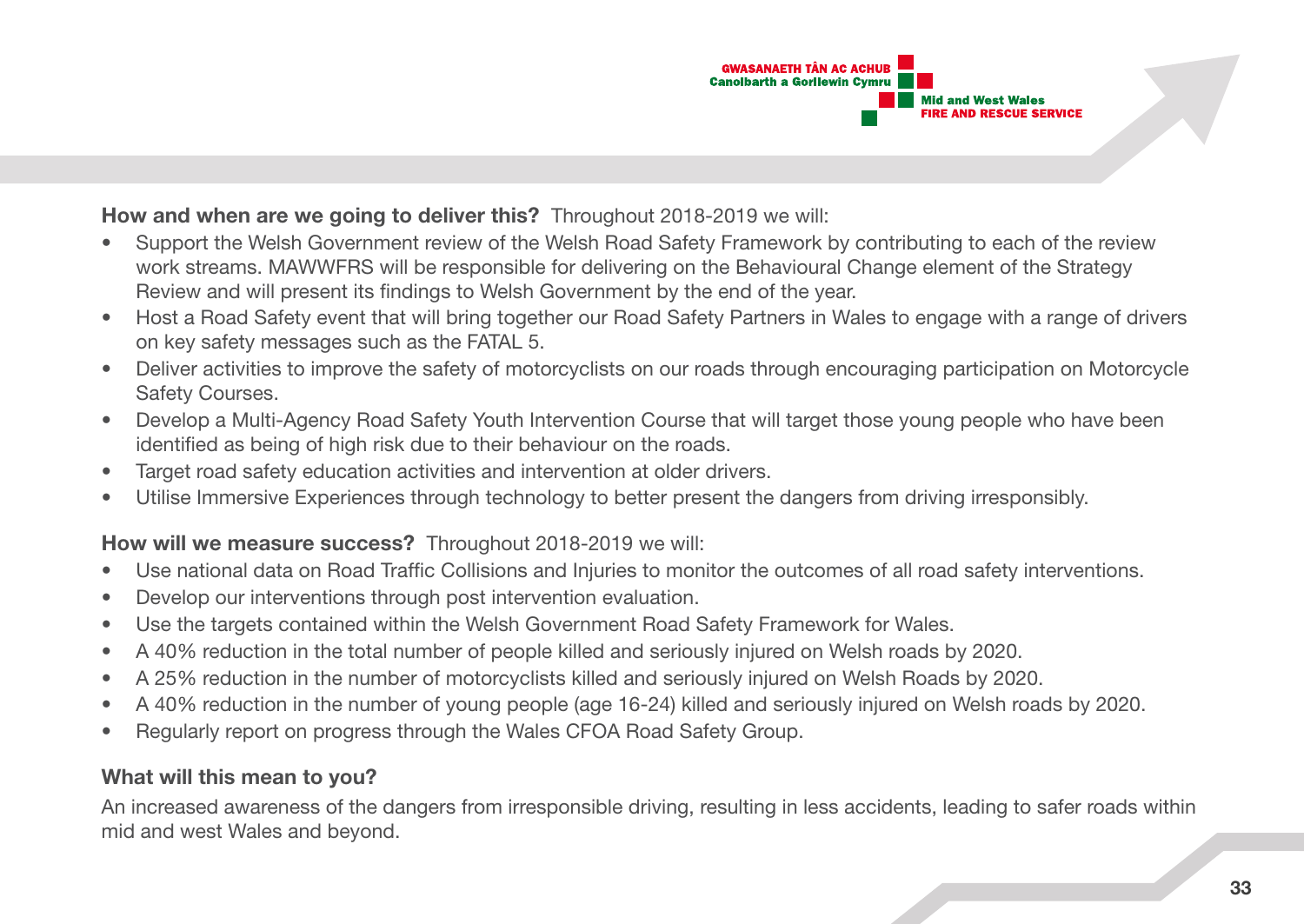### **Objective Four**

Our role in Public Service Boards and the implementation of their Well-being Plans.



#### **Where are we now?**

Following the introduction of the Well-being of Future Generations (Wales) Act 2015, we have embraced our role as a statutory partner within each of our six Public Service Boards.

Well-being Assessments, consultations and public engagement events across each Public Service Board area have informed the Well-being priorities, of each Public Service Board's Well-being Plan which will be published by May 2018.

Each Well-being Plan outlines how the PSB will collectively utilize the five ways of working to improve well-being in each local area and contribute towards the national well-being goals.

#### **What are we planning to do and why?**

As a statutory partner, we will assist in the delivery of each of our Public Service Board's Wellbeing Objectives, working collaboratively with our partners, to support the aims and priorities of the Plans.

We will continue to provide services and advice to our partners, share learning experiences and best practice where required, as well as use our resources in a collaborative way with Public Service Board partners to find new ways of dealing with old and historic problems and reduce duplication, to better meet the needs of our communities.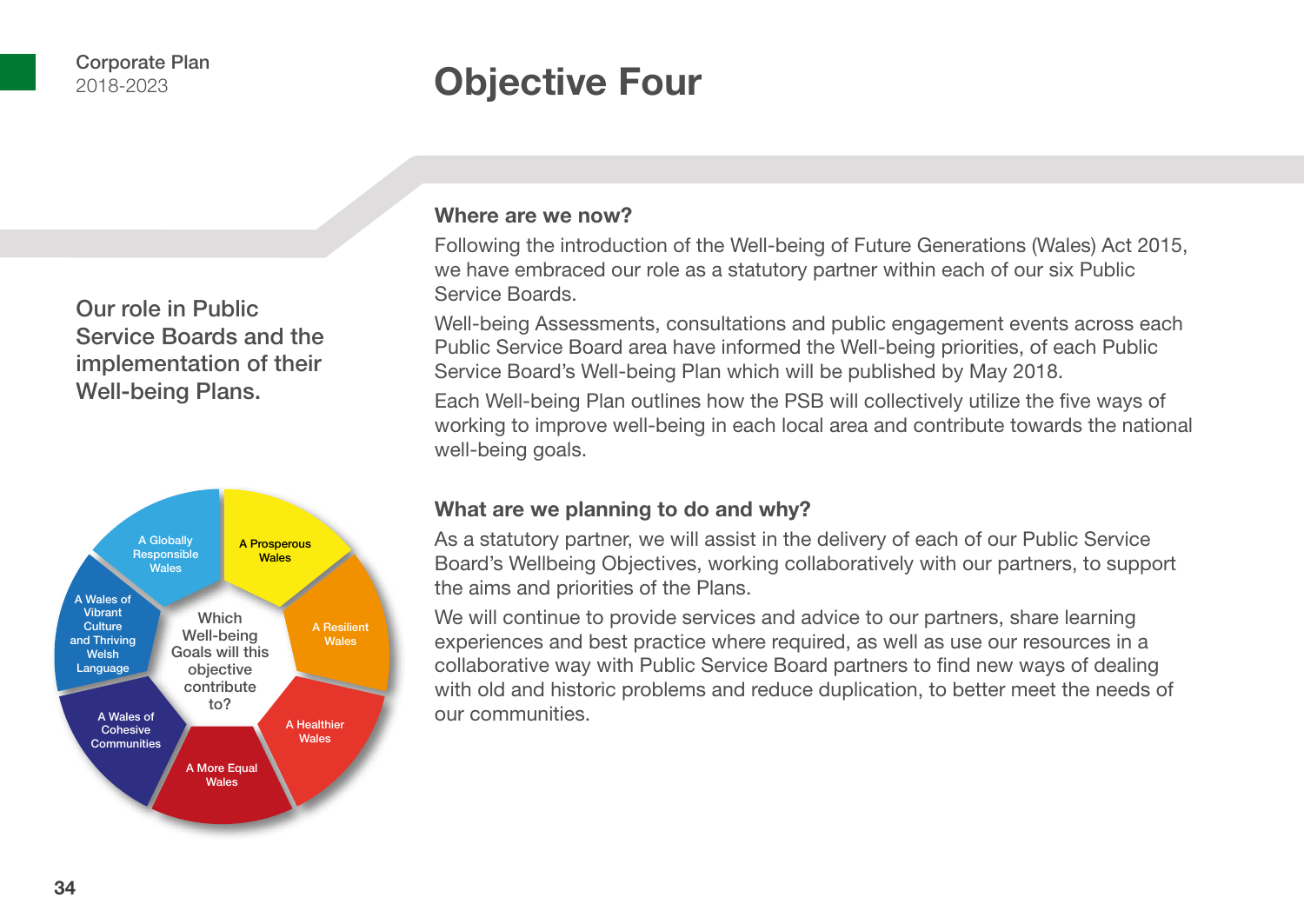

#### **How and when are we going to deliver this?**

The PSB Well-being Plans are to be published by May 2018. As a statutory partner, we will:

- Ensure that relevant objectives from each Public Service Board are incorporated within our business processes. Work with our partners to identify areas of mutual interest that will help fulfil the requirements of each of the Well-being Plans.
- Co-ordinate and synchronise our approach with our PSB partners to ensure we provide our communities with the best service possible.
- Continue to embed the ethos of the Well-being of Future Generations (Wales) Act 2015 across the Service.

#### **How will we measure success?**

Success factors and indicators will be performance measured via the scrutiny arrangements in place within Local Authorities, our own Fire Authority, Welsh Government and the Future Generations Commissioner.

This will ensure that the Well-being objectives identified across our six Wellbeing Plans, have been delivered for the benefit of the public, utilising the Sustainable Development Principle and thinking about the long-term impacts for future generations.

#### **What will this mean to you?**

Improved Service Delivery for our communities, through collaborative working with Public Service Board partners.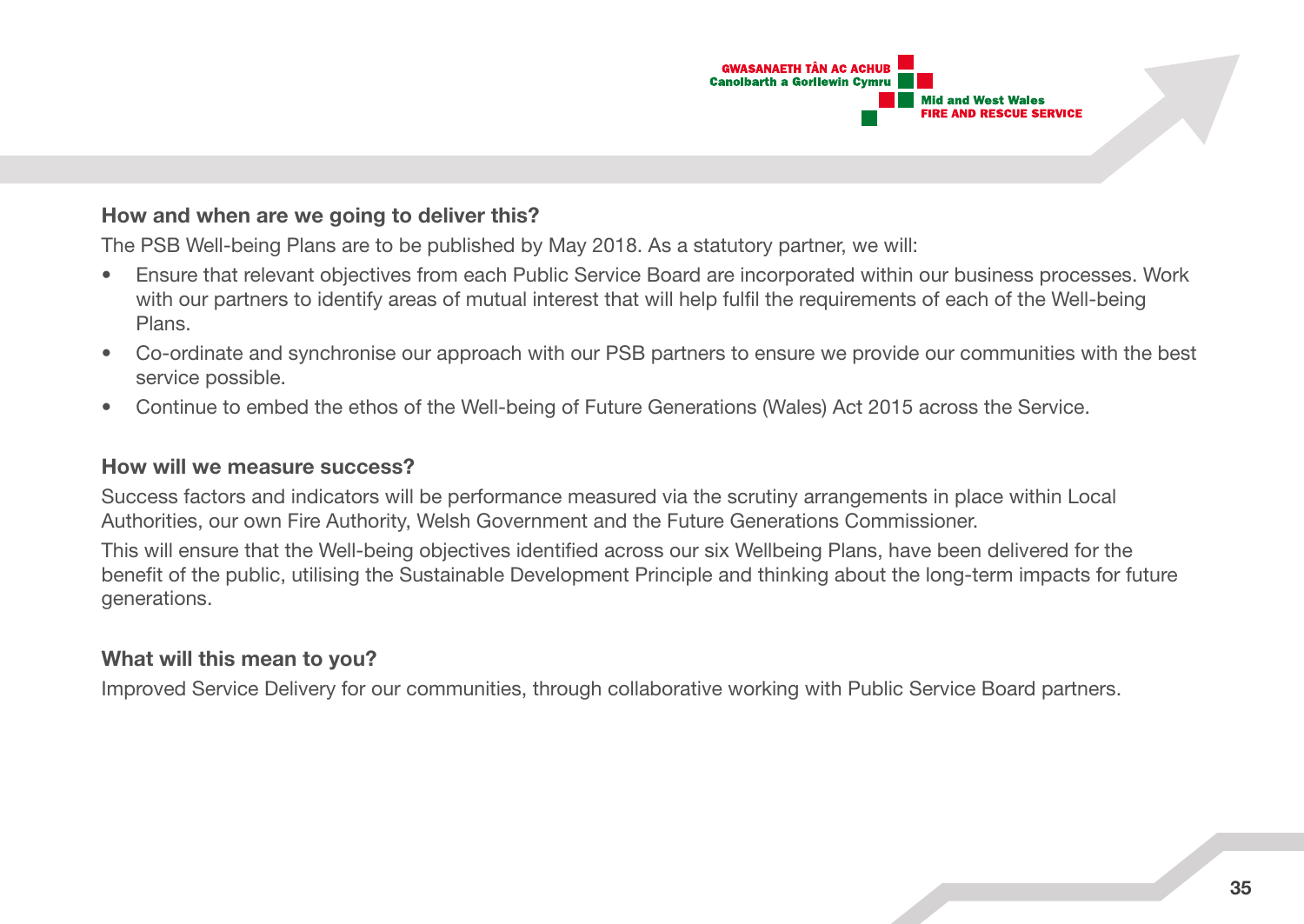## **Objective Five**

To contribute to and implement the new Emergency Services Network (ESN).



#### **Where are we now?**

The current communication service, Airwave, has served the emergency services effectively, and has averaged 99.9% availability since April 2010. It is, however an expensive system, with high costs per handheld or vehicle-mounted device per year, and its data capabilities are limited.

The current system is only suitable for voice communications and limited data transmission. The technology and standards required to deliver a fully functional replacement, that can meet current and future data transmission requirements, that does not yet exist.

As such the UK Home Office, in line with the Government's digitisation agenda, has embarked on the Emergency Services Mobile Communication Programme (ESMCP) to deliver a new Emergency Services Network (ESN).

#### **What are we planning to do and why?**

The new Emergency Services Network (ESN) will transform public safety in the UK when it launches. With integrated 4G voice and broadband data services, over twohundred thousand users across police, fire and emergency medical services will benefit from mission critical data that is both reliable and secure.

The ESMCP will provide the next generation communication system, including integrated critical voice and broadband data services. ESN will be a mobile communications network with extensive coverage, high resilience, appropriate security and public safety functionality.

This will allow the three emergency services (Fire, Police and Ambulance) to communicate effectively even under the most challenging circumstances.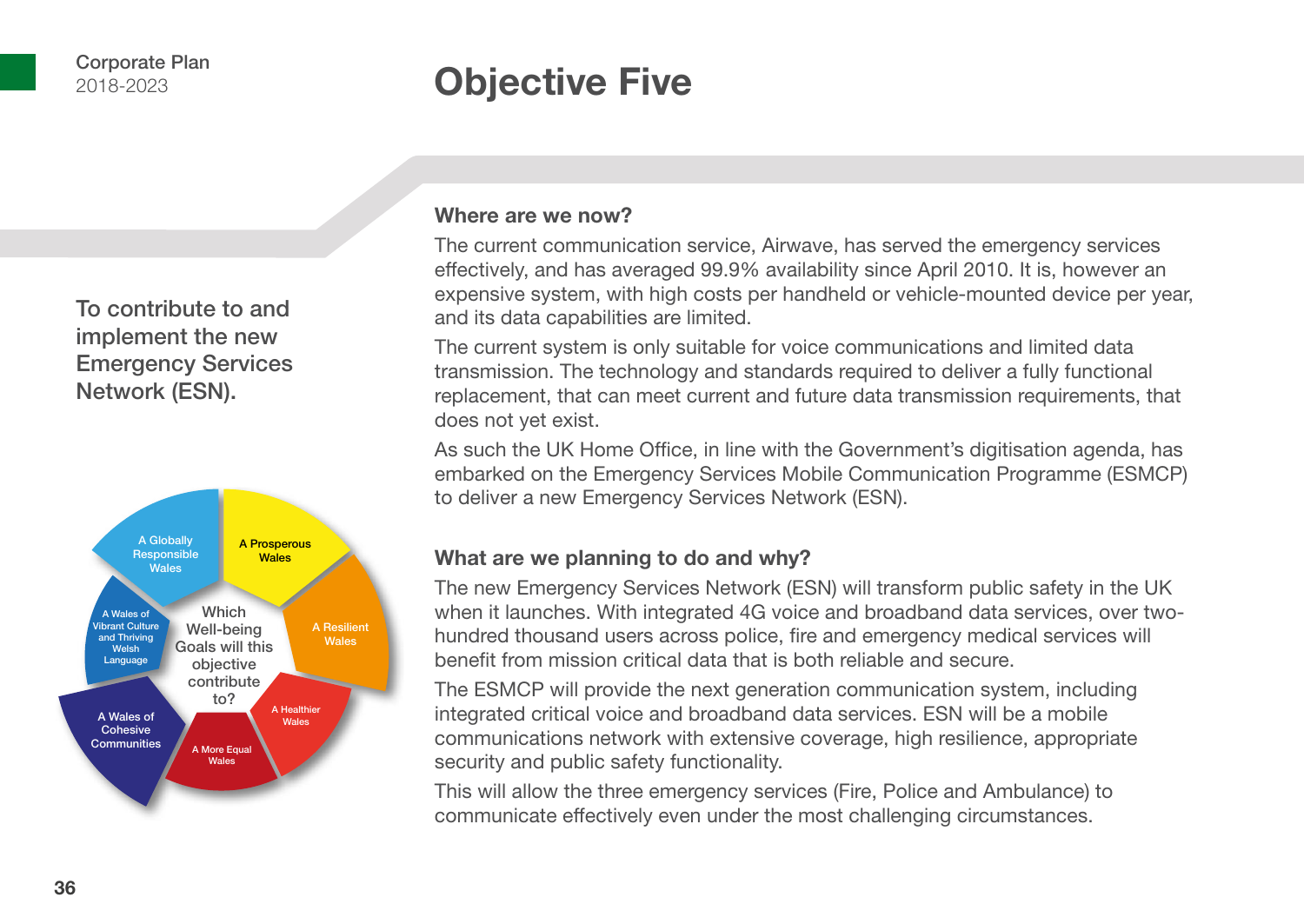

#### **How and when are we going to deliver this?**

The ESN cutover timeline is based on Airwave contract end dates and the 4G network rollout. The Home Office is obligated to re-compete the first responder communication services once the Airwave contracts expire – the first in 2016 and the last in 2020.

As such, it is envisaged that ESN will be operational by 2020.

The design, build, testing and assurance period for ESN is predicted to take approximately 21 months (referred to as the mobilisation period). This will be followed by the transition, which involves converting users to the new network. This is estimated to take around 30 months.

We began the preparation work to allow us to access the ESN in February 2016. This included the procurement processes for hardware and software; preparation of the relevant networks; as well as staff training and awareness sessions.

#### **How will we measure success?**

Having a fully operational connection to the ESN upon completion of the project. It is expected to save money by using parts of an existing commercial 4G network, that of EE. International comparison work, commissioned by the National Audit Office, has concluded that the proposed ESN solution is the most advanced in the world, with only one other country – South Korea, seeking to deploy a similar solution.

#### **What will this mean to you?**

Along with other emergency services, we will have a network and system that will enable an integrated response to incidents. This collaboration with our partners will ensure a more efficient and cost effective service and will improve the service we provide to our communities. Improved situational awareness will allow users to make more efficient decisions and communicate under the most challenging conditions.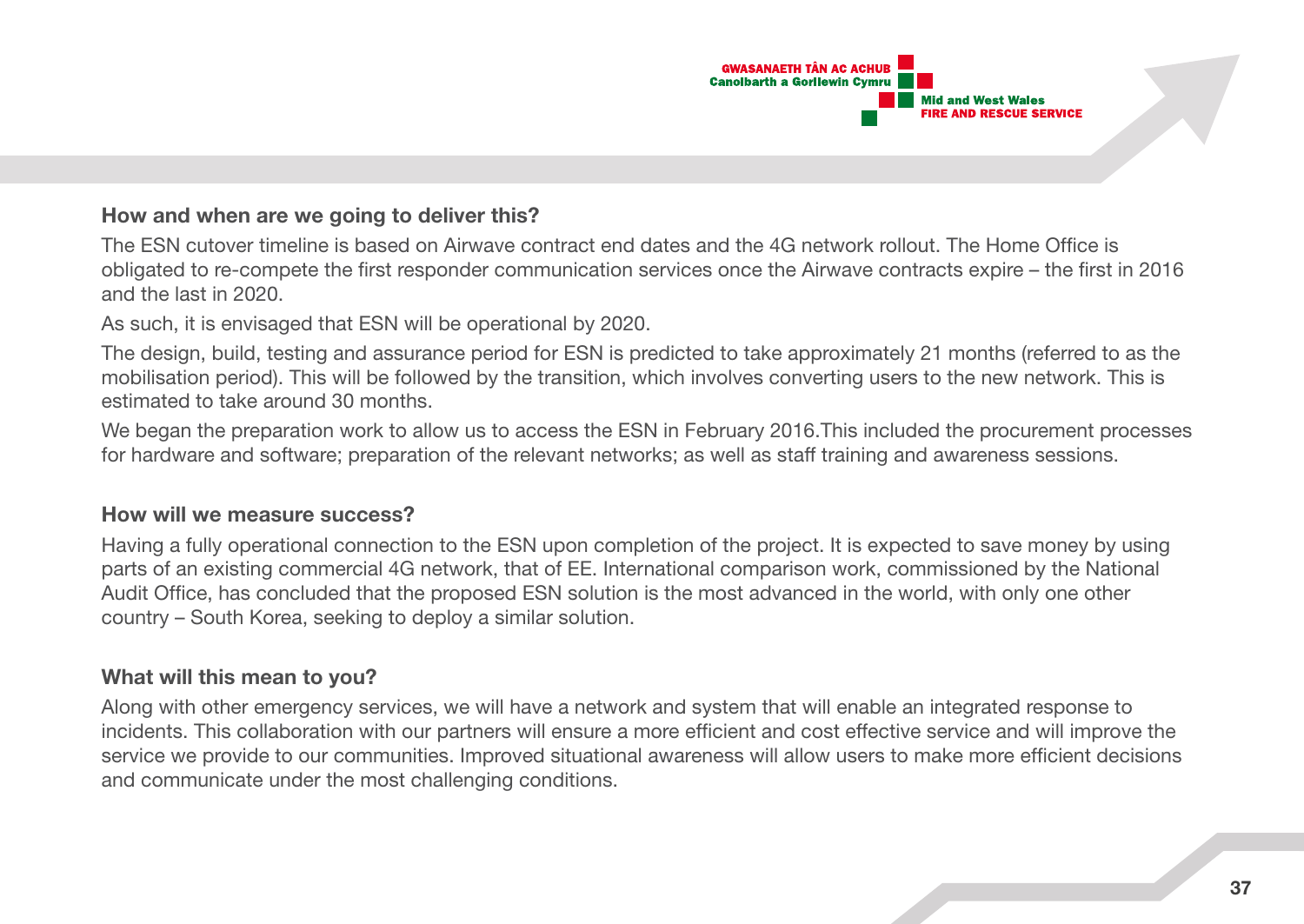## **Objective Six**

### Implementation of options developed from the Service Review Programme



#### **Where are we now?**

The Service Review Programme is an evidence based and risk led approach, designed to ensure our resources are effectively and efficiently matched to the prevailing risk of the communities we serve.

Within last year's Annual Improvement Plan (2017/18), we completed several significant pieces of work to create a solid foundation for continuous improvement across the Service.

These were:

- The creation of a suite of evidence based options in relation to the 11 departments within the Service.
- The development of specific options relating to the On-Call sector.
- The procurement of an integrated software platform.

Phase 1 of the Service Review Programme consisted of data collection and analysis which, when combined with professional judgement and horizon scanning, enabled us to turn information into intelligence.

During Phase 2, this intelligence was then utilised in conjunction with the professional judgement of our people, to develop robust and sustainable options. Options were developed across five strands of Organisational Improvement:

- Business Improvement
- Process Improvement
- Cost Avoidance
- Cashable Savings
- Invest to Save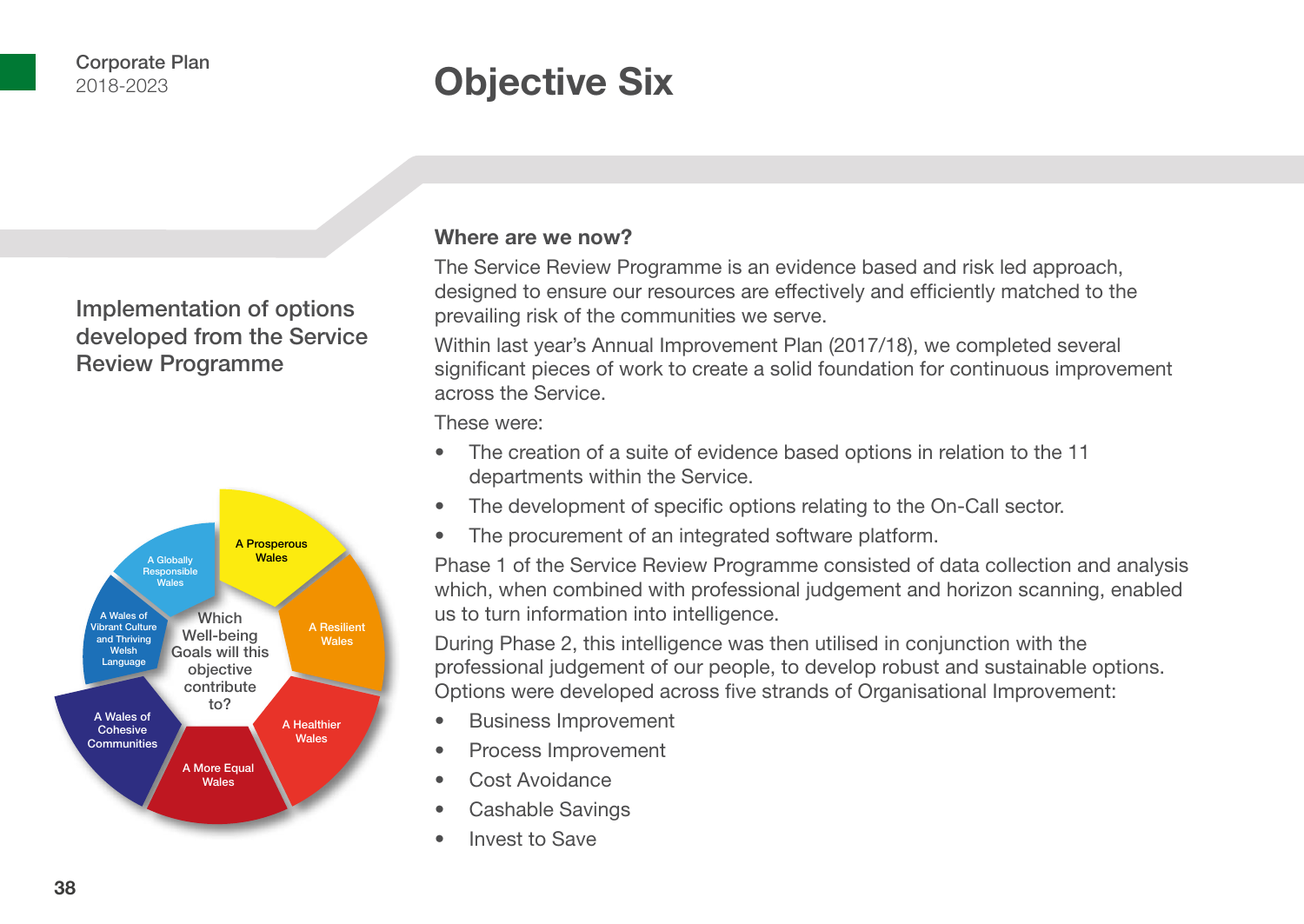

#### **What are we planning to do and why?**

We are now planning to undertake Phase 3 of the Service Review Programme, which will see the implementation of options that have been considered across all departments, functions and response activities.

Our work will involve making Service-wide improvements as we strive to maximise efficiency and ensure that our resources are effectively matched to the prevailing risk of the communities we serve, thereby continuing to provide excellent value for money.

#### **How and when are we going to deliver this?**

Implementation of options will commence within 2018/19 with further considerations informing decision making from 2019 onwards.

#### **How we will measure success?**

We will measure the success through formative and summative evaluation of implemented options, measuring the difference between expected and actual outcomes.

We will engage with WG Academi Wales' continuous improvement team to benchmark our methodology of approach and continuous improvement activities.

#### **What will this mean to you?**

This work will ensure that as a public-sector body within Wales, we are as effective and efficient as possible in delivering high quality future services to the public, that demonstrate excellent value for money.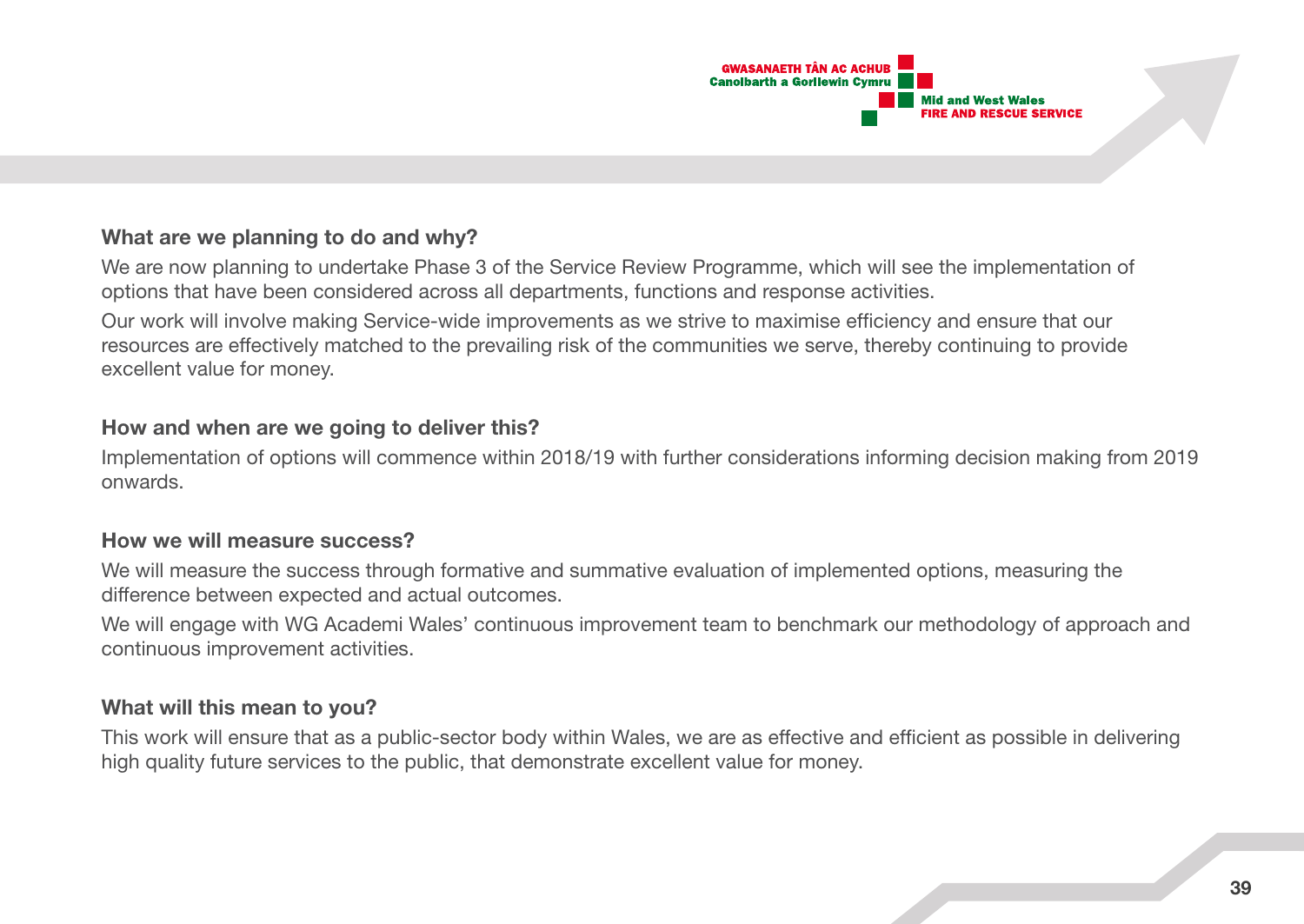### **Objective Seven**

#### Fire Medical Response



#### **Where are we now?**

Co-responding is a scheme created in collaboration with the Ambulance Trust whereby, Fire and Rescue Service (FRS) personnel provide an initial response to the most serious categories of medical emergencies (red calls).

Mid and West Wales Fire & Rescue Service began co-responding in 1998. The first station to provide this service was Reynoldston on the Gower Peninsular. Since that time the number of participating stations has grown to 21.

In addition, as a life - saving organisation, fire-fighters can be called upon to respond to a wide range of scenarios in the normal course of their duties, during which they may have contact with someone who has or may go into cardiac arrest.

This is not confined to co-responder calls, but can also include the type of incident normally associated with the role of the FRS such as fires, road traffic collisions and a wide range of other accidents and emergencies.

In addition, the remote and isolated nature of the communities of MWWFRS means that FRS resources are often able to reach the scene of an incident before an ambulance.

Therefore, during 2016 all front-line pumping appliances across the Service area were equipped with Automatic External Defibrillators (AED's).

These assets were made available to WAST to provide the initial response to incidents of cardiac arrest which has resulted in casualties receiving treatment sooner than if they had to wait for an ambulance.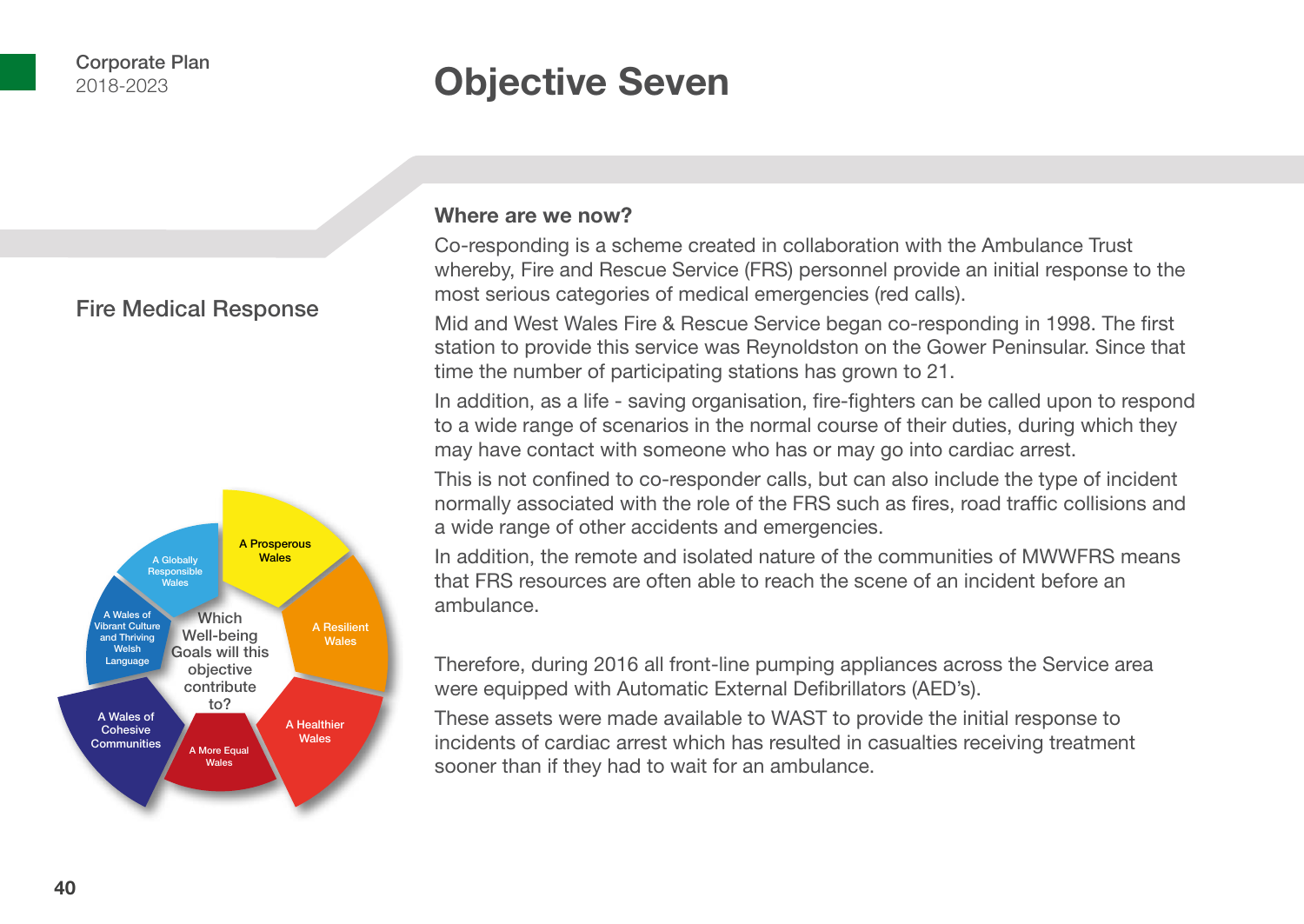

#### **What are we planning to do and why?**

We will:

- Further collaborate with WAST to introduce additional co-responder units at locations where this provision will potentially improve the outcome for casualties through quicker medical intervention.
- Ensure our staff have the appropriate level of skills and knowledge to enable them to achieve the best possible outcomes for casualties.
- Provide our staff with the best equipment, training and personal protection, to ensure their safety and welfare at incidents.
- Further develop and strengthen mental well-being arrangements to support and protect staff responding to medical emergencies.
- Develop common data standards and improve data sharing between WAST and MWWFRS to improve performance management, standards and to assist in measuring outcomes.
- Further integrate the medical response role into the normal business of MAWWFRS to improve day to day management and administration of the role.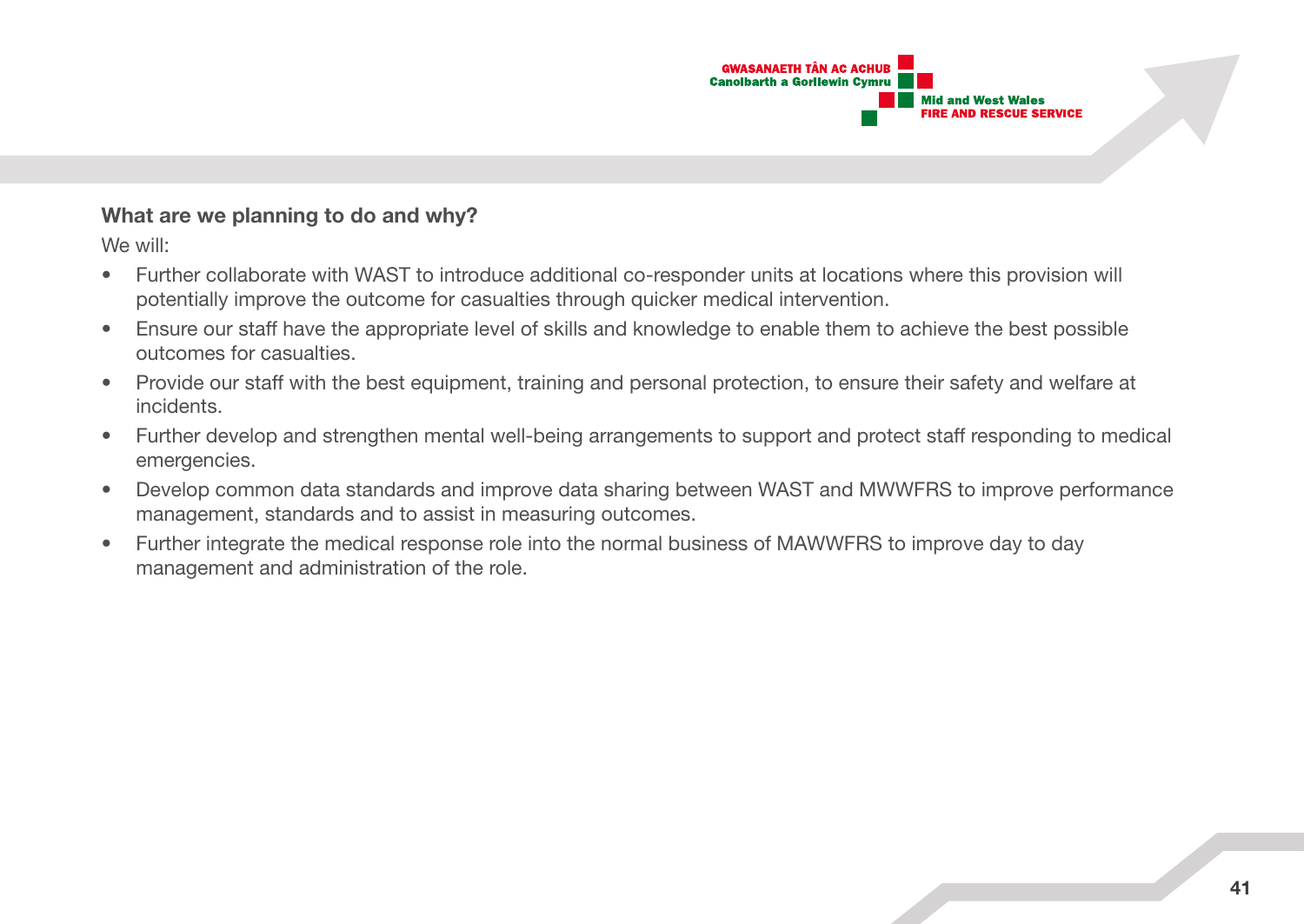#### **How and when are we going to deliver this?**

During 2017/2018, we will:

- Actively engage with WAST to identify where the provision of further FRS coresponder teams can help reduce the time taken to deliver emergency medical treatment to casualties/patients and introduce new schemes accordingly.
- Work closely with WAST to identify and deliver the requisite level of training to ensure co-responder/medical response crews can maximise their potential to save and preserve life at medical emergencies.
- Monitor and review medical response activities and respond to lessons learnt to ensure crews are appropriately prepared, equipped and protected whilst undertaking their role.
- Actively engage with staff to monitor potential impact of medical calls on wellbeing and the effectiveness of the Services mental well-being arrangements; and identify and implement improvements and additional measures as necessary.
- Work with WAST to develop a protocol for the sharing of data and information.
- Engage with command based response managers to highlight their role in managing the day to day activities of co-responder teams and devolve responsibility for the effective performance of co responders to the operational commands.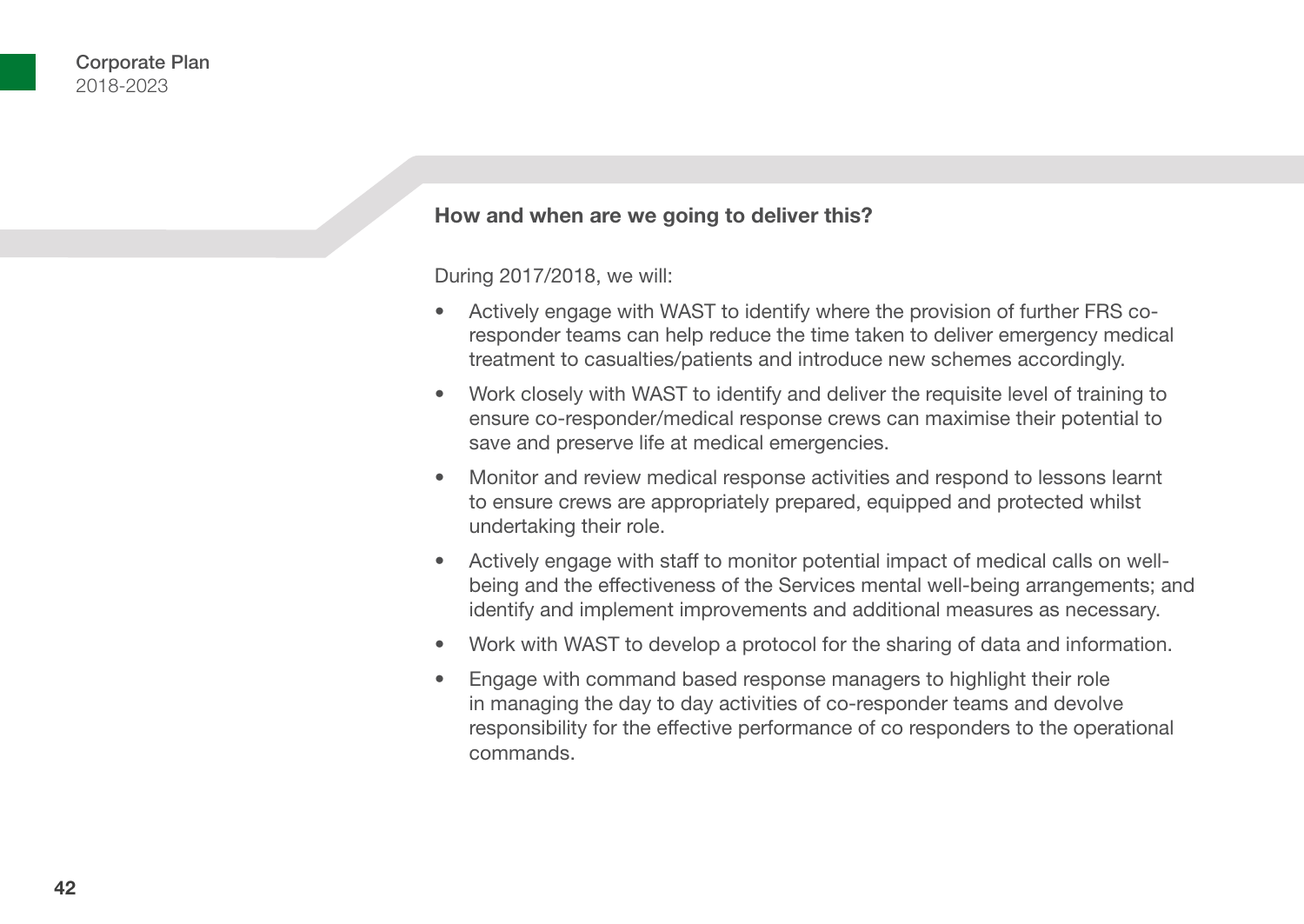

#### **How will we measure success?**

We will:

- Monitor and disseminate the outcomes of reviews, investigations and debriefs.
- Collect performance management data.
- Collect evidence of operational incident outcomes and exercises captured through the Operational Support and Review system.
- Regular performance meetings with WAST.
- Improved performance outcomes for WAST.

#### **What will this mean to you?**

- The health and well-being of people living in our communities will improve as a result of them being able to benefit from faster access to medical intervention.
- Operational crews will be better trained and equipped to deal with medical emergencies. There will be a greater role for the Fire and Rescue Service in protecting people and communities.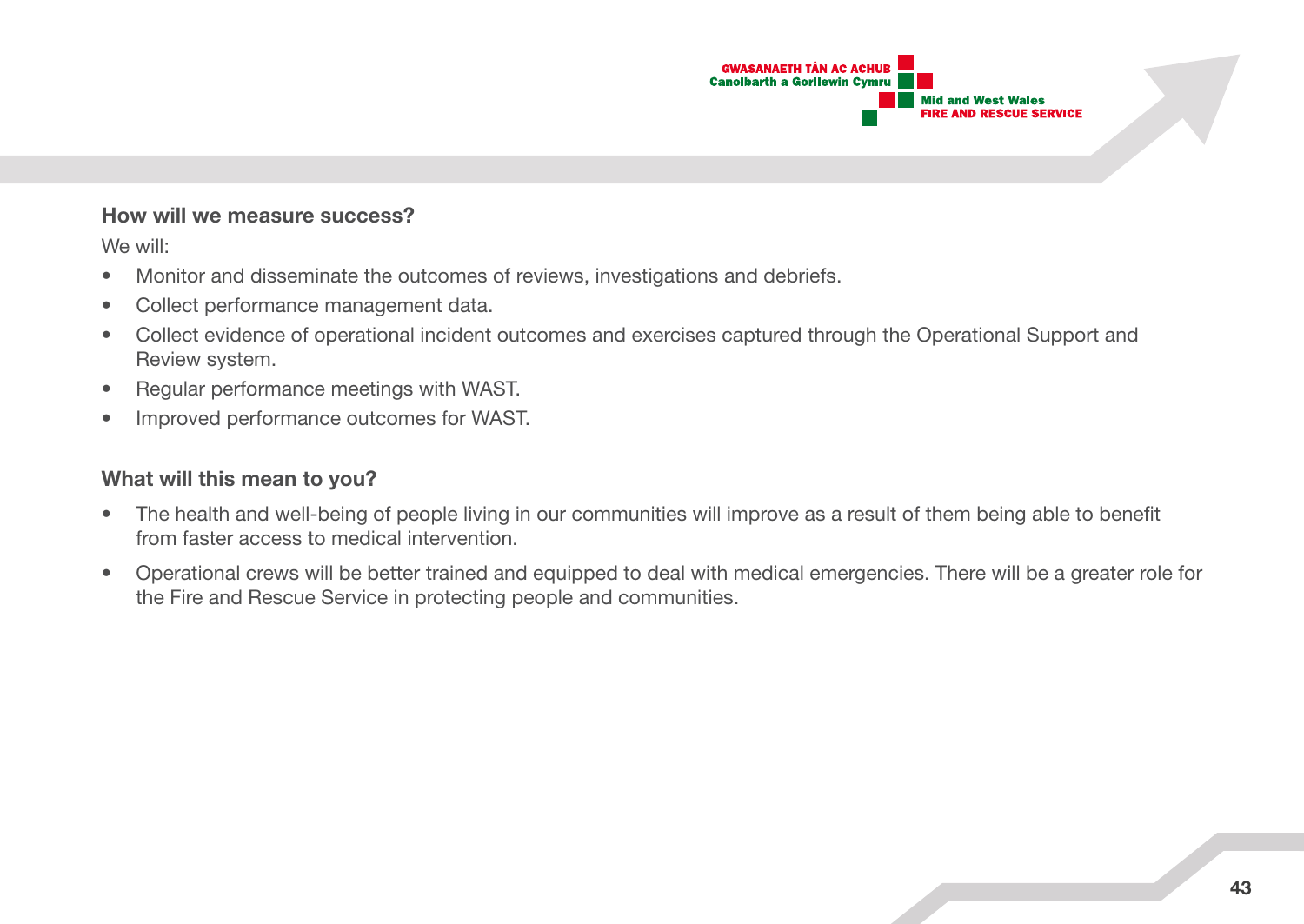## **Objective Eight**

Our response to water related incidents and developing our role in educating and advising communities.



#### **Where are we now?**

Largely as a result of climate change, firefighters within mid and west Wales are increasingly being called upon to respond to incidents of flooding, to carry out rescues and to protect property from the damaging effects of water and contamination.

This has recently been recognised by Welsh Government through the placement of a Statutory Duty on the three Fire and Rescue Services in Wales to respond to incidents of flooding and water borne rescues.

Whilst operational procedures, equipment and training requirements are well embedded, there are compelling reasons for us to use our knowledge and experience to help communities protect themselves from the effects of water related incidents through prevention and education.

#### **What are we planning to do and why?**

We will:

- Educate and advise communities, to assist them in protecting themselves from the effects of flooding and reduce the number of casualties in water related incidents.
- Conduct assessments to identify areas of risk from flooding and offer advice to occupiers and communities.
- Work in partnership with other organisations and volunteers to ensure a multifaceted approach towards both response and prevention of water related incidents.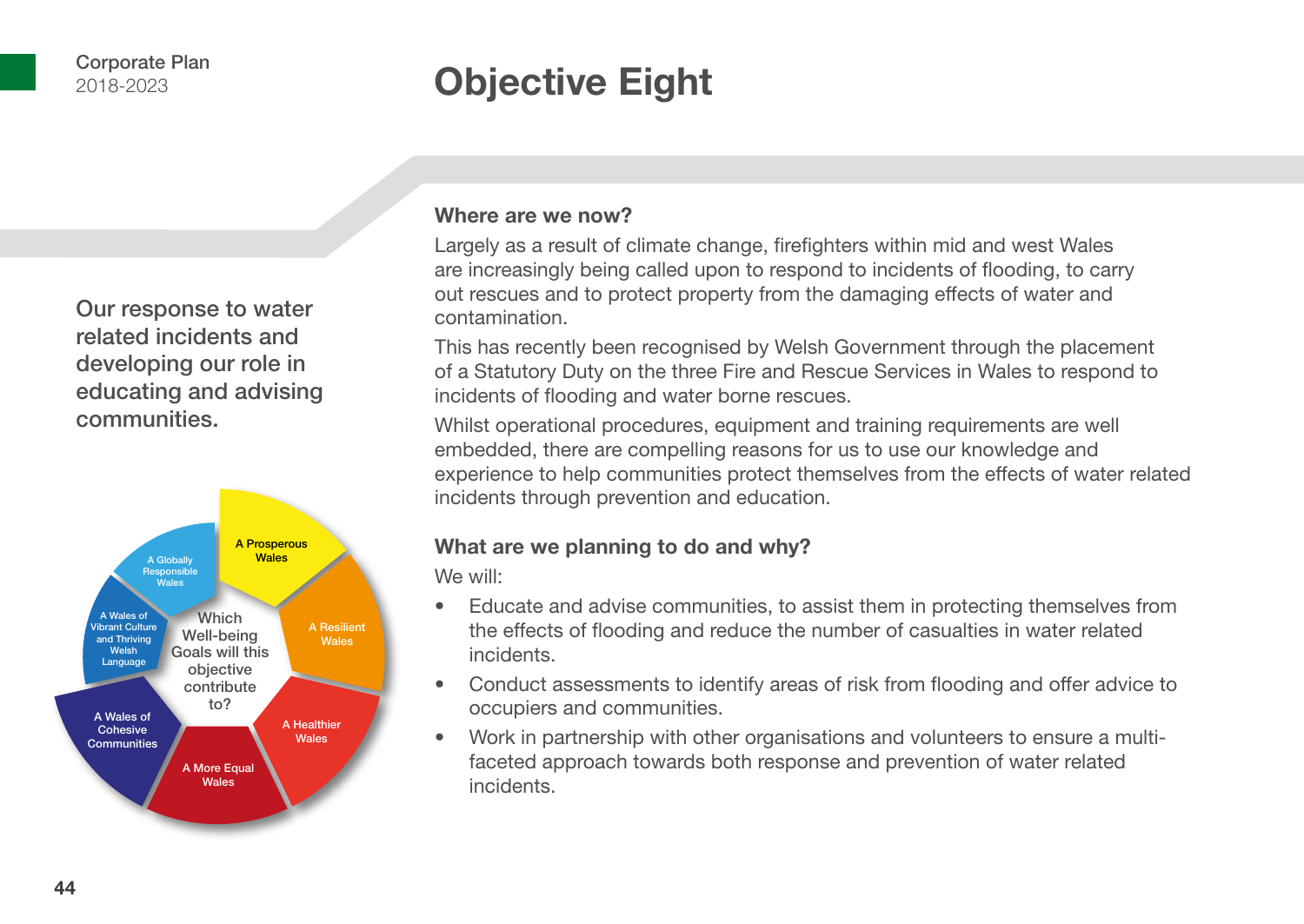

#### **How and when are we going to deliver this?**

We will:

- Develop preventative initiatives/educational programmes to help the people living in our communities to protect themselves from the effects of water related incidents.
- Work with other organisations and our communities to deliver educational and preventative programmes and offer advice and guidance to those at risk from water related incidents.

#### **How will we measure success?**

We will:

- Monitor and disseminate the outcomes of reviews, investigations and debriefs.
- Collect and analyse performance management data to inform our future decision making.
- Gather evidence of improved community outcomes captured through the Operational Learning System.
- Monitor and report our performance in line with the Welsh Government's programme of Sustainability (Well-being of Future Generations (Wales) Act 2015.)

#### **What will this mean to you?**

People living in our communities will be more risk aware and better able to protect themselves, their properties and their possessions.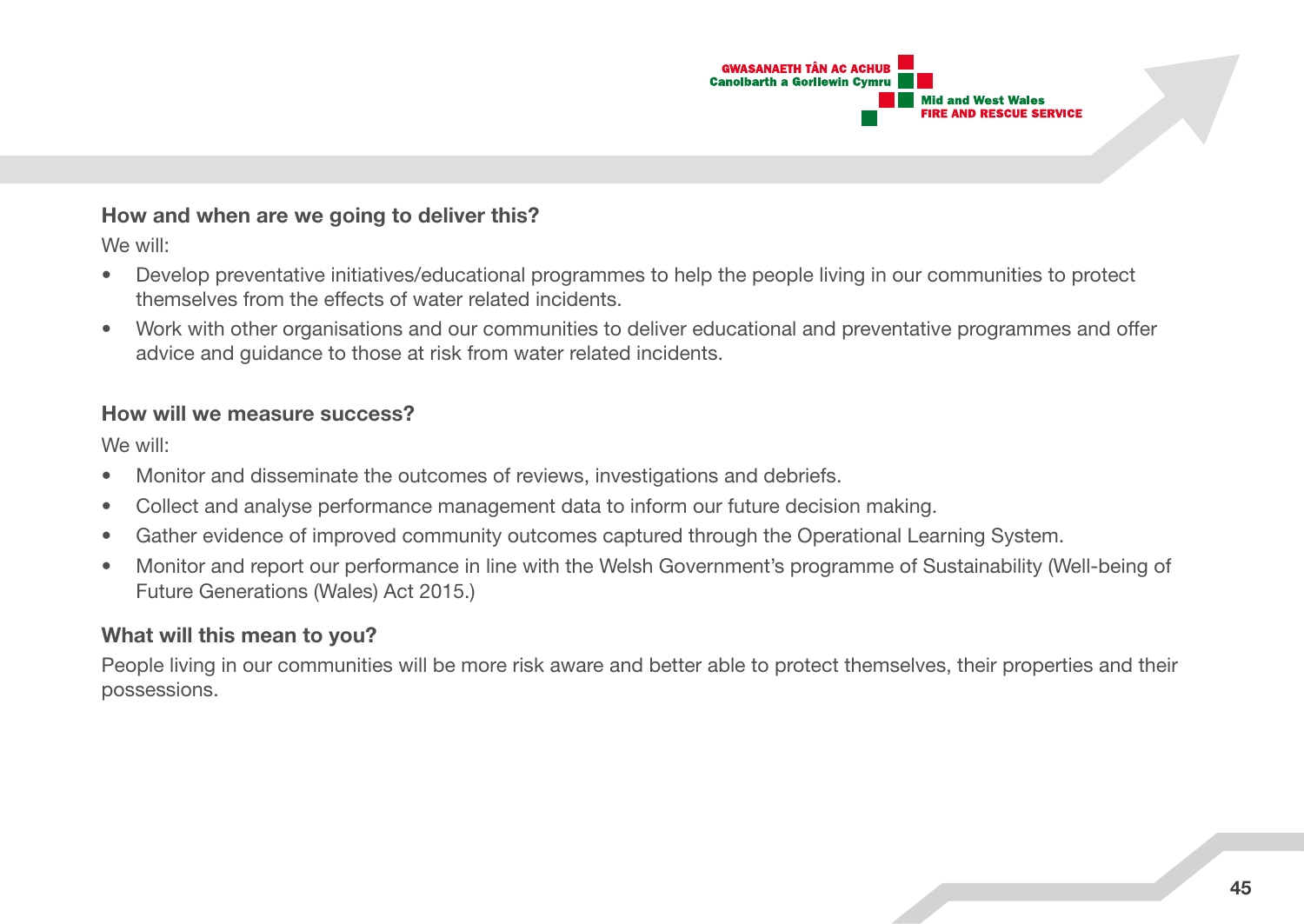## **Objective Nine**

To invest in our people.



#### **Where are we now?**

In March 2015, the Service achieved an Investors in People (IIP) Gold accreditation which was re-evaluated and endorsed by IIP at a Mid Term Review hosted in November 2016.

In line with the range of guidance documents that outline how competence must be achieved and maintained, our current IIP accreditation recognises that employees have skills and qualifications aligned to National Occupational Standards across FRS professional frameworks.

Through the work of the Human Resources, People Development and Training Delivery teams, the Service aims to maintain this level of IIP accreditation to ensure that the principles of high performance are managed and developed in accordance with people's roles.

On an annual basis, the Service promotes an Individual Development Review (IDR) which aims to check that employees at every level have the skills, competencies and qualifications needed to undertake their roles effectively.

The Service endeavours to apply the best technological advancements that support the learning and development needs of its employees and it is notable that Service wide, these advancements have been embraced by employees.

#### **What are we planning to do and why?**

We will:

• Continue to take account of current and emerging legislation which impacts on the services we provide, in particular the Equality Act 2010 and the Well-being of Future Generations (Wales) Act 2015.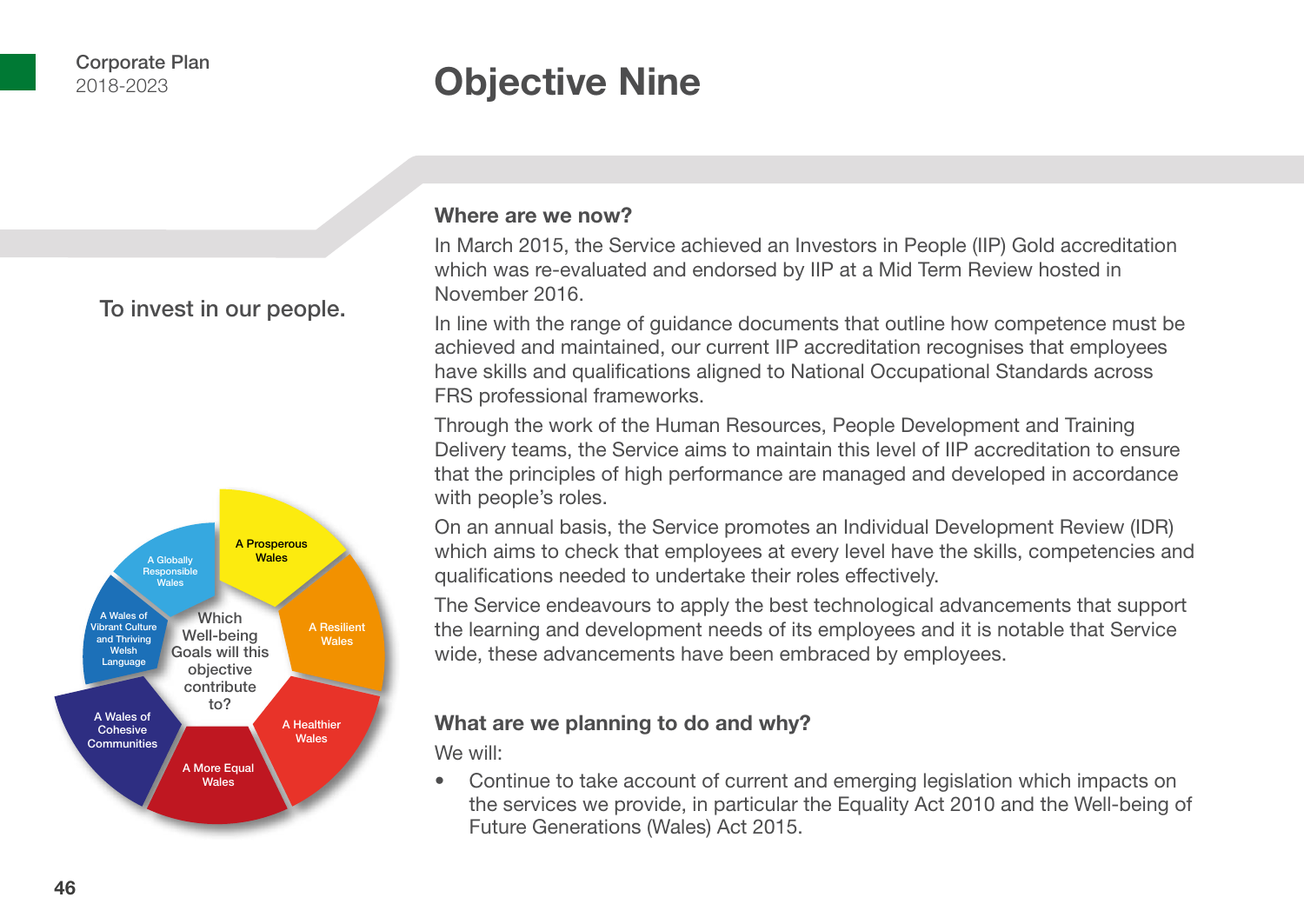

- Support the principles and processes linked to the Apprenticeship Levy 2017 so that new entrants and newly promoted employees receive the best learning and development opportunities available to them.
- Aim to improve our current IIP accreditation by adopting the new IIP Generation Six Standards, utilising these in our bid to achieve IIP Platinum accreditation in April 2018.
- Continue to support our managers to achieve high performing teams and embrace collaboration to ensure that all of our staff have the correct skills and knowledge to deliver the best possible outcomes for the communities they serve.
- Provide our staff with the best equipment and development opportunities to ensure the safety of our employees and the communities they serve.
- Continue to work towards creating a workforce that reflects the communities in which we operate and deliver on our commitment to an inclusive working environment.
- Support operational employees to maintain their fitness levels and overall health and well-being to meet the physical demands of the role.
- Maintain and improve on our IIP success to ensure that internal and external stakeholders recognise the commitment we are making to people and organisational development.
- Maintain risk critical skills training in line with Nationally recognised standards to minimise risk to our staff and ensure they can perform effectively.

#### **How and when are we going to deliver this?**

We will:

- Embed a learning culture that meets the current and future needs of our Service by carrying out periodic reviews of our Strategic Development Pathways. This demand will be undertaken in accordance with the requirements of our IDR process during 2018/2019.
- Embed a Talent Management framework which will identify the most talented individuals in our organisation, either in view of their high potential for the future or their business-critical roles. The link that exists between talent, talent management, and succession planning will support the way in which MAWWFRS identifies, integrates, develops, motivates and retains the most talented individuals.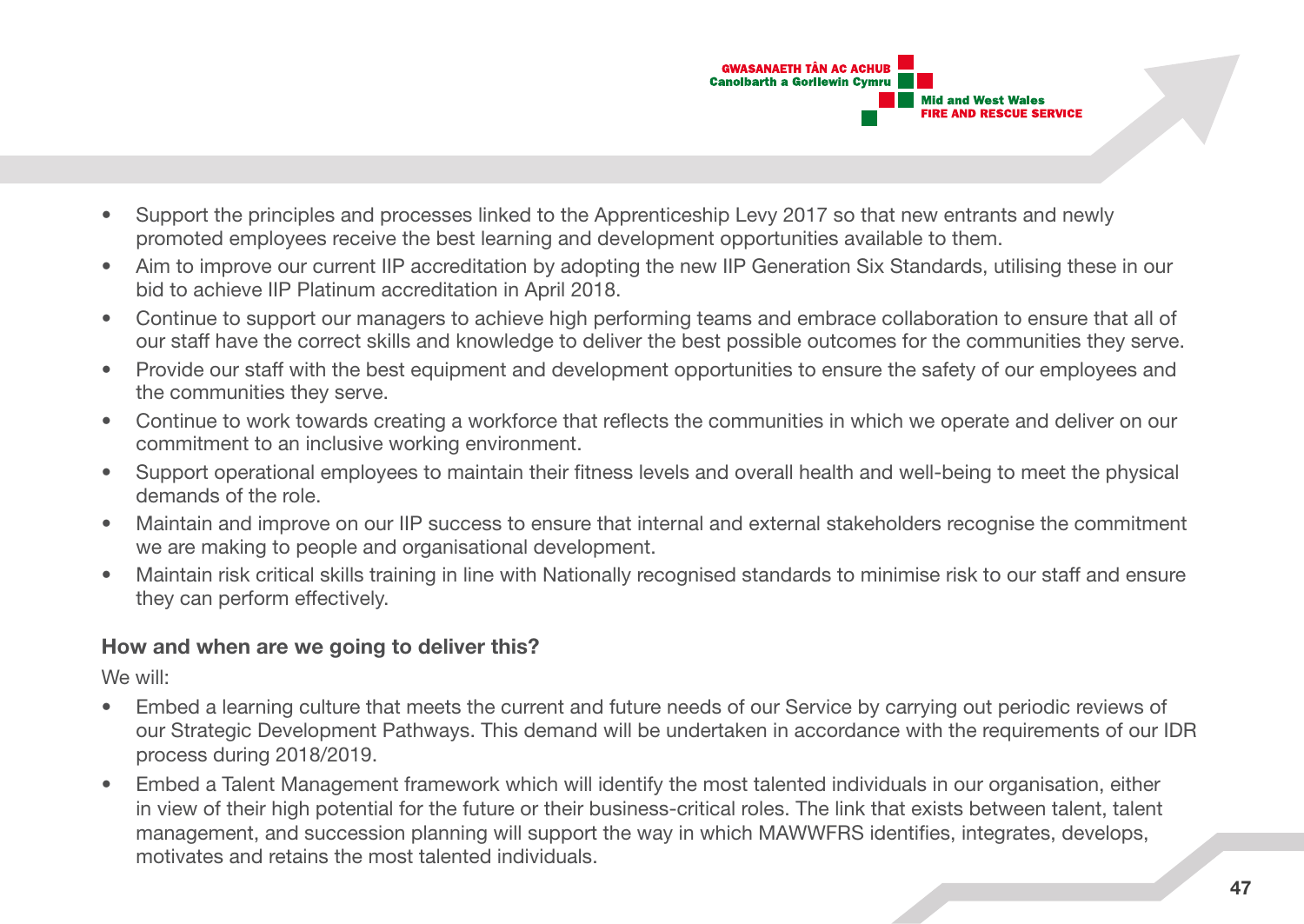- Ensure that the concepts of talent management and succession planning will include performance management and development planning. These concepts will support workforce planning and effective recruitment and on-boarding, together with career development.
- Develop coaching and mentoring models which will underpin all aspects of career progression. These models will be embedded at every level within the organisation to ensure that new managers are upskilled internally and have the necessary competencies to deliver high performance in their roles.
- Explore all opportunities to learn from and collaborate with partners through the National Issues Committee (NIC), Public Service Boards (PSB's) and Local Resilience Forums (LRF), as well as other stakeholders during 2018/2019.
- Ensure our employees work in an environment which protects them from discrimination during the course of their duties.
- Ensure our research and development functions look beyond the UK Fire Sector for future innovative solutions; a continuous process over the next 5 years.
- Ensure that Risk Critical skills and competencies accurately reflect the risk profiles of our Communities as part of Station and Department risk profiles and the subsequent Training Plans that emanate.
- Engage with North Wales and South Wales FRS to procure and develop the Learn Pro electronic learning platform so that the most up-to-date learning materials are available to personnel across the Service.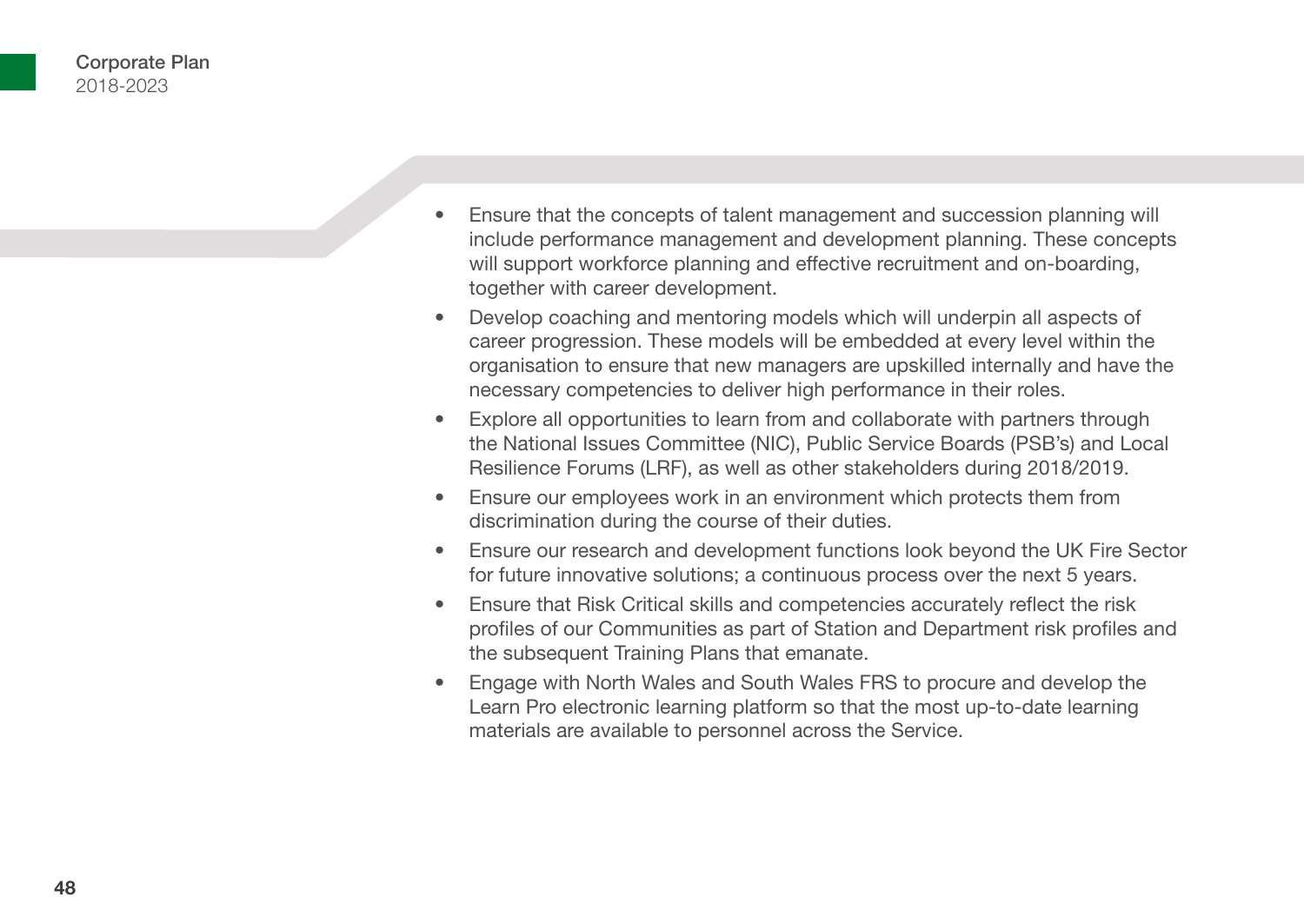

#### **How will we measure success?**

We will:

- Audit PDR Pro and the Risk Critical Skills Matrix to ensure compliance with requirements including links with the organisational pathways.
- Use the IIP Framework to evaluate the impact coaching and mentoring has had within the Service.
- Use evaluation to demonstrate how we used innovation to deliver better outcomes for our communities.
- Use business intelligence to inform improvement in Emergency Response and Community Safety.

#### **What will this mean to you?**

- Increased job satisfaction and morale.
- More motivated workers which in turn will increase productivity.
- Employees who know they are competent and therefore feel more confident, self-assured and valued.
- Lower overall employee turnover and less absenteeism.
- Employees that require less supervision and who need less detailed instructions.
- Employees who are better equipped to adapt to changes and challenges.
- Enhanced Service image as employees will feel that this is a good place to work.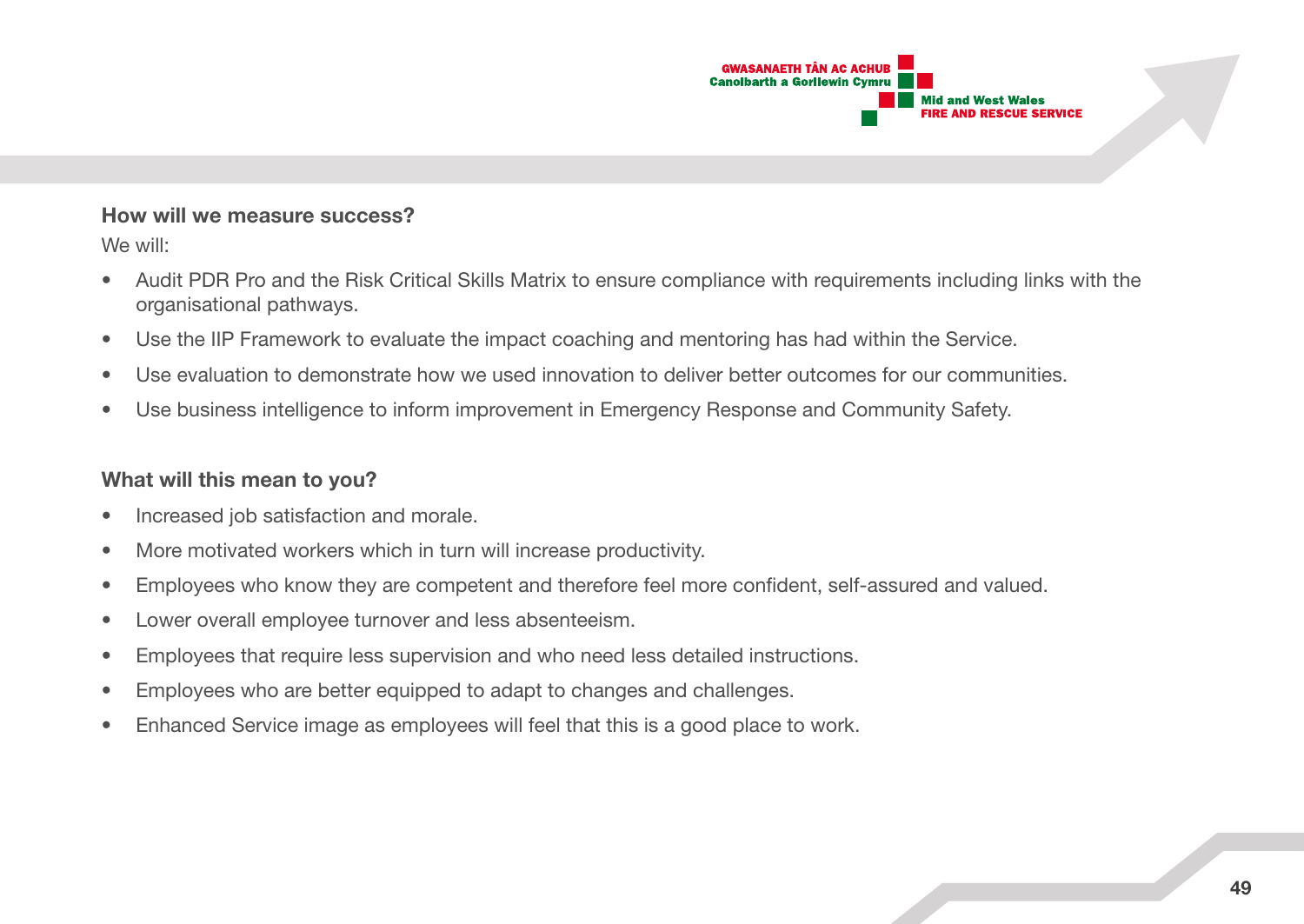## **Objective Ten**

To make the best use of our assets and resources.



#### **Where are we now?**

It is the statutory duty of Mid and West Wales Fire and Rescue Service to provide the citizens of the region with an effective Fire and Rescue Service that is mobilised efficiently to emergencies, keeping people safe from fires and other dangers. We are committed to improving the safety and quality of life for residents and visitors to the region and in doing so we aim to ensure that our assets and resources are suitable, sufficient and central to our decision-making processes.

#### **What are we planning to do and why?**

We intend to ensure that our vehicles, equipment and property assets are procured, renewed and replaced to meet our current and future business needs. Our assets and resources will meet user requirements and the needs of the communities we serve. We will do this by ensuring that our capability and effectiveness is aligned to our Risk Review and Strategic Assessment findings. We will also ensure that our funding arrangements are aligned to deliver the best outcomes over the life of the assets.

#### **How and when are we going to deliver this?**

- We will continually examine our spend and financing arrangements for our assets via our Strategic Asset and Capital Management Group and establish a forward planning model for both assets and resources.
- We will maintain cost effective and timely processes for repair and maintenance, commissioning, decommissioning and disposal of existing assets. We will extend opportunities for collaboration with our partners and review opportunities and developments in technology that will support our asset and resource management programme.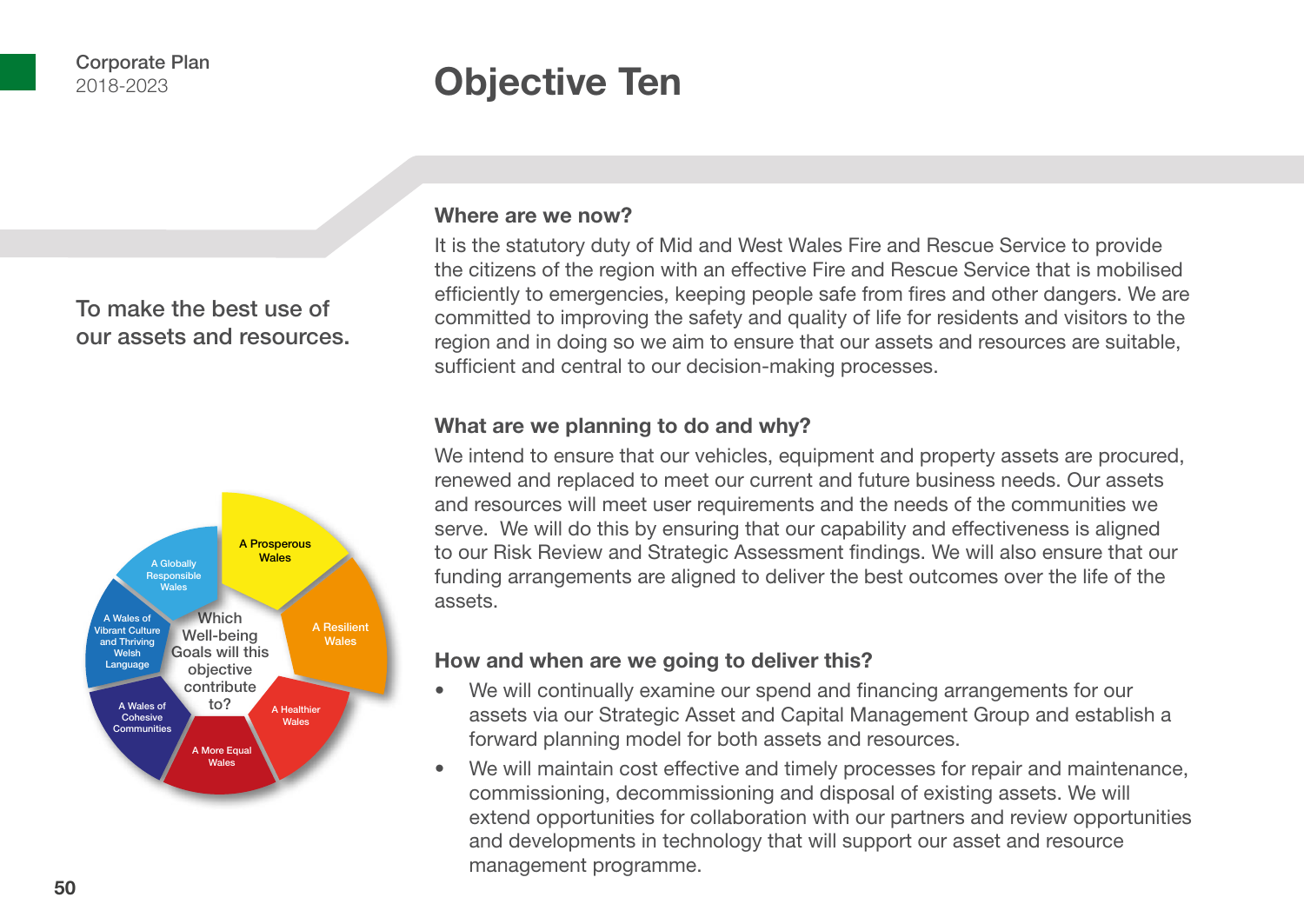

#### **How will we measure success?**

- We will monitor progress with full involvement of employees and the Fire Authority and report improvements in comparative costs or value for money.
- Our Medium Term Financial Plan will align to our reviewed Sustainable Asset Management Plan.

#### **What will this mean to you?**

The work will ensure a full understanding of the services we provide and at what cost, and allow resource decisions to support a sustainable Fire and Rescue Service moving forward.

Value for money will be at the heart of the arrangements made for the provision of our vehicles, equipment and property assets.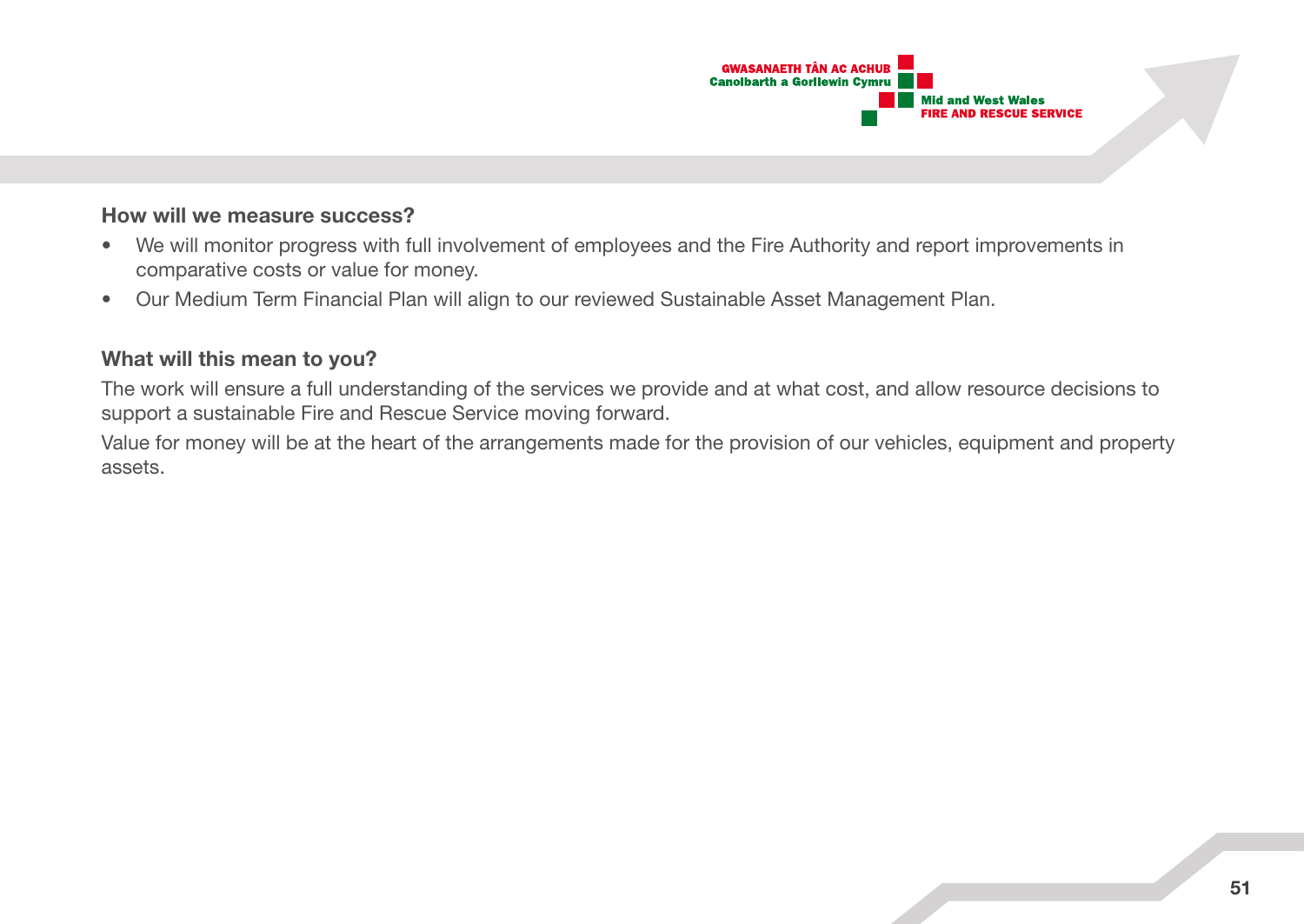### **Objective Eleven**

To use technology to innovate, collaborate and empower.



#### **Where are we now?**

Navigating today's ever changing public sector environment is a remarkably complex task and at some point almost every route leads directly to information technology (IT). Therefore, putting IT to work in the most effective way possible across an organisation can address changing business needs and support great transformational opportunities.

As the tools, techniques and cost structures that have traditionally surrounded the information and technology environment are no longer delivering the desired results in the modern digital world, there is a clear shift towards new delivery models and technologies such as Software as a Service and cloud based computing.

The Service has already adopted some cloud based IT systems and other new delivery models for IT are being explored. However, it is essential to make further progress and deliver the right IT solutions to unleash new opportunities for success.

#### **What are we planning to do and why?**

- We will deploy IT solutions that better support technical innovation, collaboration opportunities and empower stakeholders, whilst also having the agility to address new business needs.
- The extended use of advanced information and communication technologies will improve our business processes and secure operating efficiencies, benefiting employees and stakeholders alike.
- When systems and data are owned by different Departments and functions are on a range of platforms with differing arrangements and access requirements, it can be difficult to invest at scale and generate sufficient economies.
- Connecting internal processes to create a seamless experience for the end user, be it employees, citizens or business partners is important to create a progressive information technology environment.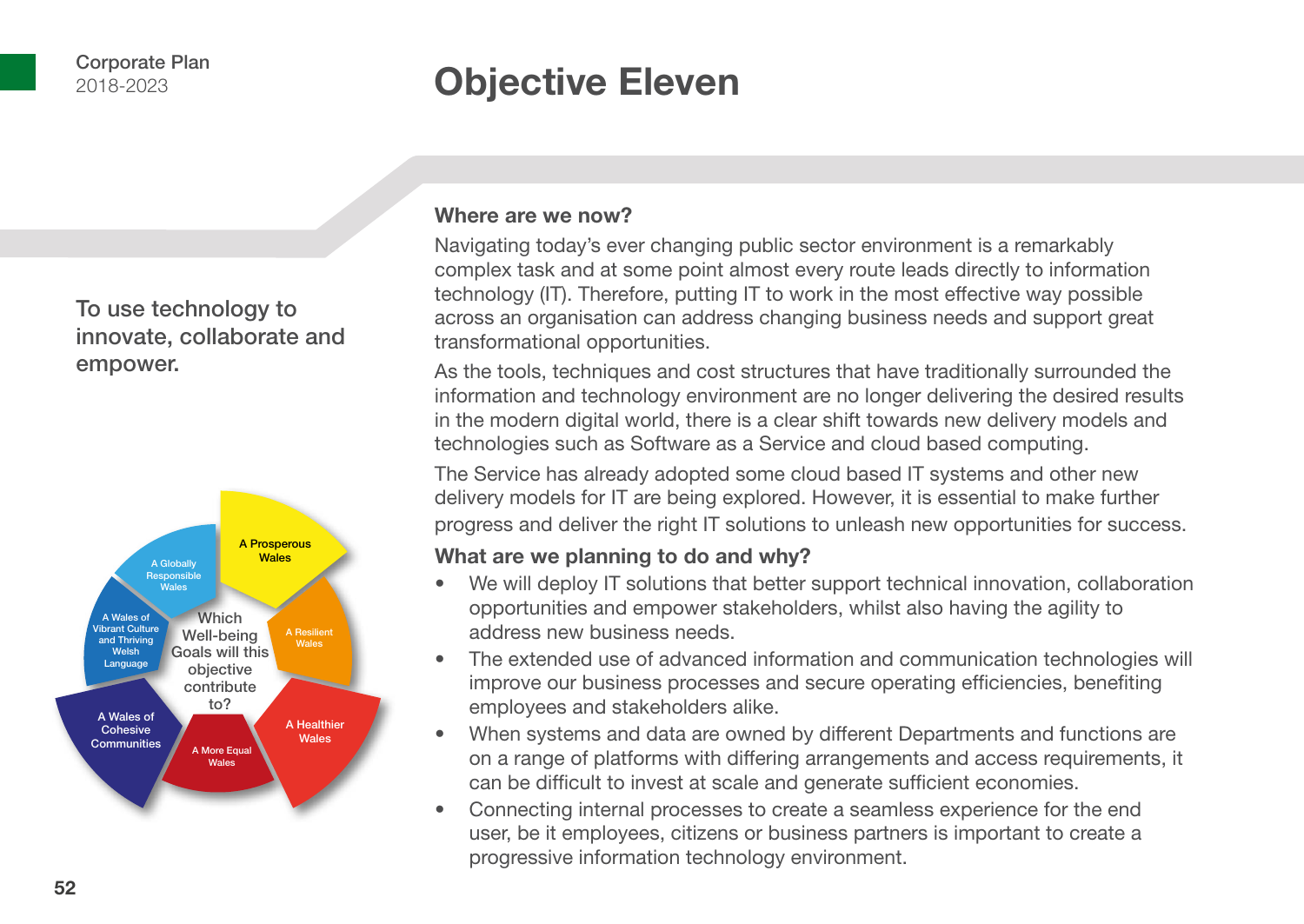

The provision of new IT solutions will therefore also attempt to integrate IT components, processes and system ownership as far as possible.

#### **How and when are we going to deliver this?**

Digital transformation requires changes to both business processes and IT systems which can sometimes be challenging to implement. To do so, we need to take digital transformations deeper, beyond just the provision of online services and into the broader business of the Service itself.

- We will pursue opportunities to innovate, collaborate, empower, increase scale and improve process efficiency based upon the following key themes:
- A Digital Organisation Efficient IT solutions will be pursued that streamline existing corporate level business processes, be they manual in nature or already IT based.
- A Digital Workforce Access to and the availability of IT solutions that deliver information to the workforce from office, fireground and remote locations will be improved.
- A Digital Public Enhancements will be made to the digital delivery of information and online services to the public.
- Digital Governance A digital approach to managing the governance requirements of the Service and Fire Authority will be adopted.
- Information Security Solutions that enhance the security of the Service's IT infrastructure and the integrity of its data will be sought.

#### **How will we measure success?**

Digitisation is a process with significant challenges for security and privacy, availability, and reliability, but the benefits already experienced from previous digitisation projects indicate that it has the potential to lead development towards the new digital age. We will measure our successes based upon increased accessibility to IT systems, improved reliability of IT systems, enhanced security of data and through business efficiency gains.

#### **What will this mean to you?**

Successful completion of the identified themes will ultimately result in enhanced security and robustness for the Service and improvement in our delivery of services to the public. The business process benefits delivered will also make for a better working environment for all staff and departments.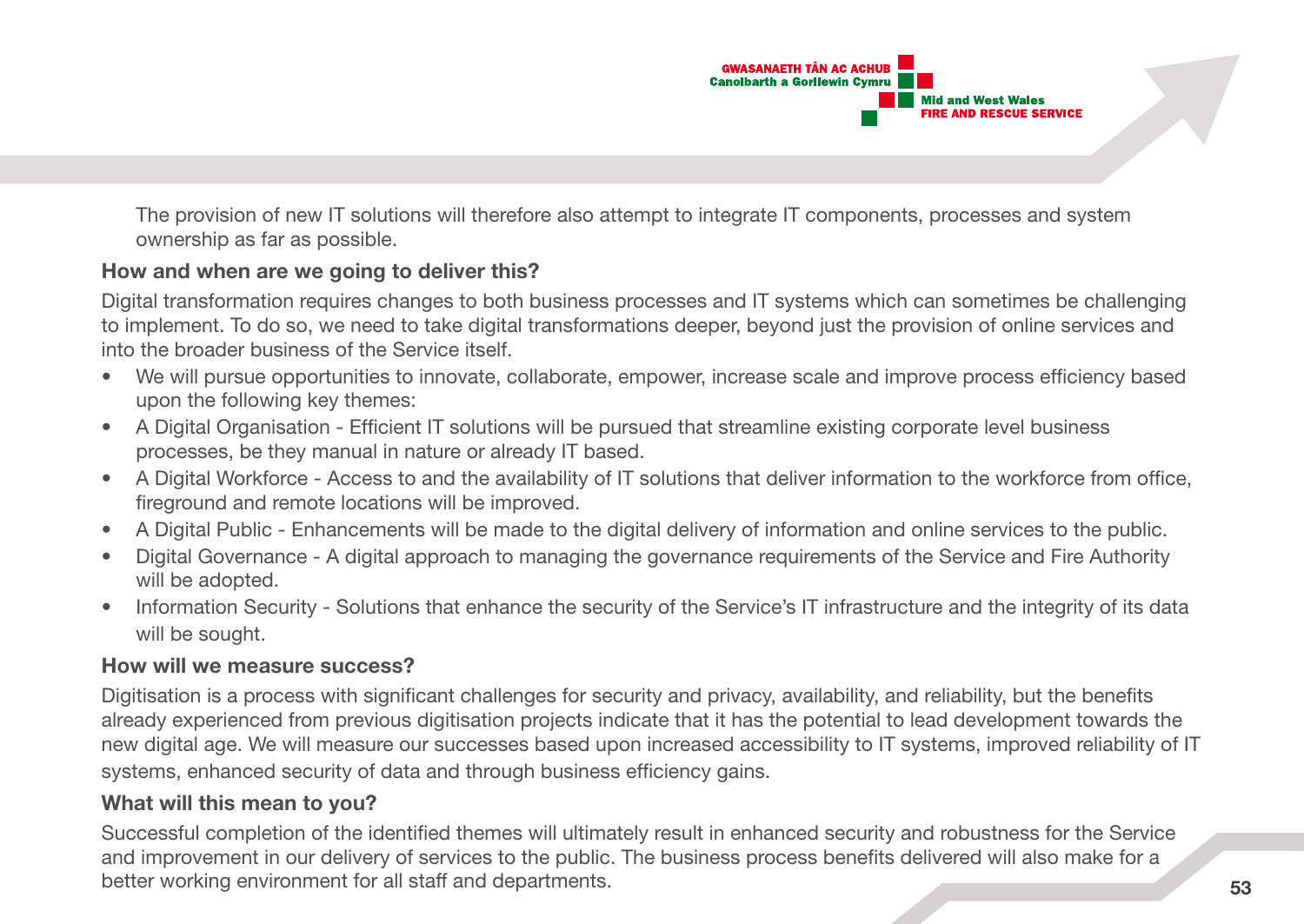### **Objective Twelve**

To develop our operational technology, and improve the way we resolve operational incidents through innovation and the use of new technology.



#### **Where are we now?**

Whilst we have always responded positively to the changing environment in which we operate and adapted in order to meet new challenges as they arise, new innovations and technological advances in recent years have provided us with the potential to greatly enhance and improve the way we deliver our services in the future.

We have already embraced this philosophy, through the introduction of e-draulic cutting equipment, which has improved operator safety and capability in responding to entrapments; the use of unmanned aerial vehicles to support operations; and command and control and the Cold Cut extinguishing system currently under trial. However, we want to explore further options, to continually improve our delivery of services within the operational environment through the use of new technology and innovation.

#### **What are we planning to do and why?**

During 2018/19 we will engage with technical advancements within the field of engineering to:

- We want to further identify how changes in equipment design, operating techniques and innovation can enhance and improve the efficiency and effectiveness of services we provide to the public.
- We want to reduce the impact of our firefighting and rescue operations on the environment by using our resources more efficiently.
- We want to ensure we provide our firefighters with training, equipment, techniques and processes which enable them to operate safely and effectively.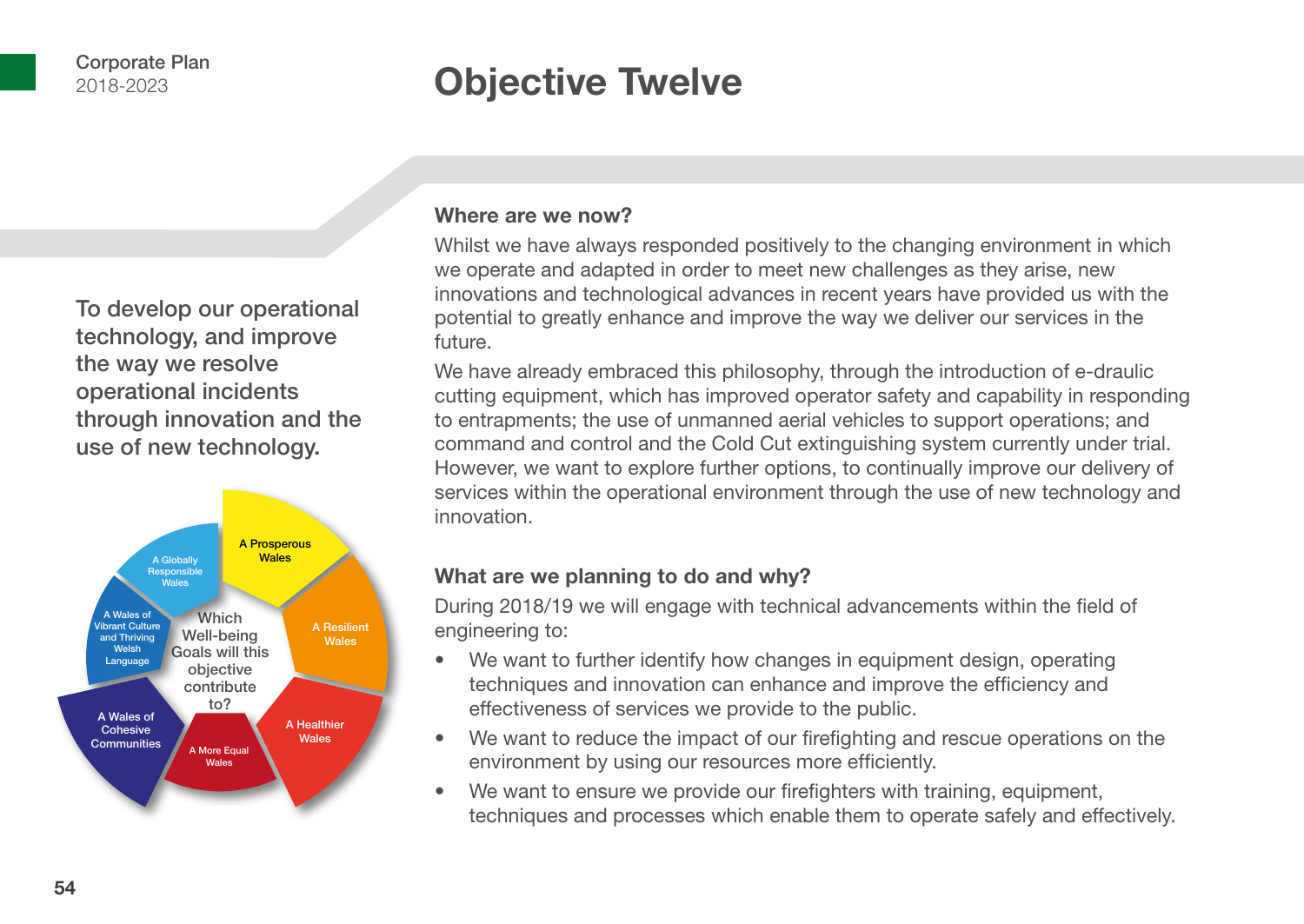

#### **How and when are we going to deliver this?**

Throughout 2017/2018, we will:

- Explore all opportunities to learn from and collaborate with our partners.
- Engage in research and development which looks both across and beyond the UK Fire sector for ideas and solutions.
- Monitor and review the effectiveness of our techniques, processes and equipment.
- Research new developments in technology and processes and conduct assessments and trials accordingly.

#### **How we will measure success?**

We will:

- Monitor and disseminate the outcomes of reviews, investigations and debriefs.
- Collect, analyse and assess performance management data.
- Gather evidence of improved outcomes at operational incidents and exercises captured through the operational learning system.
- Monitor and report our performance in line with the Welsh Government's Programme of Sustainability (Well-being of Future Generations (Wales) Act 2015).

#### **What will this mean to you?**

Engaging with new technology and innovation will allow us to introduce changes and enhancements to help improve the safety of our firefighters; improve the efficiency and outcomes of operational incidents; reduce the impact of our business and our emergency operations on the environment; and expand and enhance the learning environment for our staff.